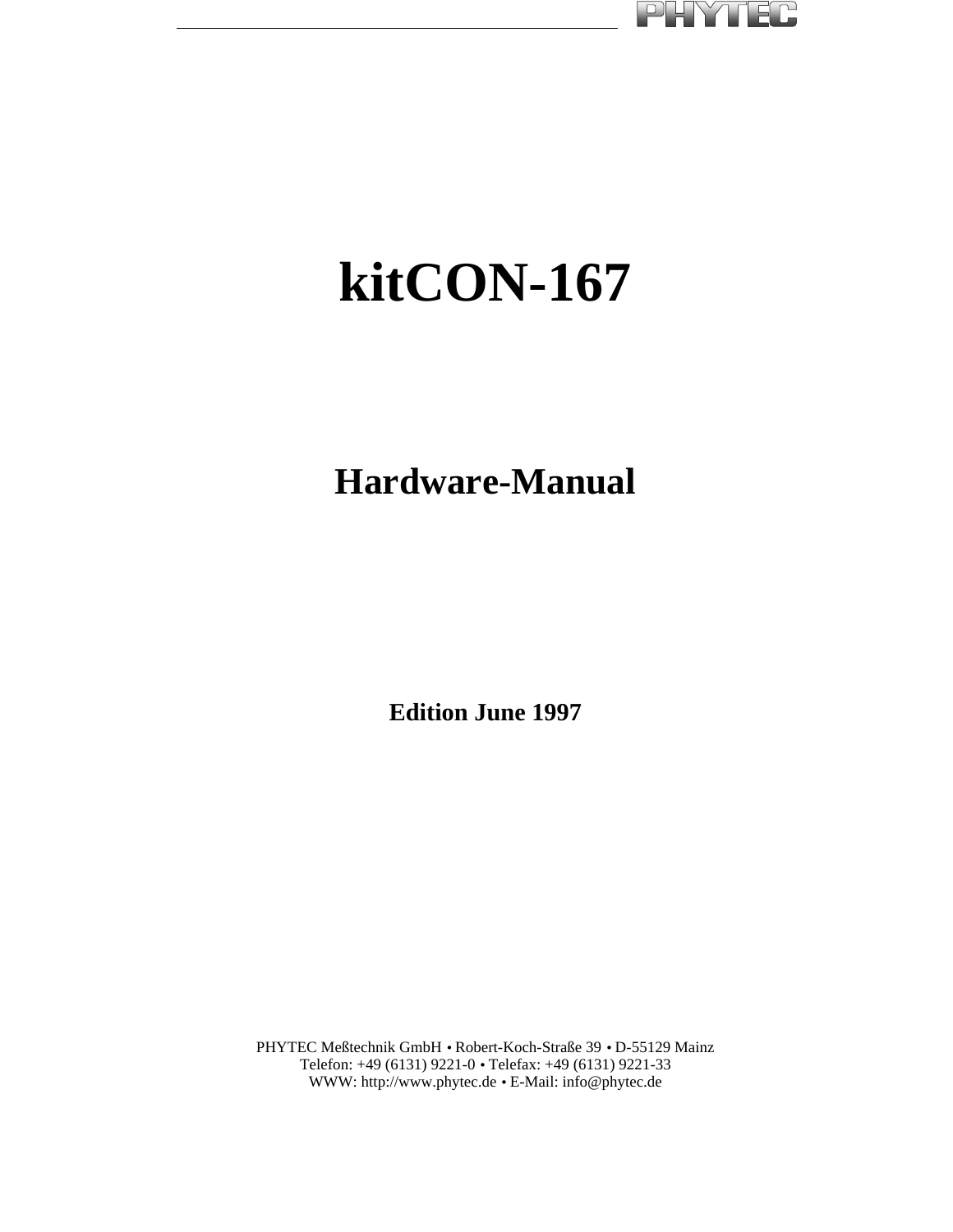In this manual are descriptions for copyrighted products which are not explicitly indicated as such. The absence of the trademark  $(\circledR)$  symbol does not infer that a product is not protected. Additionally, registered patents and trademarks are similarly not expressly indicated in this manual

The information in this document has been carefully checked and is believed to be entirely reliable. However, PHYTEC Meßtechnik GmbH assumes no responsibility for any inaccuracies. PHYTEC Meßtechnik GmbH neither gives any guarantee nor accepts any liability whatsoever for consequential damages resulting from the use of this manual or its associated product. PHYTEC reserves the right to alter the information contained herein without prior notification and accepts no responsibility for any damages which might result.

Additionally, PHYTEC Meßtechnik GmbH offers no guarantee nor accepts any liability for damages arising from the improper usage or improper installation of the hardware. PHYTEC further reserves the right to alter the layout and/or design of the hardware without prior notification and accepts no liability for doing so.

This document contains copyright information. All rights including those of translation, reprint, broadcasting, photomechanical or similar reproduction and storage or processing in computer systems, in whole or in part, are reserved.

 Copyright 1997 PHYTEC Meßtechnik GmbH. rights - including those of translation, reprint, broadcast, photomechanical or similar reproduction and storage or processing in computer systems, in whole or in part - are reserved. No reproduction may occur without the express written consent from PHYTEC Meßtechnik GmbH.

PHYTEC Meßtechnik GmbH Robert-Koch-Straße 39 D-55129 Mainz Tel: +49 (6131) 9221-0 • Fax: +49 (6131) 9221-33

Distributor: PHYTEC America LLC 370 Grow Avenue NW, Suite B-12 Bainbridge Island, WA 98110 Tel:  $+1$  (206) 780-9047 • Fax:  $+1$  (206) 780-9135

1st Edition: June 1997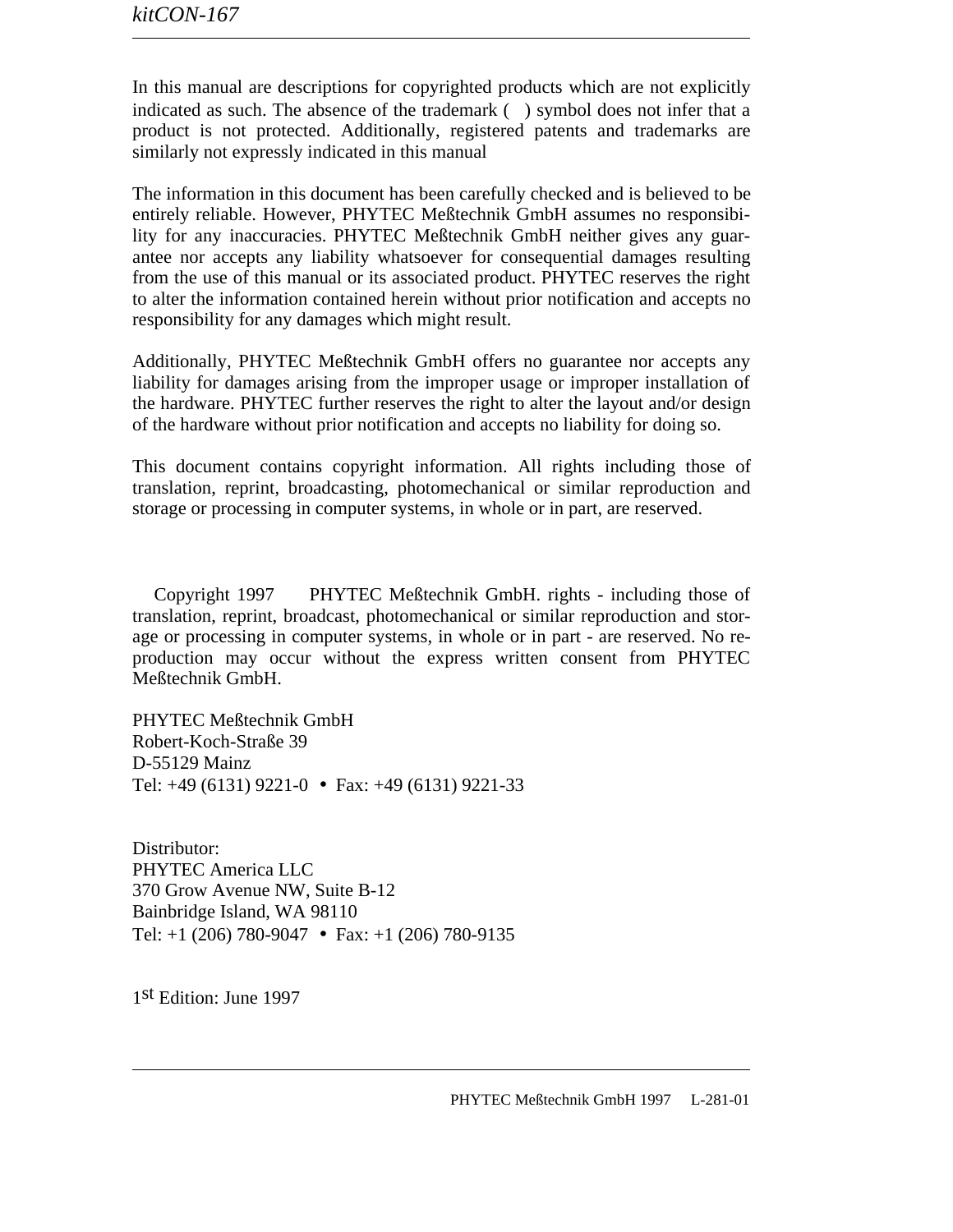|     | <b>Preface</b>                                            |  |
|-----|-----------------------------------------------------------|--|
| 1.  |                                                           |  |
|     |                                                           |  |
| 2.  |                                                           |  |
|     | 2.1                                                       |  |
|     | Starting the kitCON and programming the Flash  12<br>2.2  |  |
| 3.  |                                                           |  |
|     | 3.1                                                       |  |
|     | 3.2<br>3.3                                                |  |
|     | 3.4                                                       |  |
|     | 3.5                                                       |  |
|     |                                                           |  |
| 4.  |                                                           |  |
|     | 4.1<br>4.2                                                |  |
|     |                                                           |  |
|     |                                                           |  |
|     |                                                           |  |
|     | 4.2.4 Clock Generation JP2 (pin 11+12,13+14 and 15+16)29  |  |
|     | 4.3                                                       |  |
|     | 4.4<br>Supply voltage of the CAN-Interface JP5, JP630     |  |
|     | 4.5                                                       |  |
|     | 4.6                                                       |  |
|     | 4.7                                                       |  |
|     | Reference voltage of the A/D Converter J11, J12 32<br>4.8 |  |
| 5.  |                                                           |  |
| 6.  |                                                           |  |
| 7.  |                                                           |  |
| 8.  |                                                           |  |
|     | 8.1                                                       |  |
| 9.  |                                                           |  |
| 10. |                                                           |  |
| 11. |                                                           |  |
| 12. |                                                           |  |
| 13. |                                                           |  |
|     |                                                           |  |
|     |                                                           |  |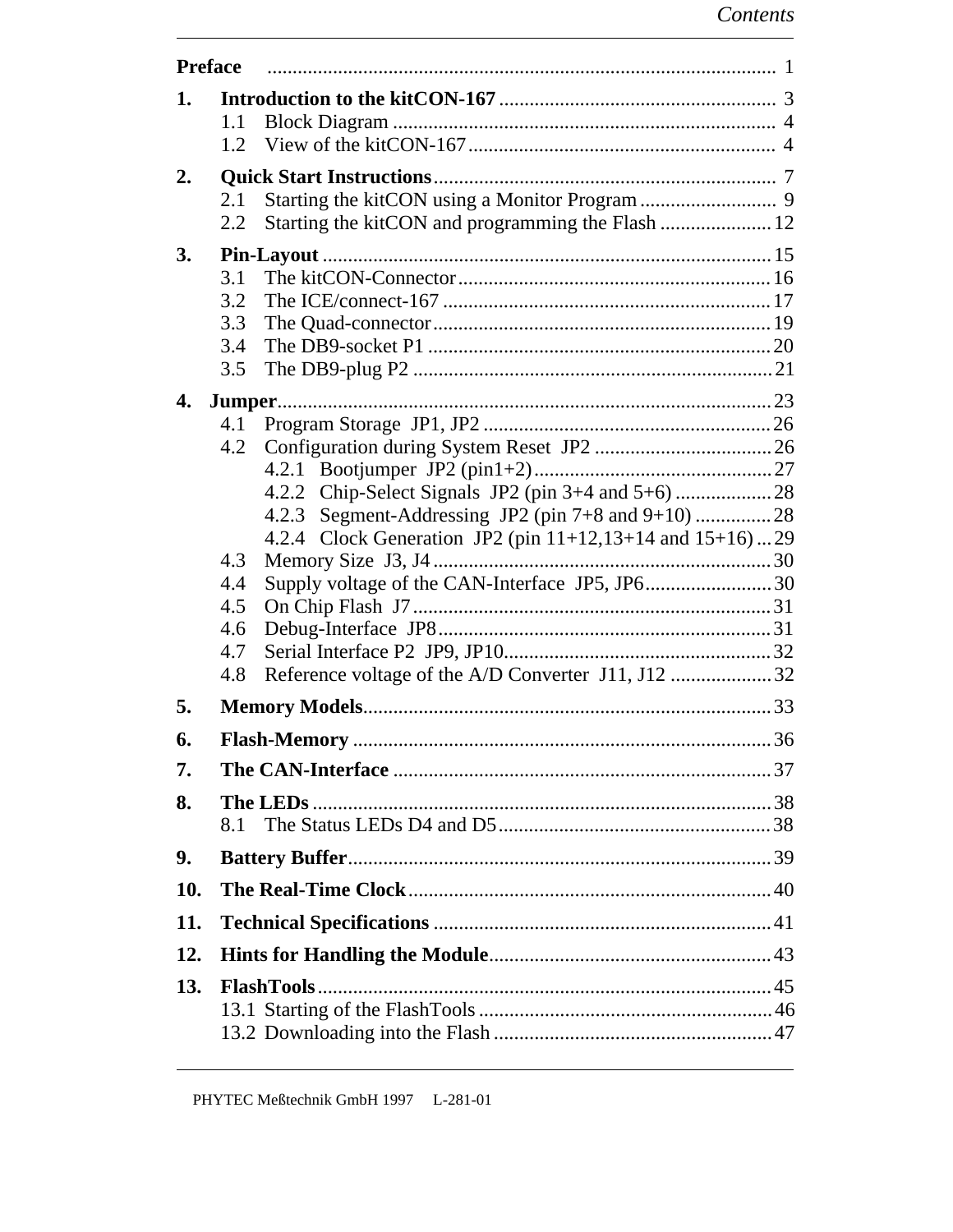#### **Appendix:**

| Circuit Diagram |  |
|-----------------|--|
| <b>Index</b>    |  |

## **Index of figures and tables**

| Figure 7b: Pinout of the DB9-plug P2 (RS232 Debug-Interface) 21 |  |
|-----------------------------------------------------------------|--|
|                                                                 |  |
|                                                                 |  |
|                                                                 |  |
|                                                                 |  |
|                                                                 |  |
|                                                                 |  |
|                                                                 |  |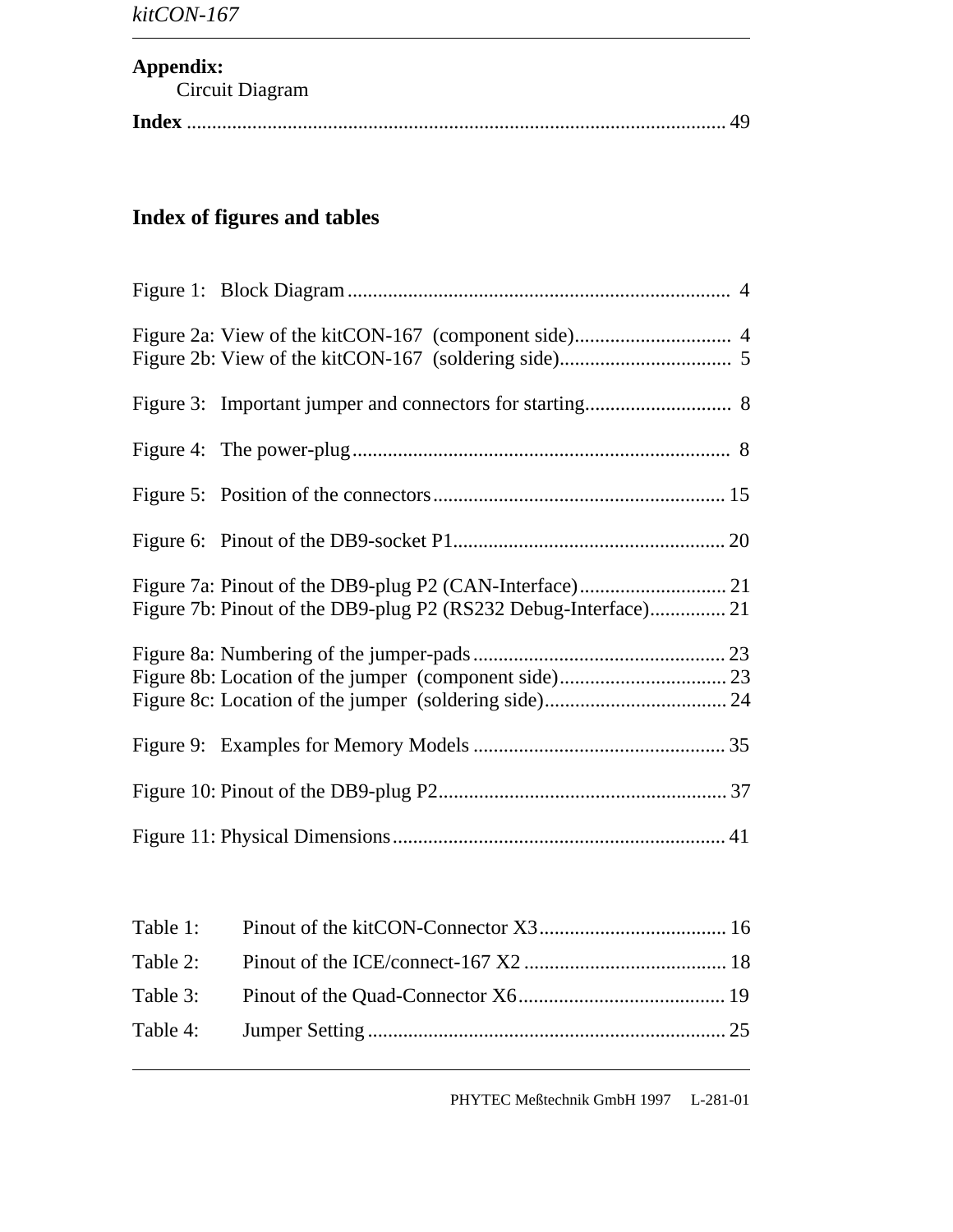## **Preface**

This kitCON-167 User's Manual describes the board's design and functions. Precise specifications for the C167 microcontroller family can be found in the enclosed microcontroller Data Sheet/User's Manual. Please also refer to the enclosed documentation for the software development tools for use in programming the kitCON-167.

In this User's Manual and in the attached schematics, low active signals are denoted by a "/" in front of the signal name (i.e.: /RD). A "0" indicates a logic-zero or low-level signal, while a "1" represents a logic-one or high-level signal.

Handle the kitCON-167 with care in respect to ESD requirements. Take precautions to use the module only in an ESD-safe workplace.

The kitCON-167 is one of a series of PHYTEC kitCONs which can be fitted with different controllers and, hence, offers various functions and configurations. PHYTEC supports all common Siemens' 8- and 16-bit controllers in two ways:

- (1) as the basis for Starter Kits in which user-designed hardware can be implemented on a wrap-field around the controller and
- (2) as universal, insert-ready, fully functional micro- and mini-MODULS which can be embedded directly into the user's peripheral hardware design.

PHYTEC's microcontroller modules allow engineers to shorten development horizons, reduce design costs and speed project concepts from design to market. Please contact PHYTEC for additional information:

| Address:      | <b>PHYTEC Meßtechnik</b> |
|---------------|--------------------------|
|               | Robert-Koch-Str. 39      |
|               | D-55129 Mainz            |
|               | <b>GERMANY</b>           |
| Web Site:     | http://www.phytec.de     |
| e-mail:       | info@phytec.de           |
| Voice:        | $+(49)$ 6131 9221-0      |
| $\text{Fax}:$ | $+(49)$ 6131-9221-33     |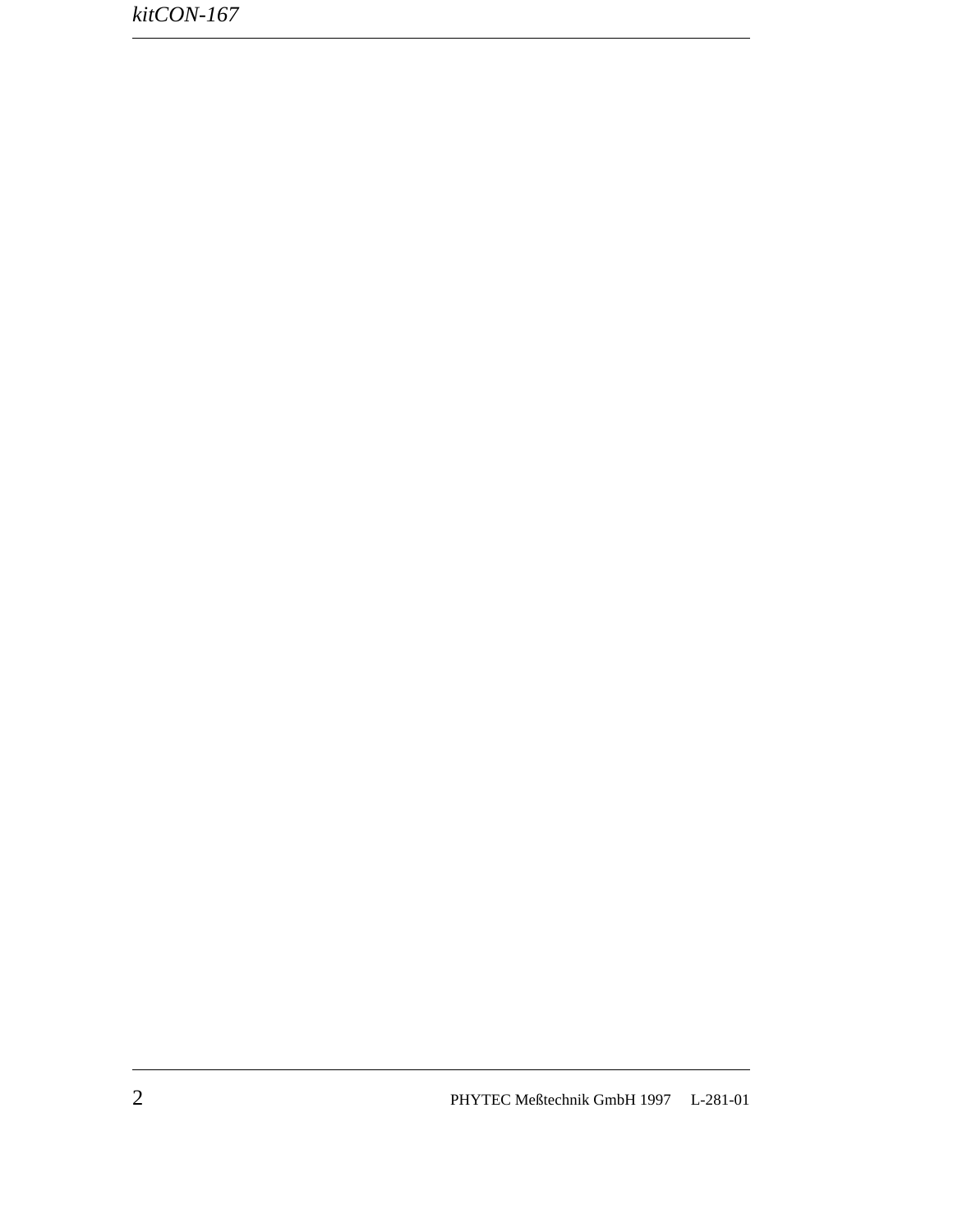## **1. Introduction to the kitCON-167**

The kitCON-167 is a EURO-sized (100 x 160 mm) Evaluation Board for the Siemens C167x microcontroller of the C16x-microcontroller family in a MQFP-144 package. The kitCON-167 is pre-configured and equipped with all necessary connectors required for immediate start-up (*refer to figure 2*).

#### **The kitCON-167 offers the following features:**

- Evaluation Board in EURO-card format 160 x 100 mm, including wrap-field (90x60 mm) for easy layout of user circuitry
- Improved interference safety through multi-layer technology
- Requires single unregulated 8 to 12 V/500 mA power source
- 256 KByte Flash on-board (PLCC-package)(optionally expandable to up to 2MB)1
- on board Flash-programming
- No need for a dedicated programming voltage through use of 5V-Flash-devices
- 64 KByte SRAM on Board (optionally expandable to up to 2MB)1
- On-Chip Bootstrap-Loader
- All controller ports, as well as data and address lines, are extended from the controller to the pins of the kitCON-Connector in the middle of the board
- RS-232 serial interface, available at DB9-socket P1
- Supplemental debug-interface (RS-232), available at DB9-plug P2
- If equipped with a C167Cx controller an additional CAN-Interface is available at DB9-plug P2
- Two LED's to display the boards status
- Real-Time Clock<sup>1</sup>

- Up to three free Chip-Select signals for easy connection of peripheral devices (controller-dependent)
- Provision for operating the board with an ICE/connect-167 for easy emulation of the controller
- Provision for operating the board with a Quad-Connector for easy emulation of the controller

l <sup>1</sup> For more information about additional configurations see the PHYTEC product catalog  $\frac{1}{\sqrt{1-\frac{1}{n}}}$  The real-time clock is only available on Moduls purchased from PHYTEC

The real-time clock is only available on Moduls purchased from PHYTEC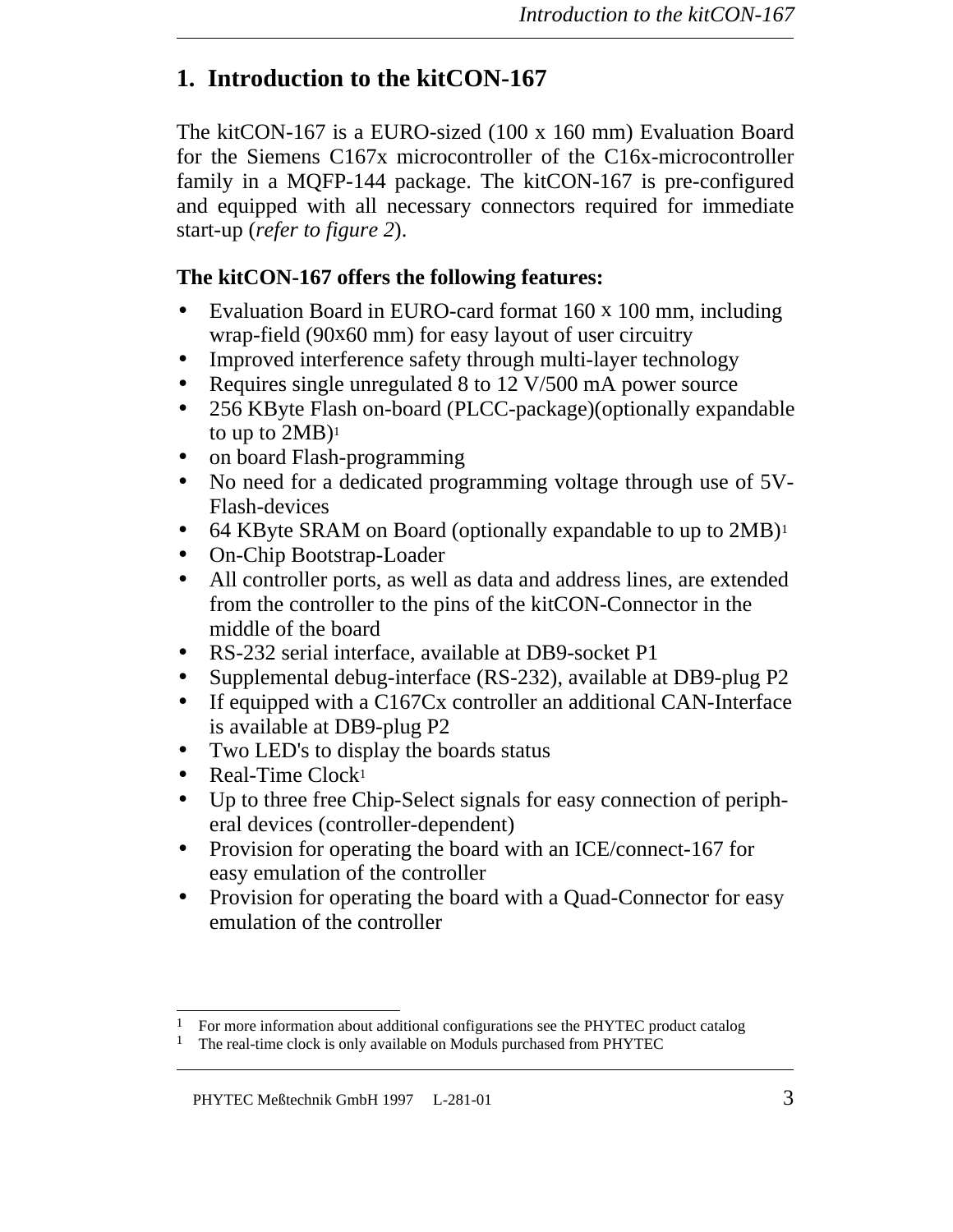## **1.1 Block Diagram**



*Figure 1: Block Diagram*

## **1.2 Overview of the kitCON-167**



*Figure 2a: View of the kitCON-167 (component side)*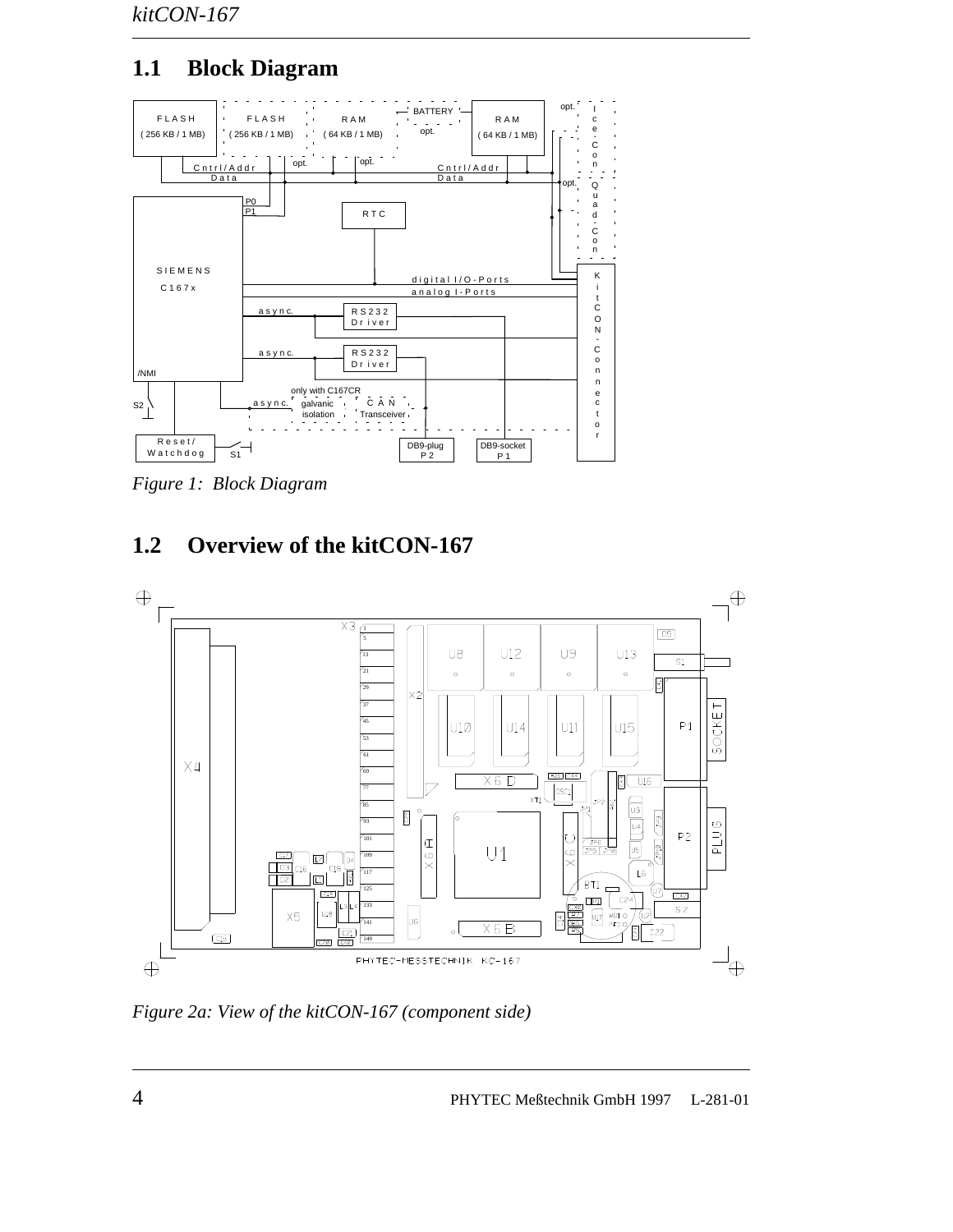

*Figure 2b: View of the kitCON-167 (soldering side)*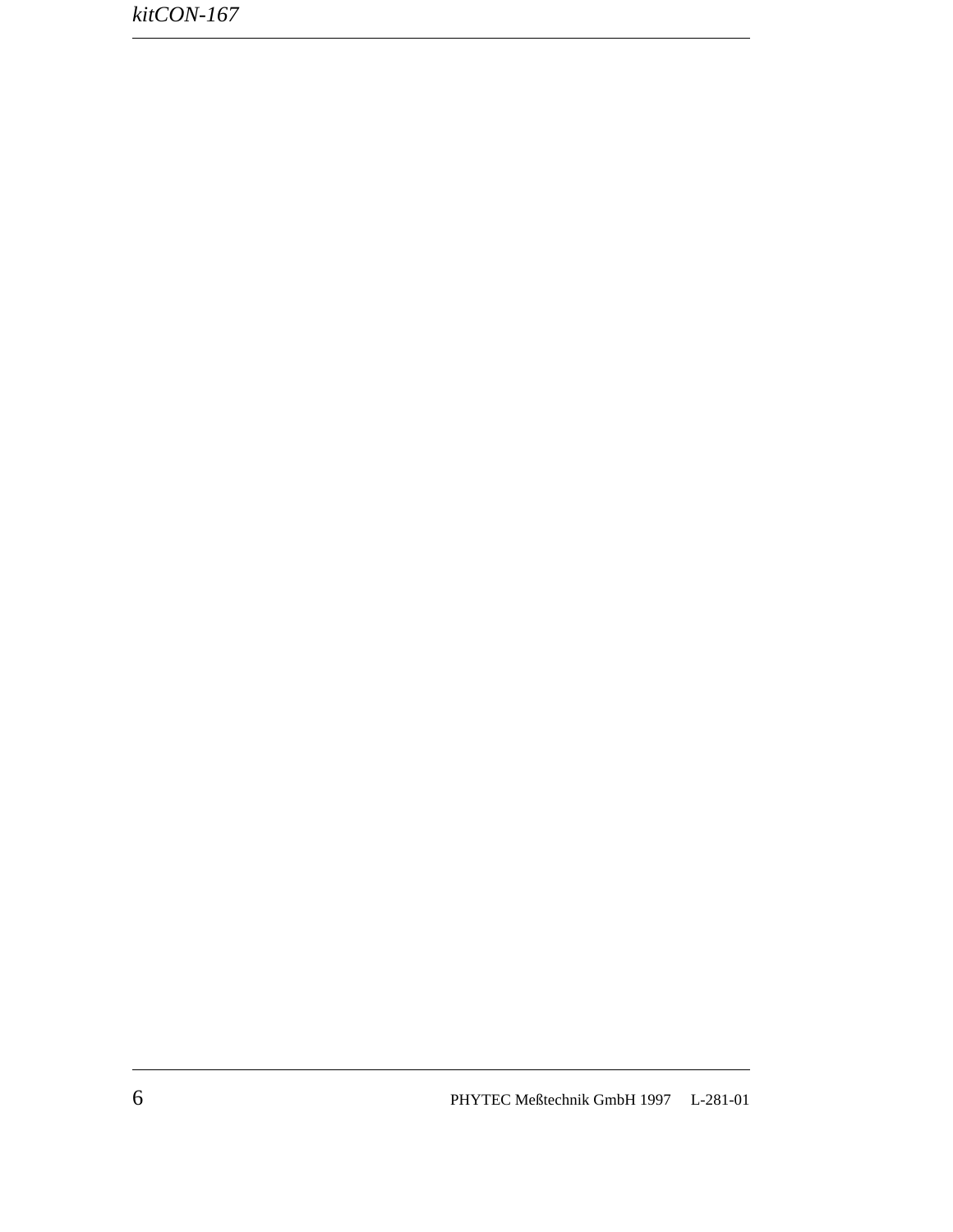## **2. Quickstart Instructions**

In this chapter you will find a step by step description for putting the kitCON-167 into operation. Please note that the following instructions refer to the current versions of the FlashTools and the monitorprogram from Keil Elektronik GmbH as of the pressing of this manual. To ensure putting the kitCON-167 quick and safe into operation, the use of the PC-software is described only for DOS. Using it in conjunction with other operating systems or environments might cause disturbances of the proceeding, especially of the serial communication.

The standard-version of the kitCON-167 houses the C167CR microcontroller, which includes an on-chip Bootstrap-Loader.

Generally the Bootstrap-Loader allows downloading and starting of any program suitable for the specific controller. Depending on the terminal-program used, different applications and tools will be loaded and executed. For instance when executing the PHYTEC terminal program FLASHT.EXE, routines for programming the Flash (the so called FlashTools1) will automatically be loaded and started. This is in contrast to the terminal-program MON166.EXE from Keil Elektronik GmbH, which downloads a Monitor program enabling simple Debugging of user code.

The following sections provide a step by step description for starting the kitCON-167 using the FlashTools as well as for starting the kitCON using a Monitor program2.

l

<sup>1</sup> Software-tool for on board Flash-programming, will be automatically loaded if the terminalprogram FLASHT.EXE is used

The Monitor-program is only available on Moduls purchased fromSiemens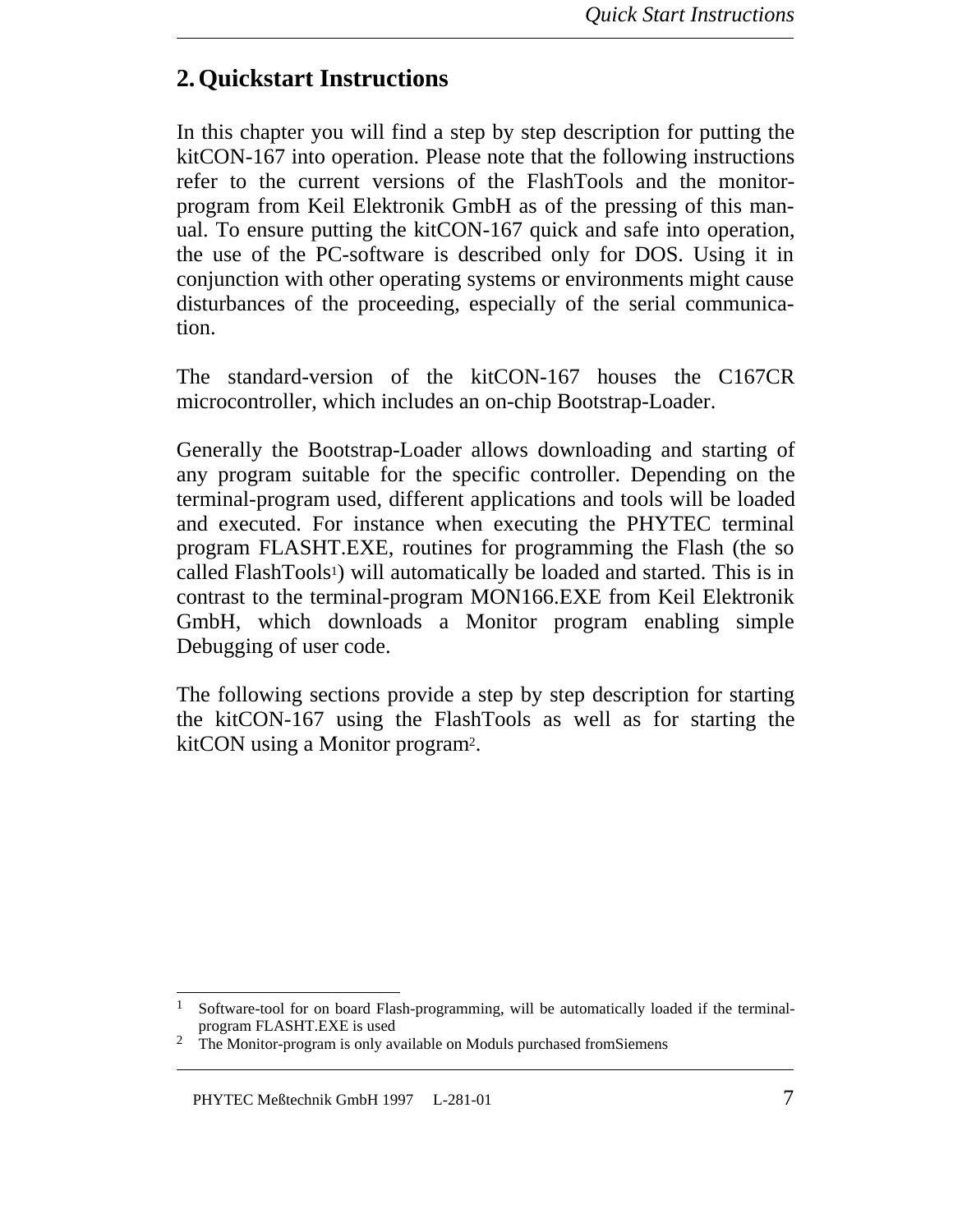![](_page_11_Figure_1.jpeg)

*Figure 3: Important jumper and connectors for starting*

![](_page_11_Figure_3.jpeg)

*Figure 4: The power-plug*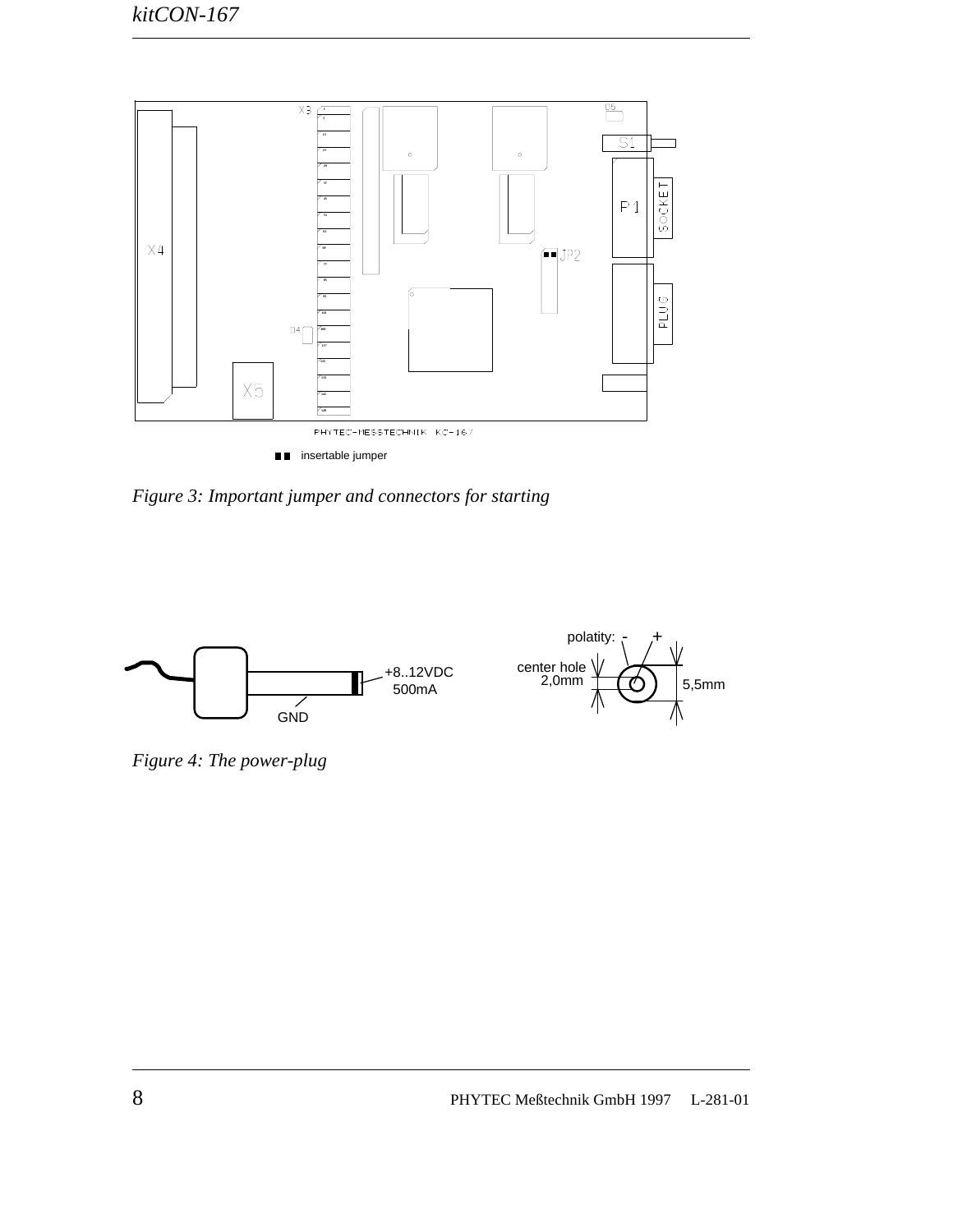#### **2.1 Starting the kitCON using a Monitor Program**

- Use of the Monitor program requires a kitCON-167 and an IBM-PC or a compatible system. Typically, all jumpers for configuring the kitCON-167 have been correctly set upon delivery of the module.
- Connect your Host-PC (COM1 or COM2) to the DB9-socket P1 on the kitCON-167 using a serial cable as shown below.

| PC DB9-plug COM1,2     |    | kitCON-167 DB9-socket P1 |
|------------------------|----|--------------------------|
| R <sub>x</sub> D PIN 2 | tΩ | T <sub>x</sub> D PIN 2   |
| T <sub>x</sub> D PIN 3 | tΩ | R <sub>x</sub> D PIN 3   |
| GND PIN 5              | tΩ | GND PIN 5                |

No Hardware-Handshake-Line is required to invoke communication between the kitCON-167 and the Host-PC, as the firmware contains a transmission protocol to ensure fault-free data transmission between the PC and the kitCON-167.

- Ensure that the **red** Boot-Jumper JP2 (the bipolar pin-row next to the quartz  $XT1$ ) is closed at pins  $1+2$
- Attach a power supply to the power-connector X5. An unregulated 8V to 12V/500mA power source can be used to supply the board. Use only a fixed voltage power supply and no power supply with variable voltage. Double check the correct polarity of the plug as shown in figure 4. If the power supply is attached correctly the red LED D4 will shine.
	- Push switch S1 to perform a Reset and to start the Bootstrap-Loader on the kitCON-167.
	- Invoke the Terminal program MON166.EXE on your Host-PC by entering the following:

mon166 [BR(*Baudrate*)] [*COM port number*]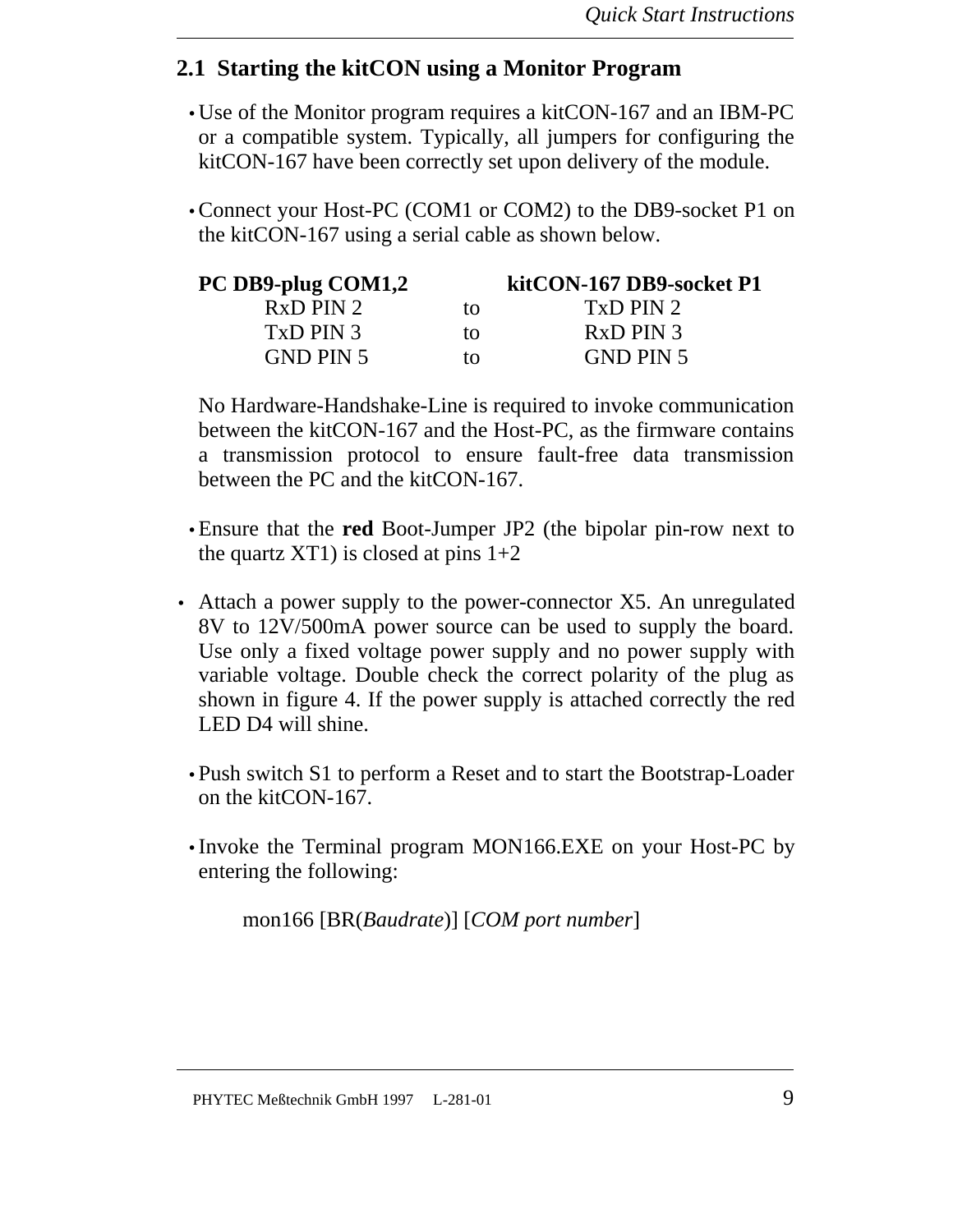Other communication or terminal programs are not suitable for data transmission to and from the Monitor on the kitCON-167, as a special transmission protocol is required. Ensure that only DOS is active at the time of the invocation.

#### **Ensure that the directory from where MON166.EXE is started, contains the two files 'boot' and 'monitor' for the Controller C167.**

- The Monitor program will automatically be loaded after invoking MON166.EXE and the green LED D5 shines. The loading procedure can be viewed on the monitor screen of the Host-PC.
- After successfully loading, the Monitor program will be automatically started and its '#' prompt will appear on the screen of the Host-PC.
- Enter '*load* Pathname\*hello167*' now in order to load the demo program.
- Once downloading has finished and the '#' prompt reappears, enter the command 'g' to execute the demo program. Successful execution results in the message 'Hello World !...' which appears on the screen of the Host-PC.
- To leave the Monitorprogram press 'F1'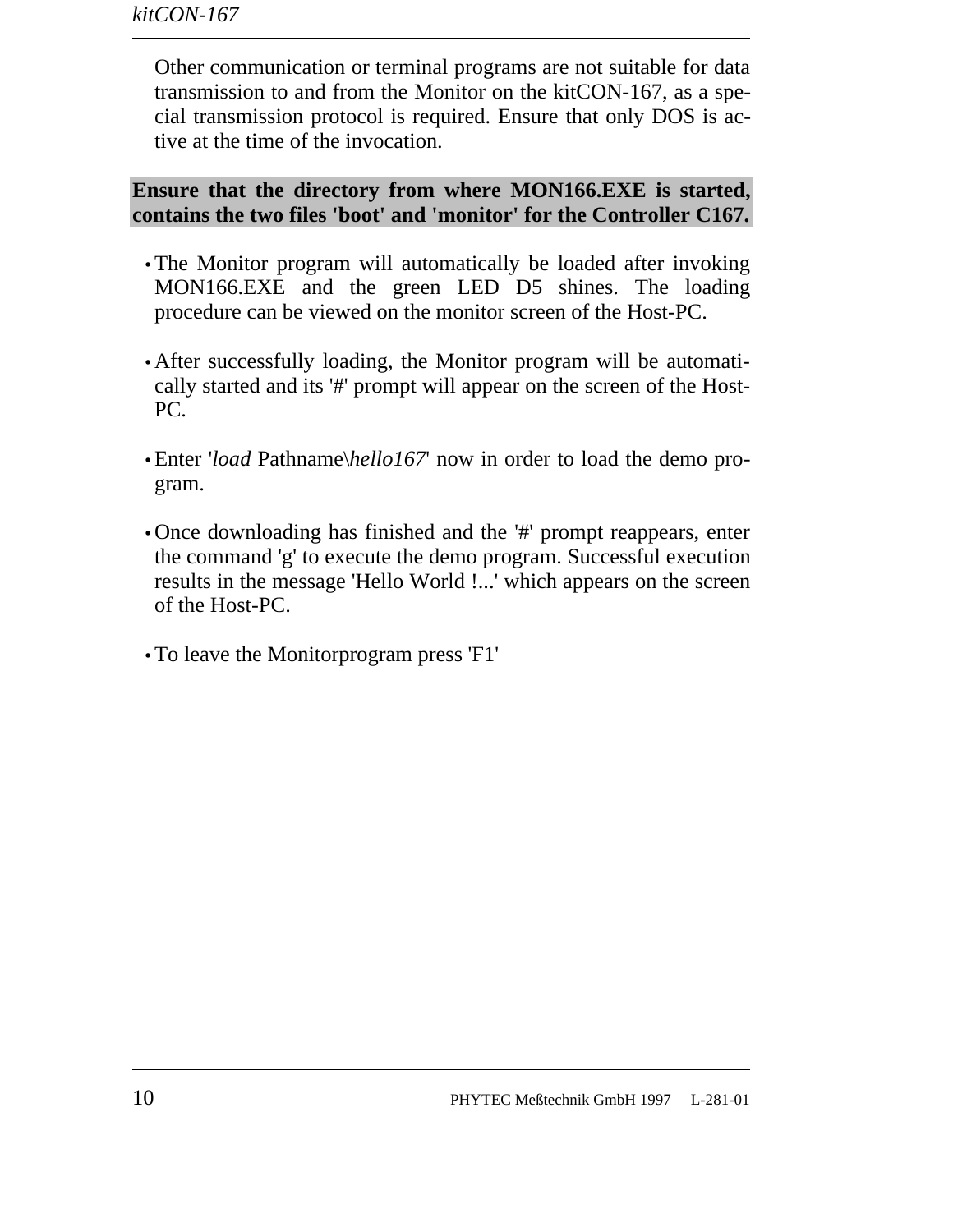Quickstart Instructions for using a Monitor program - summary

- Connect the kitCON-167 with an IBM-PC or a compatible system using a serial cable (P1 to COM1 or COM2)
- Connect **red** jumper JP2 at 1+2
- Attach an unregulated power supply with 8V to 12/500mA to X5 on the kitCON-167. Double check the correct polarity.
- Press switch 'S1' to perform a RESET
- Start MON166.EXE on your Host- PC (*mon166 [2* (for COM2)*]*) from the DOS environment
- After the '#' prompt appears, enter '*load* Pathname\*hello167''*
- Press 'ENTER'
- After the '#' prompt reappears enter 'g'
- Press 'ENTER'

''Hello World !..." appears on the screen of your Host-PC.

• To leave the Monitorprogram press 'F1'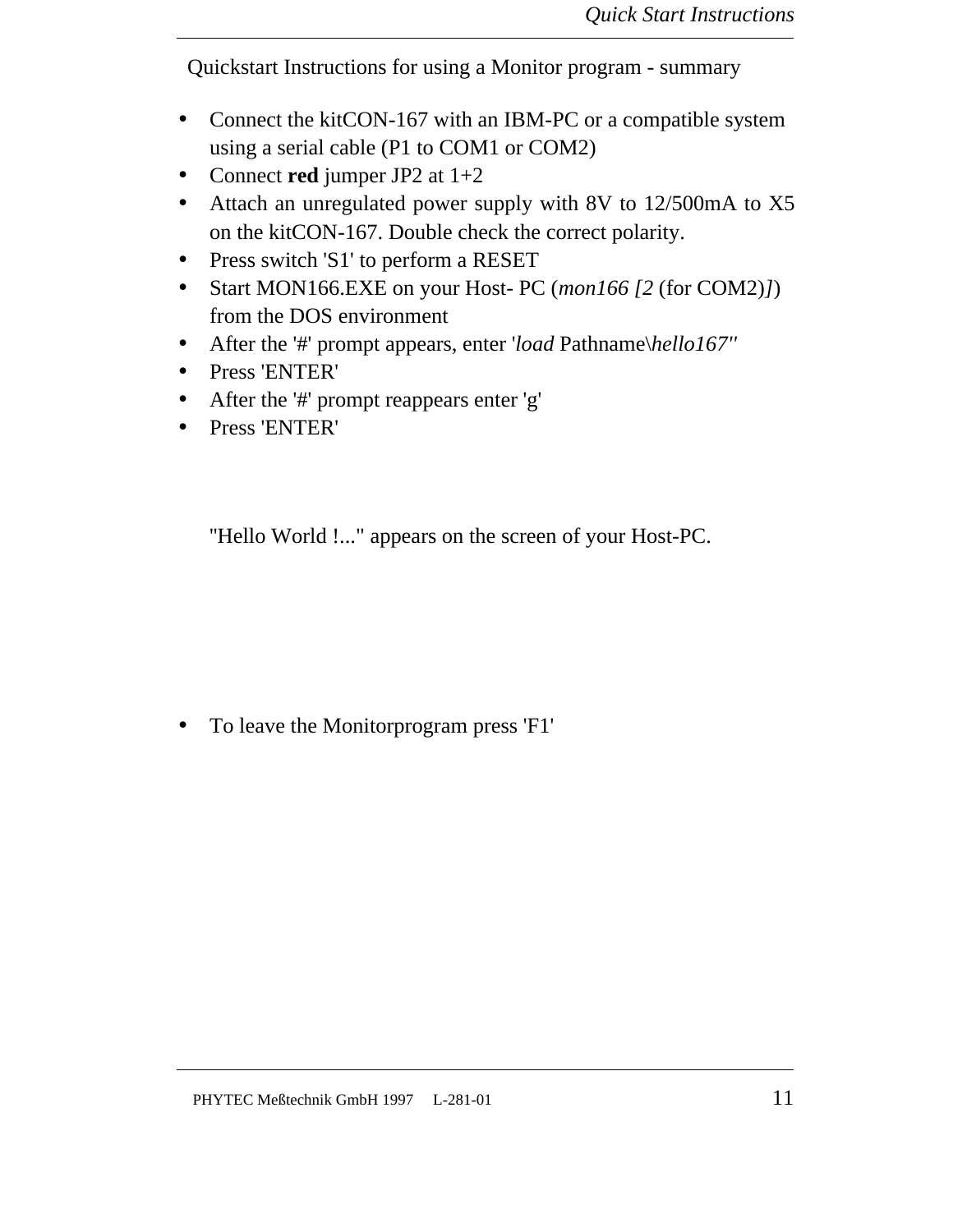## **2.2 Starting the kitCON and programming the Flash**

- Use of the FlashTools requires a kitCON-167 and an IBM-PC or a compatible system. Typically, all jumpers for configuring the kitCON-167 have been correctly set upon delivery of the module.
- Connect your Host-PC (COM1 or COM2) to the DB9-socket P1 on the kitCON-167 using a serial cable as shown below.

| PC DB9-plug COM1,2     |    | kitCON-167 DB9-socket P1 |
|------------------------|----|--------------------------|
| $RxD$ PIN 2            | tΩ | T <sub>x</sub> D PIN 2   |
| T <sub>x</sub> D PIN 3 | tΩ | R <sub>x</sub> D PIN 3   |
| GND PIN 5              | tΩ | GND PIN 5                |

No Hardware-Handshake-Line is required to invoke communication between the kitCON-167 and the Host-PC, as the firmware contains a transmission protocol to ensure fault-free data transmission between the PC and the kitCON-167.

- Ensure that the **red** Boot-Jumper JP2 (the bipolar pin-row next to the quartz  $XT1$ ) is closed at pins  $1+2$
- Attach a power supply to the power-connector X5. An unregulated 8V to 12V/500mA power source can be used to supply the board. Use only a fixed voltage power supply and no power supply with variable voltage. Double check the correct polarity of the plug as shown in figure 4. If the power supply is attached correctly the red LED D4 will shine.
	- Push switch S1 to perform a Reset. and to start the Bootstrap-Loader on the kitCON-167.
	- Invoke the Terminal program FLASHT.EXE on your Host-PC by entering the following:

flasht [BR(*Baudrate*)] [*COM port number*]

Other communication or terminal programs are not suitable for data transmission to and from the Monitor on the kitCON-167, as a special transmission protocol is required. Ensure that only DOS is active at the time of the invocation.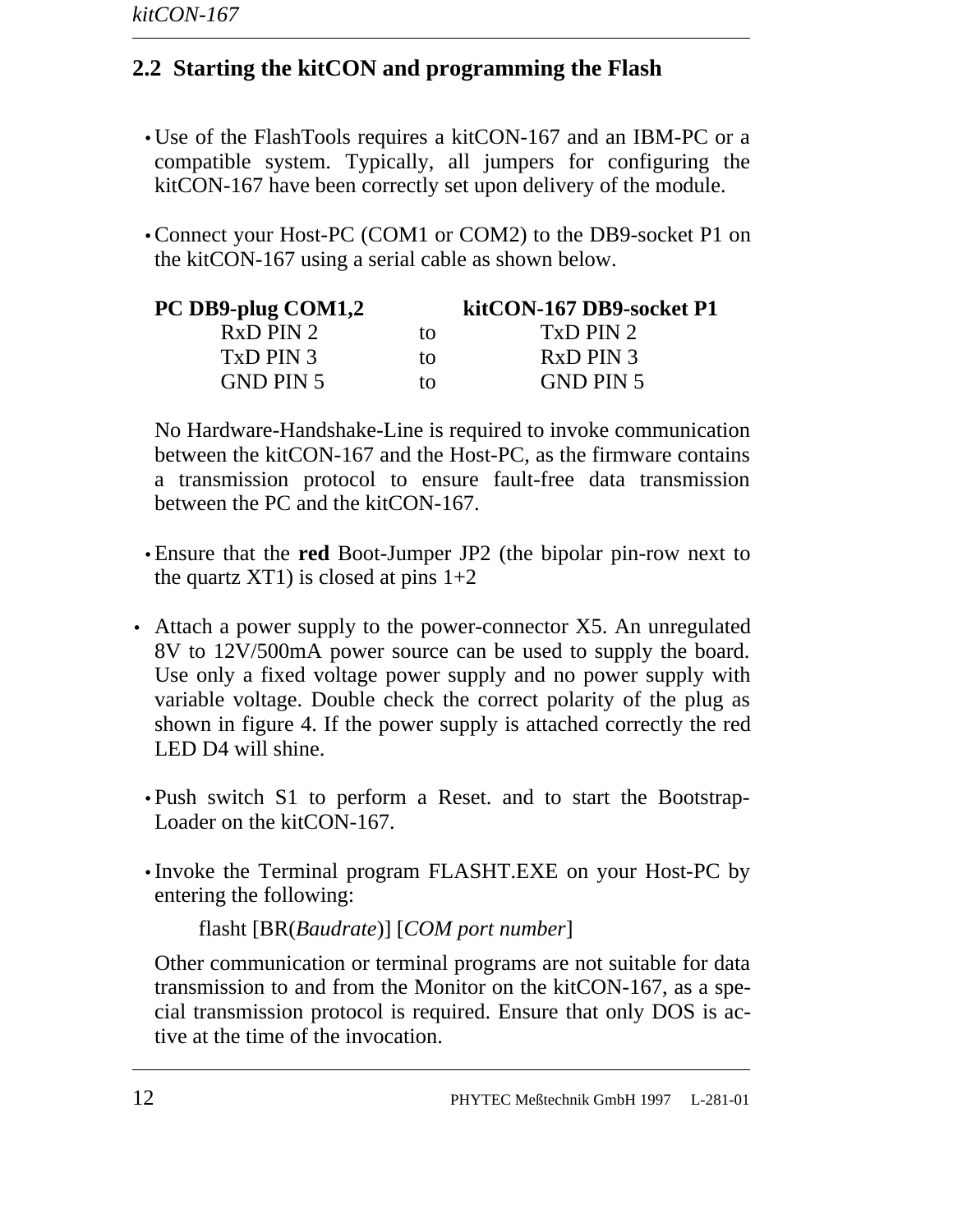#### **Ensure that the directory from where FLASHT.EXE is started, contains the two files 'boot167' and 'flash167'.**

- The FlashTools will be automatically loaded after invoking FLASHT.EXE and the green LED D5 shines. The loading procedure can be viewed on the monitor screen of the Host-PC.
- After successfully loading the FlashTools will be started automatically and the FlashTools main menu appears on the monitor screen of the Host-PC.
- All FlashTools menu options are intuitive. Select menu option 7, 'Erase, Load and Software-Reset' to download a demo program. Confirm that the unprotected sectors (i.e. the sectors available for user-applications) of the Flash can be erased by entering "Y".
- Following erasure of the unprotected Flash sectors, the next menu will automatically appear on the monitor screen of the Host-PC. Please press 'F2' to indicate the name of the Hex-Files to be downloaded into the Flash (specify the full pathname). To download the demo program enter 'Pathname*\hello167.h86*'. Press 'Enter' to start the download.
- HELLO167 will be automatically started following download. Successful execution results in the message 'Hello World !...' which appears on the screen of the Host-PC. The program can also be executed by pressing the RESET button on the kitCON-167 after opening the **red** jumper JP2 at pins 1+2 (i.e.: toggling the kitCON-167 into execution mode).
- To leave FLASHT.EXE press 'F1'

If any difficulties should occur during start-up, please contact the PHYTEC Technical Support hotline at +49 (6131) 9221-31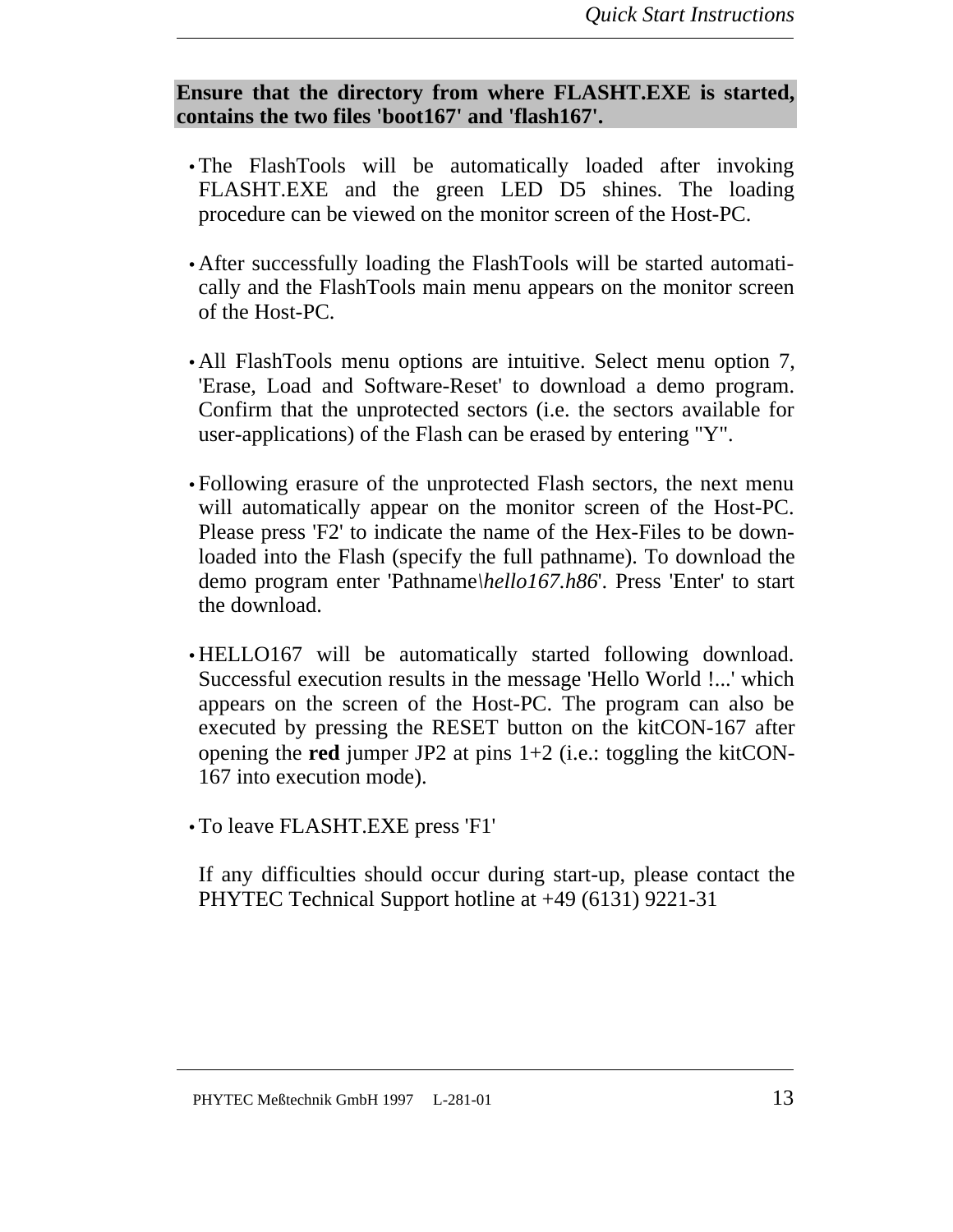Quickstart Instructions for Flash programming - summary

- Connect the kitCON-167 with an IBM-PC or a compatible system using a serial cable (P1 to COM1 or COM2).
- Connect **red** jumper JP2 at 1+2
- Attach an unregulated power supply with 8V to 12/500mA to X5 on the kitCON-167. Double check the correct polarity.
- Press switch 'S1' to perform a RESET
- Start FLASHT.EXE on your Host- PC (*flasht [2* (for COM2)*]*) from the DOS environment
- Select menu option '7'
- Press 'Y' to confirm 'Erase'
- Press 'F2'
- Enter 'Pathname\*hello167.h86'*
- Press 'ENTER'

An automatic software reset will execute the program following download.

''Hello World!..." appears on the screen of your Host-PC.

• To leave the FlashTools press 'F1'

To start the demo program again execute the following steps:

- Disconnect the power source
- Open **red** jumper JP2 at 1+2
- Reconnect the power source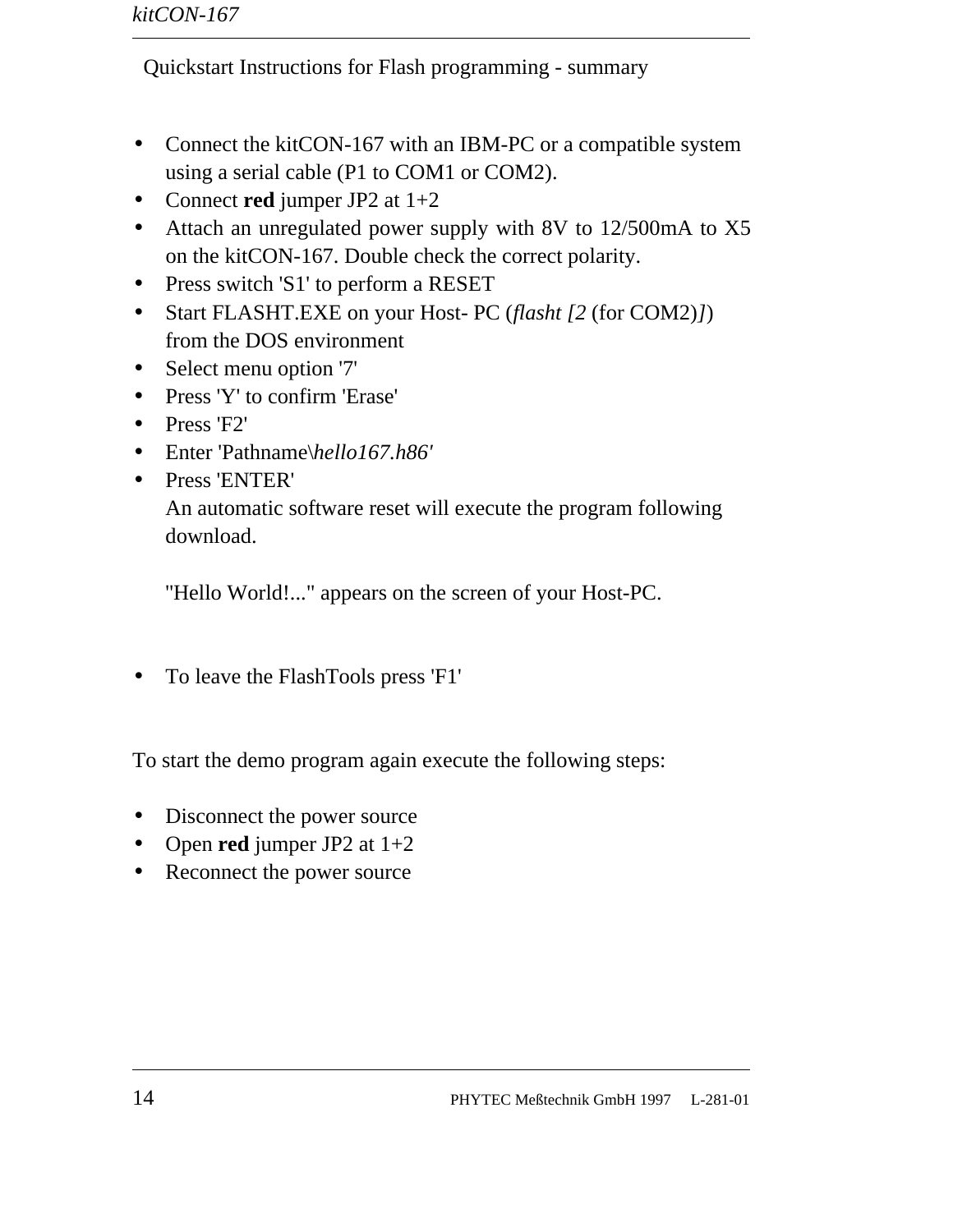## **3. Pinout**

Please note that all module connections are not to exceed their expressed maximum voltage or current. Maximum input values are indicated in the corresponding controller manuals/data sheets. As damage from improper connections varies according to use and application, it is the user's responsibility to take appropriate safety measures to ensure that the module connections are protected from overloading through connected peripherals.

As shown in figure 5, all relevant controller signals are brought out to the pin-rows ( X3 ) in the middle of the board. The kitCON-167 is also prepared to accommodate an ICE/connect-167 (X2). This special connector enables easy emulation of the processor. The Quad-Connector-System (X6) provides an additional option for connecting an emulator to the board. The following Section provides an overview of the pin assignment of the pin-rows (kitCON-Connector), while the ICE/connect-167 is described in section 3.2. The pinout of the Quad-Connector-System is shown in section 3.3. Sections 3.4 and 3.5 describe the pinout of the DB9-connectors P1 and P2.

![](_page_18_Figure_4.jpeg)

PHYTEC-MESSTECHNIK KC-167

*Figure 5: Position of the connectors*

 $\circ$  PHYTEC Meßtechnik GmbH 1997 L-281-01 15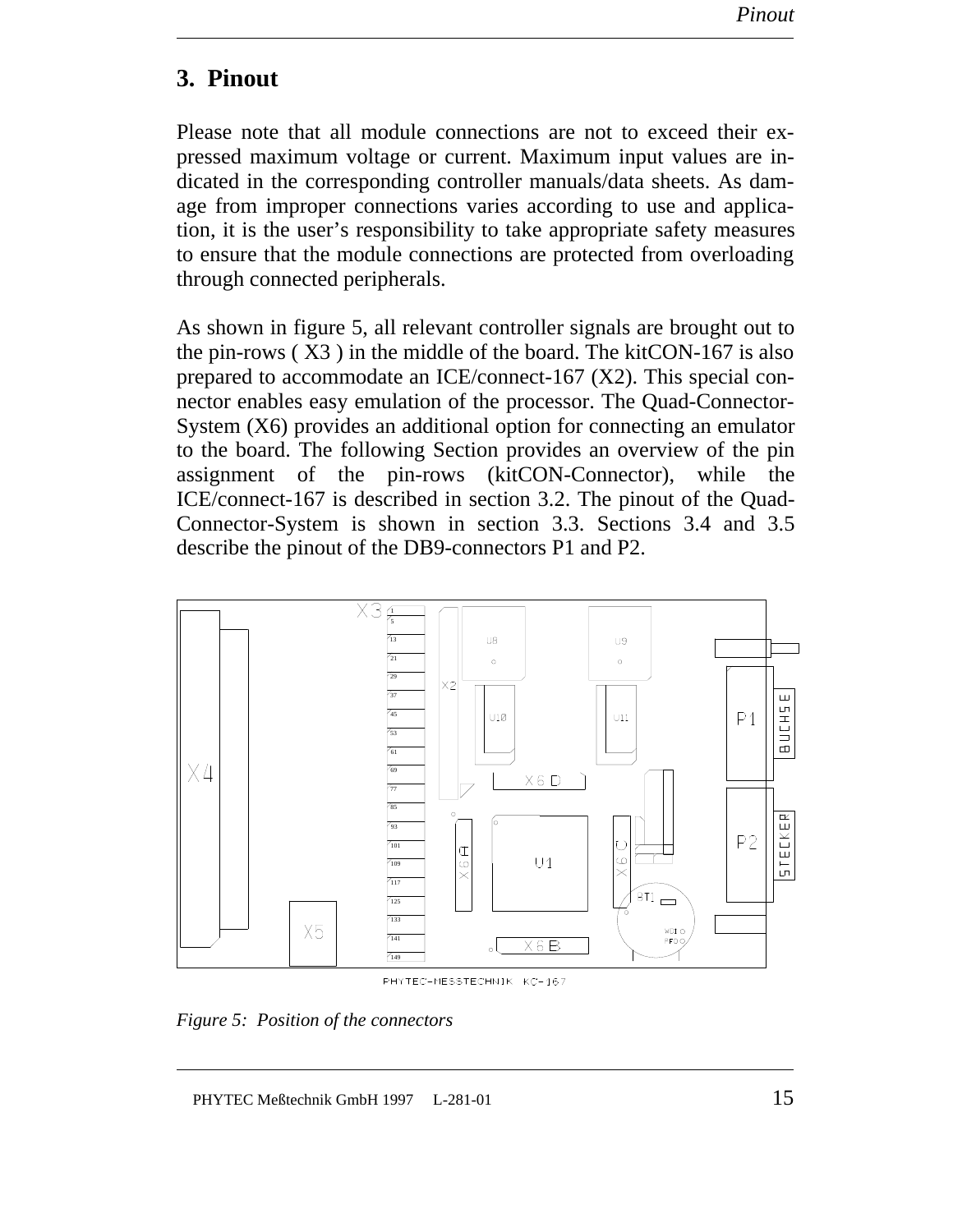## **3.1 The kitCON-Connector**

| PIN 1<br>$\sqrt{2}$<br>$\overline{3}$<br><b>VCC</b><br><b>VCC</b><br><b>GND</b><br><b>Supply Voltage</b> | $\overline{4}$<br><b>GND</b>              |
|----------------------------------------------------------------------------------------------------------|-------------------------------------------|
| $\overline{7}$<br>5<br>6<br>D2<br>Data-Bus<br>D <sub>0</sub><br>D <sub>4</sub>                           | $\overline{\mathbf{8}}$<br>D <sub>6</sub> |
| 10<br>11<br>9<br>D <sub>1</sub><br>D <sub>3</sub><br>D <sub>5</sub>                                      | 12<br>D7                                  |
| 13<br>14<br>15<br>D10<br>D <sub>12</sub><br>D <sub>8</sub>                                               | 16<br>D14                                 |
| 19<br>17<br>18<br>D11<br>D13<br>D <sub>9</sub>                                                           | 20<br>D15                                 |
| 23<br>21<br>22<br>Address-Bus<br>A2<br>A <sub>0</sub><br>A <sub>4</sub>                                  | 24<br>A <sub>6</sub>                      |
| 27<br>25<br>26<br>$\overline{A3}$<br>A <sub>5</sub><br>A <sub>1</sub>                                    | 28<br>A7                                  |
| 31<br>29<br>30<br>A8<br>A10<br>A12                                                                       | 32<br>A14                                 |
| 35<br>33<br>34<br>$\overline{A9}$<br>A11<br>A13                                                          | 36<br>A15                                 |
| 39<br>37<br>38<br>A16<br>A18<br>A20                                                                      | 40<br>A22 / TXDC                          |
| 42<br>43<br>41<br>A19<br>A21 / RXDC<br>A17                                                               | 44<br>A23                                 |
| 47<br>46<br>45<br>/RD-U<br>$/RD-U$<br>/RESO-U<br>Control-Signals                                         | 48<br>/RES-U                              |
| 50<br>51<br>49<br>/WRL<br><b>ALE</b><br>/EA                                                              | 52<br>/NMI-U                              |
| 55<br>53<br>54<br>/CSO(P6.0)<br>/CS2(P6.2)<br>/CS4(P6.4)                                                 | 56<br>P6.6                                |
| 59<br>57<br>58<br>/CS3(P6.3)<br>/HLD-U<br>/CS1(P6.1)                                                     | 60<br>P6.7                                |
| 63<br>61<br>62<br><b>Special Purose</b><br><b>VREF</b><br><b>VREF</b><br>P <sub>2.8</sub>                | 64                                        |
| 67<br>65<br>66<br><b>VPP</b><br><b>VREF</b><br><b>VREF</b>                                               | 68                                        |
| 71<br>69<br>$70\,$<br>Analog Input<br>P5.0<br>P5.2<br>P5.4                                               | $72\,$<br>P5.6                            |
| 74<br>75<br>73<br>P5.3<br>P5.5<br>P5.1                                                                   | 76<br>P5.7                                |
| 79<br>77<br>78<br>P5.8<br>P5.10<br>P5.12                                                                 | 80<br>P5.14                               |
| 82<br>$8\sqrt{1}$<br>83<br>P5.9<br>P5.11<br>P5.13                                                        | 84<br>P5.15                               |
| 87<br>85<br>86<br>P2.0<br>$P2.\overline{2}$<br>P <sub>2.4</sub>                                          | 88<br>P <sub>2.6</sub>                    |
| 90<br>91<br>89<br>P2.1<br>P <sub>2.3</sub><br>P <sub>2.5</sub>                                           | 92<br>P <sub>2.7</sub>                    |
| 93<br>94<br>95<br>P <sub>2.8</sub><br>P <sub>2.12</sub><br>P <sub>2.10</sub><br>Digital-Port P2          | 96<br>P <sub>2.14</sub>                   |
| 99<br>97<br>98<br>P <sub>2.9</sub><br>P <sub>2.11</sub><br>P <sub>2.13</sub>                             | 100<br>P <sub>2.15</sub>                  |
| 101<br>102<br>103<br>P3.0<br>P3.2<br>P3.4<br>Digital-Port P3                                             | 104<br>P3.6                               |
| 107<br>105<br>106<br>P3.1<br>P3.3<br>P3.5                                                                | 108<br>P3.7                               |
| 111<br>109<br>110<br>P3.8<br>P3.10, TXD0<br>/WRH                                                         | 112<br>/RDY-U                             |
| 115<br>113<br>114<br>P3.9<br>P3.11, RXD0<br>P3.13                                                        | 116<br>P3.15                              |
| 119<br>117<br>118<br>$\overline{P7.0}$<br>$\overline{P7.4}$<br>P7.2<br>Digital-Port P7                   | 120<br>P7.6                               |
| 122<br>123<br>121<br>P7.1<br>P7.3<br>P7.5                                                                | 124<br>P7.7                               |
| 127<br>125<br>126<br>P8.4<br>P8.0<br>P8.2<br>Digital-Port P8                                             | 128<br>P8.6                               |
| 131<br>130<br>129<br>P8.1<br>P8.3<br>P8.5                                                                | 132<br>P8.7                               |
| 135<br>133<br>134                                                                                        | 136                                       |
| 139<br>138<br>137                                                                                        | 140                                       |
| 143<br>141<br>142                                                                                        | 144                                       |
| 147<br>145<br>146                                                                                        | 148                                       |
|                                                                                                          |                                           |

*Table 1: Pinout of the kitCON-Connector (X3)*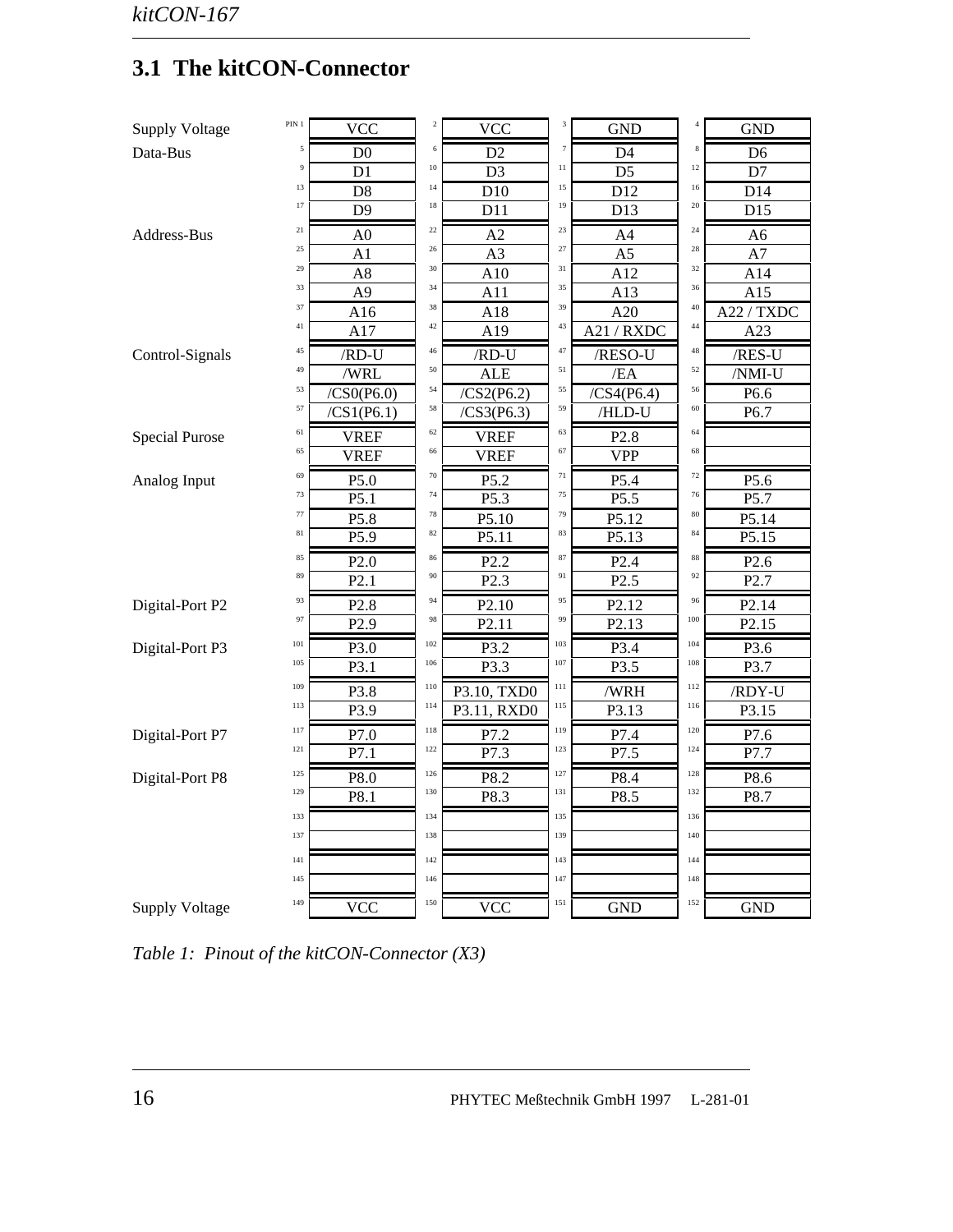#### **3.2 The ICE/connect-167**

The ICE/connect-167 provides an easy possibility for connecting an standard emulator, which uses the controller on board, to the kitCON-167. It can be mounted at position X2 (*refer to figure 5*). It carries all data- and address signals. The control signals coming from the controller are extended via pre-connections at the ICE/connect-167 to the peripheral devices. When using an emulator the control signals are generated by the emulator. Therefore in this case the pre-connections must be opened.

Table 2 shows the pinout of the ICE/connect-167.

**Please note, pins 41+42, 43+44, 45+46, 47+48, 49+50 and 53+54 are pre-connected on the component side. When using an ICE/connect-167 these pre-connections have to be opened.**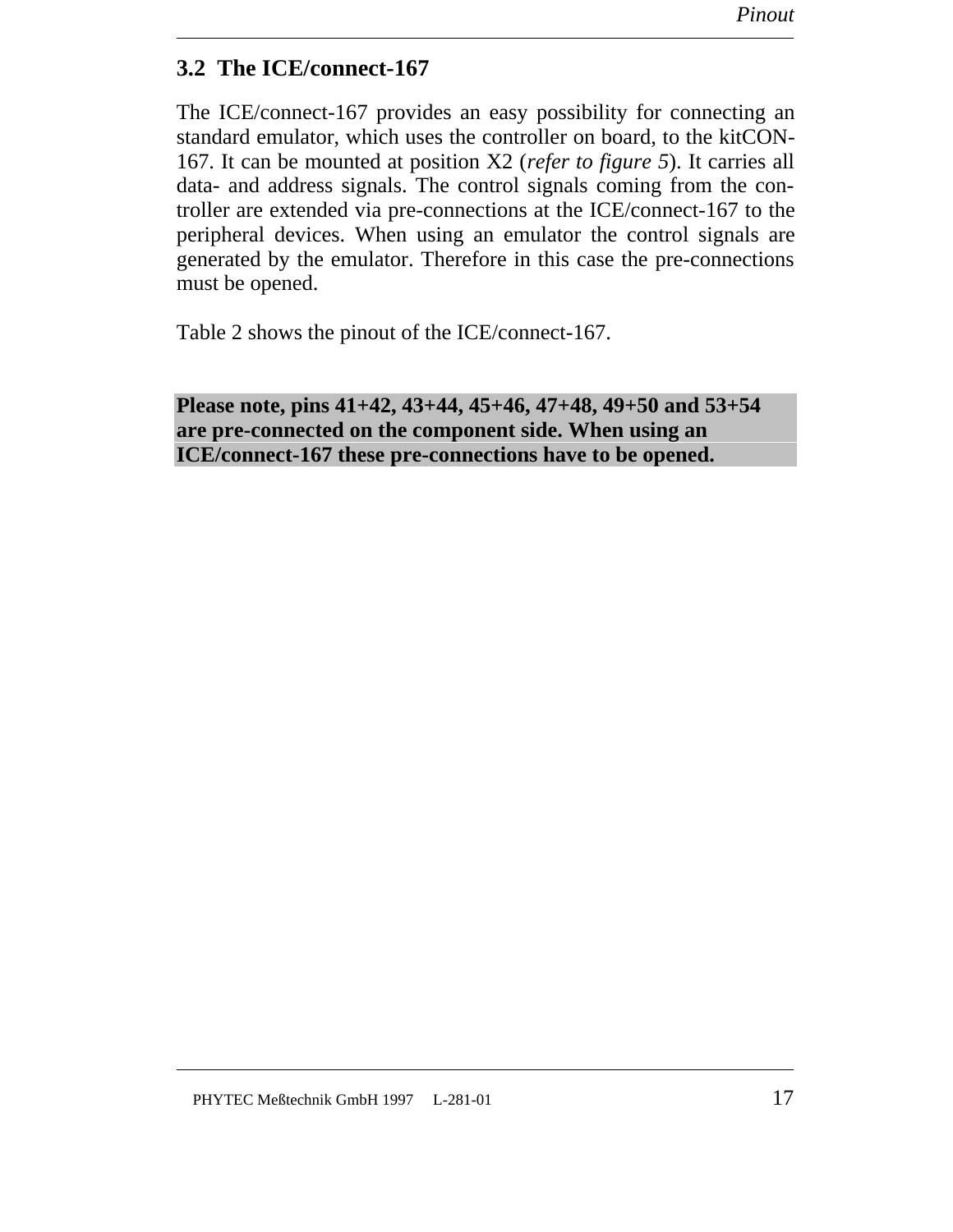| Pin            | Description                     | Description      | Pin                     |
|----------------|---------------------------------|------------------|-------------------------|
| 1              | <b>GND</b>                      | D <sub>0</sub>   | $\overline{c}$          |
| 3              | D <sub>1</sub>                  | D2               | $\overline{\mathbf{4}}$ |
| 5              | D <sub>3</sub>                  | D <sub>4</sub>   | 6                       |
| $\overline{7}$ | D <sub>5</sub>                  | D <sub>6</sub>   | 8                       |
| 9              | D <sub>7</sub>                  | <b>GND</b>       | 10                      |
| 11             | D <sub>9</sub>                  | D <sub>8</sub>   | 12                      |
| 13             | D11                             | D10              | 14                      |
| 15             | D13                             | D12              | 16                      |
| 17             | D15                             | D <sub>14</sub>  | 18                      |
| 19             | <b>GND</b>                      | $A\overline{0}$  | 20                      |
| 21             | $\overline{A1}$                 | $\overline{A2}$  | 22                      |
| 23             | A <sub>3</sub>                  | A <sub>4</sub>   | 24                      |
| 25             | $A\overline{5}$                 | A6               | 26                      |
| 27             | $A\overline{7}$                 | <b>GND</b>       | 28                      |
| 29             | A <sub>9</sub>                  | A8               | 30                      |
| 31             | A11                             | A10              | 32                      |
| 33             | A13                             | A12              | 34                      |
| 35             | A15                             | A14              | 36                      |
| 37             | <b>GND</b>                      | <b>ALE</b>       | 38                      |
| 39             | $GN\overline{D}$                | $\overline{XT1}$ | 40                      |
| 41             | <b>RES P</b>                    | RES_U            | 42                      |
| 43             | /HLD P                          | /HLD_U           | 44                      |
| 45             | /RDY P                          | /RDY_U           | 46                      |
| 47             | RESO_P                          | RESO_U           | 48                      |
| 49             | /NMI-P                          | /NMI-U           | 50                      |
| 51             | <b>GND</b>                      | <b>GND</b>       | 52                      |
| 53             | (RD P)                          | /RD U            | 54                      |
| 55             | /WRL                            | /WRH             | 56                      |
| 57             | P6.6                            | $\overline{VCC}$ | 58                      |
| 59             | A16                             | A17              | 60                      |
| 61             | <b>GND</b>                      | <b>GND</b>       | 62                      |
| 63             | A18                             | A19              | 64                      |
| 65             | A20                             |                  | 66                      |
|                | $\overline{A22}$                | A21<br>A23       |                         |
| 67             |                                 |                  | 68                      |
| 69             | <b>GND</b>                      | <b>GND</b>       | 70                      |
| 71             | $P6.0$ (CS 0)                   | P6.1 (CS 1)      | 72                      |
| 73             | P6.2 $(\overline{\text{CS 2}})$ | P6.3 (CS 3)      | 74                      |
| 75             | P6.4 (CS 4)                     | NC               | 76                      |
| 77             | $\overline{\text{NC}}$          | N <sub>C</sub>   | 78                      |
| 79             | <b>GND</b>                      | <b>GND</b>       | 80                      |

*Table 2: Pinout of the ICE/connect-167 (X2)*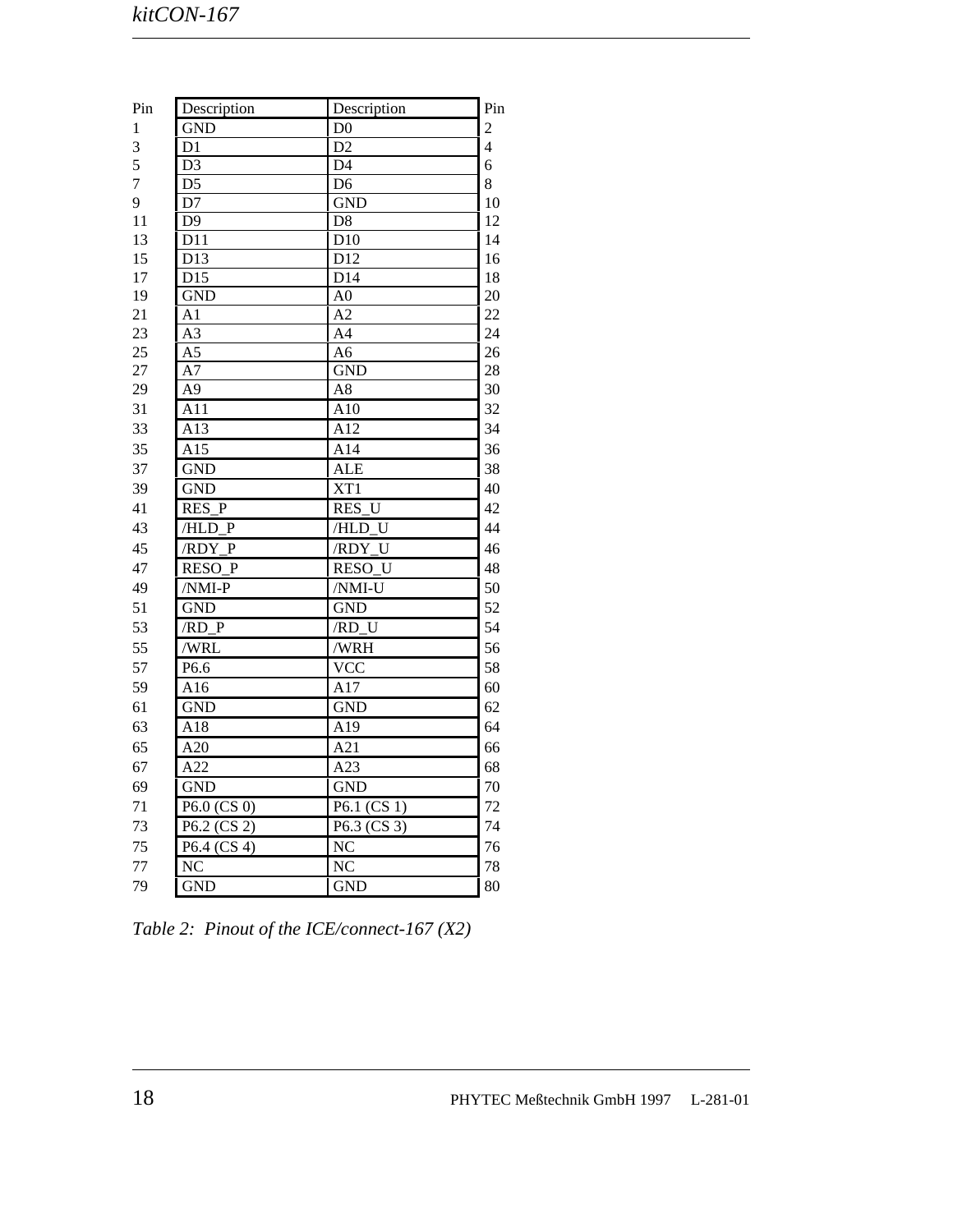## **3.3 The Quad-Connector**

The kitCON-167 is also prepared to house a Quad-Connector at X1. In contrast to the ICE-connect this connector system can be used to adapt bondout based emulators or measuring system.

Table 3 shows the pinout of the Quad-Connector.

| Pin            | Description      | Description      | Pin |
|----------------|------------------|------------------|-----|
| 1              | NC               | NC               | 2   |
| 3              | P6.0             | P6.1             | 4   |
| 5              | P6.2             | P6.3             | 6   |
| $\overline{7}$ | P <sub>6.4</sub> | /HLD-P           | 8   |
| 9              | P6.6             | P6.7             | 10  |
| 11             | P8.0             | P8.1             | 12  |
| 13             | P8.2             | P8.3             | 14  |
| 15             | P8.4             | P8.5             | 16  |
| 17             | P8.6             | P8.7             | 18  |
| 19             | <b>VCC</b>       | <b>GND</b>       | 20  |
| 21             | P7.0             | P7.1             | 22  |
| 23             | P7.2             | P7.3             | 24  |
| 25             | P7.4             | P7.5             | 26  |
| 27             | P7.6             | P7.7             | 28  |
| 29             | P5.0             | P5.1             | 30  |
| 31             | P5.2             | P5.3             | 32  |
| 33             | P <sub>5.4</sub> | P5.5             | 34  |
| 35             | P5.6             | P <sub>5.7</sub> | 36  |
| 37             | P5.8             | P <sub>5.9</sub> | 38  |
| 39             | NC               | NC               | 40  |

#### Quad Connector X6 A Quad Connector X6 B

| Pin | Description       | Description       | Pin |
|-----|-------------------|-------------------|-----|
| 41  | NC                | NC                | 42  |
| 43  | <b>VREF</b>       | <b>VGND</b>       | 44  |
| 45  | P5.10             | P5.11             | 46  |
| 47  | P5.12             | P <sub>5.13</sub> | 48  |
| 49  | P5.14             | P5.15             | 50  |
| 51  | <b>GND</b>        | <b>VCC</b>        | 52  |
| 53  | P <sub>2.0</sub>  | P <sub>2.1</sub>  | 54  |
| 55  | P <sub>2.2</sub>  | P <sub>2.3</sub>  | 56  |
| 57  | P2.4              | P <sub>2.5</sub>  | 58  |
| 59  | P <sub>2.6</sub>  | P <sub>2.7</sub>  | 60  |
| 61  | GND               | <b>VCC</b>        | 62  |
| 63  | P <sub>2.8</sub>  | P <sub>2.9</sub>  | 64  |
| 65  | P <sub>2.10</sub> | P <sub>2.11</sub> | 66  |
| 67  | P <sub>2.12</sub> | P <sub>2.13</sub> | 68  |
| 69  | P <sub>2.14</sub> | P <sub>2.15</sub> | 70  |
| 71  | P3.0              | P3.1              | 72  |
| 73  | P3.2              | P3.3              | 74  |
| 75  | P3.4              | P3.5              | 76  |
| 77  | <b>GND</b>        | <b>VCC</b>        | 78  |
| 79  | N <sub>C</sub>    | N <sub>C</sub>    | 80  |
|     |                   |                   |     |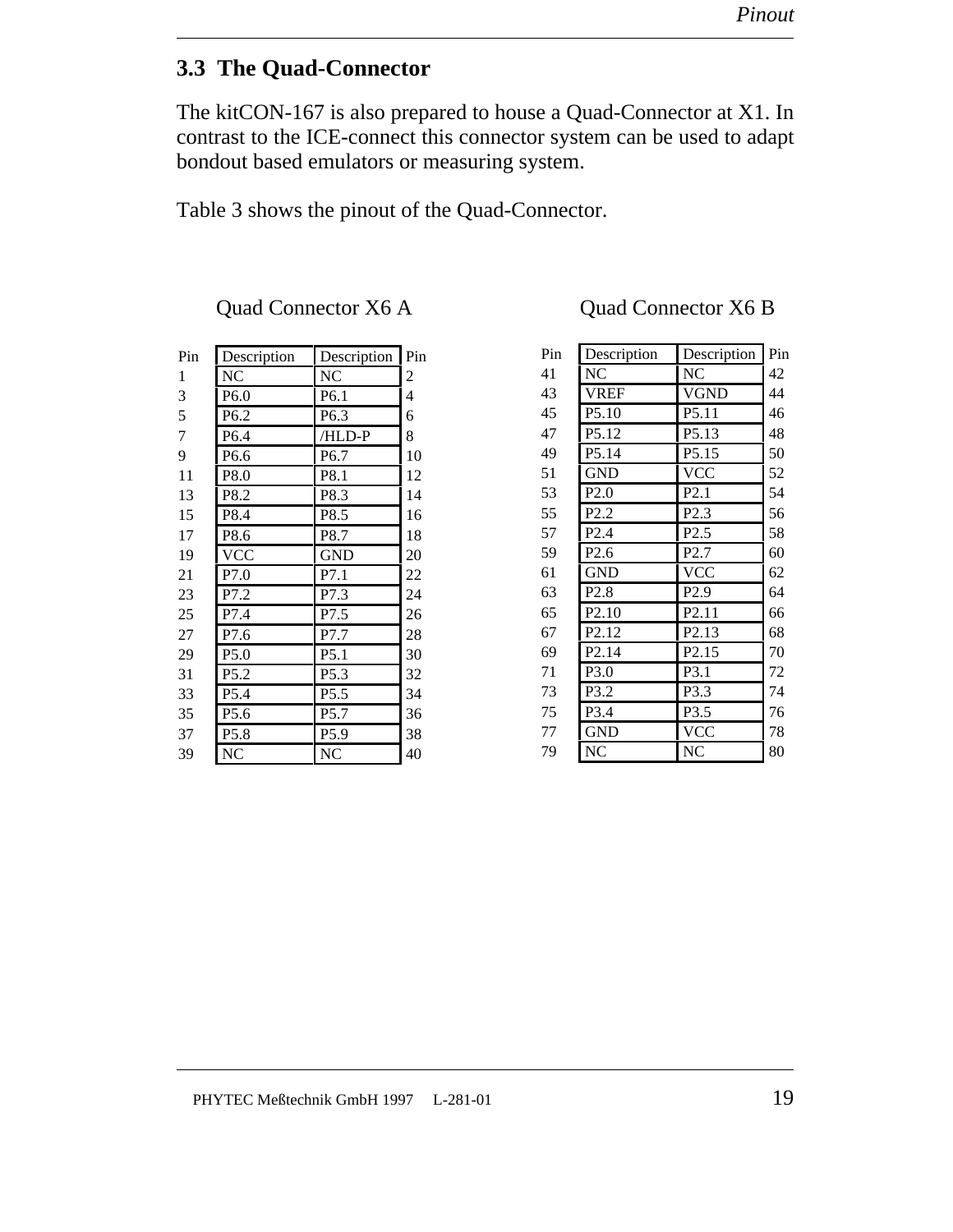#### Quad Connector X6 C

| Pin | Description      | Description    | Pin |
|-----|------------------|----------------|-----|
| 81  | NC               | NC             | 82  |
| 83  | P3.6             | P3.7           | 84  |
| 85  | P <sub>3.8</sub> | P3.9           | 86  |
| 87  | P3.10            | P3.11          | 88  |
| 89  | /WRH             | P3.13          | 90  |
| 91  | P3.15            | <b>VCC</b>     | 92  |
| 93  | <b>GND</b>       | <b>VPP</b>     | 94  |
| 95  | A16              | A17            | 96  |
| 97  | A18              | A19            | 98  |
| 99  | A20              | A21            | 100 |
| 101 | A22              | A23            | 102 |
| 103 | VCC              | <b>GND</b>     | 104 |
| 105 | /RD-P            | /WRL           | 106 |
| 107 | /RDY-P           | <b>ALE</b>     | 108 |
| 109 | /EA              | D <sub>0</sub> | 110 |
| 111 | D1               | D <sub>2</sub> | 112 |
| 113 | D3               | D <sub>4</sub> | 114 |
| 115 | D <sub>5</sub>   | D <sub>6</sub> | 116 |
| 117 | D7               | D <sub>8</sub> | 118 |
| 119 | NC               | NC             | 120 |

| Quad Connector X6 D |                                 |    |     |  |  |
|---------------------|---------------------------------|----|-----|--|--|
|                     | Pin Description Description Pin |    |     |  |  |
| 121                 | I NC                            | NC | 122 |  |  |

| Pin | Description     | Description     | Pin |
|-----|-----------------|-----------------|-----|
| 121 | NC              | NC              | 122 |
| 123 | VCC             | <b>GND</b>      | 124 |
| 125 | D <sub>9</sub>  | D10             | 126 |
| 127 | D11             | D <sub>12</sub> | 128 |
| 129 | D <sub>13</sub> | D <sub>14</sub> | 130 |
| 131 | D15             | A0              | 132 |
| 133 | A1              | A <sub>2</sub>  | 134 |
| 135 | A3              | A4              | 136 |
| 137 | A <sub>5</sub>  | A6              | 138 |
| 139 | A7              | <b>VCC</b>      | 140 |
| 141 | GND             | A8              | 142 |
| 143 | A9              | A10             | 144 |
| 145 | A11             | A12             | 146 |
| 147 | A13             | A14             | 148 |
| 149 | A15             | <b>VCC</b>      | 150 |
| 151 | <b>XTO</b>      | <b>XTI</b>      | 152 |
| 153 | <b>GND</b>      | /RES-P          | 154 |
| 155 | /RESO-P         | /NMI-P          | 156 |
| 157 | GND             | VCC             | 158 |
| 159 | N <sub>C</sub>  | N <sub>C</sub>  | 160 |
|     |                 |                 |     |

*Table 3: Pinout of the Quad-Connector X6*

## **3.4 The DB9-socket P1**

The DB9-socket P1 serves as RS232-interface. The pinout is shown below.

DB9-socket P1

| Pin 2:   | <b>TXD0 (RS232)</b> |
|----------|---------------------|
| Pin $3:$ | <b>RXD0 (RS232)</b> |
| Pin 5:   | (iN!)               |
|          |                     |

*Figure 6: Pinout of the DB9-socket P1 (view on the face)*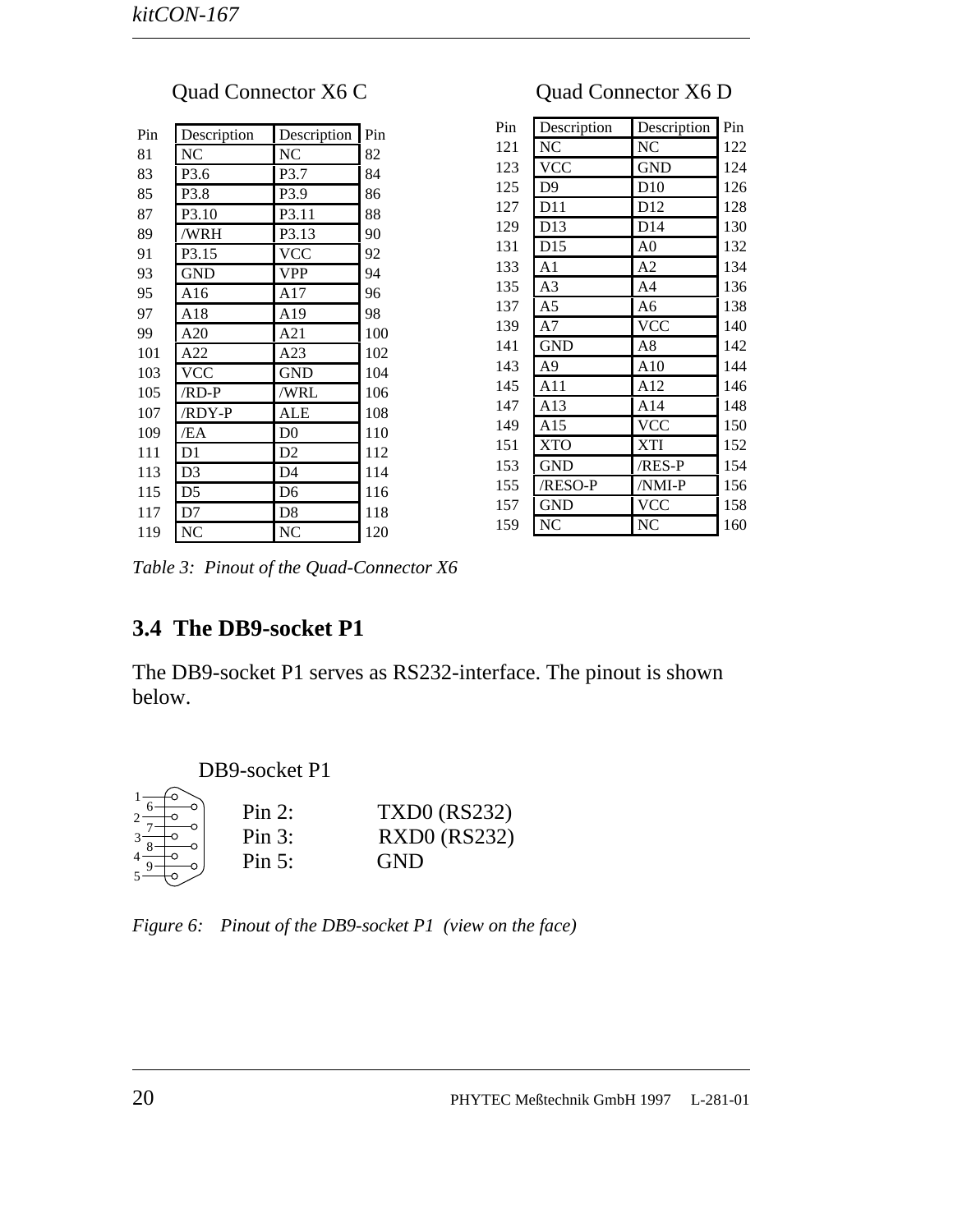#### **3.5 The DB9-plug P2**

The DB9-plug P2 carries either the CAN-signals or signals of an additional debug interface. This debug interface is used from several monitor programs. For data transmission according to RS232 special software drivers are required which are part of the monitor programs. The pinout of the DB9-plug P2 is shown for both modes in the following.

#### DB9-plug P2

| Pin 2:      | CAN L   |
|-------------|---------|
| Pin $7:$    | CAN H   |
| Pin $3,6$ : | CAN GND |
| Pin 9:      | CAN VCC |

*Figure 7a: Pinout of the DB9-plug P2 (CAN-Interface)(view on the face)*

#### **RS232-Debug Mode**

DB9-plug P2

| Pin 2:    | <b>TXD (RS232)</b>   |
|-----------|----------------------|
| Pin 3:    | $\text{RXD}$ (RS232) |
| Pin $5$ : | (iN!)                |
|           |                      |

*Figure 7b: Pinout of the DB9-plug P2 (RS232 Debug-Interface)(view on the face)*

**Please note, DB9-plug P2 can only be used as RS232 interface with special software drivers. Usually these are part of several monitor programs**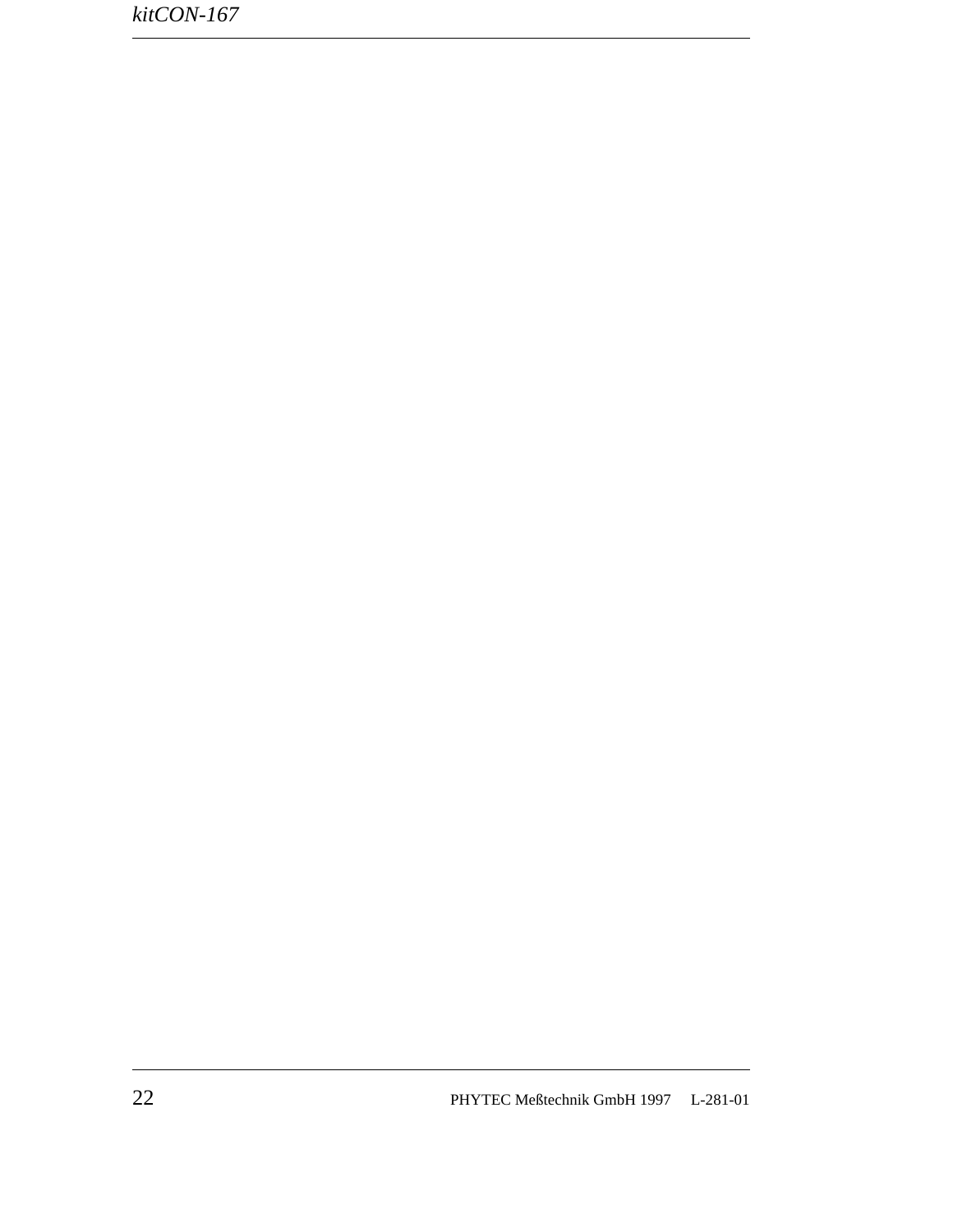#### **4. Jumper**

To configure the module, the kitCON-167 has 12 insertable and solderable jumpers. In order to ensure immediate use of the module the jumpers have been configured prior to delivery. Figure 8a illustrates the numbering of the solderable jumper-pads, while figures 8b and 8c indicate the location of the jumper on the board.

![](_page_26_Figure_3.jpeg)

*Figure 8a: Numbering of the jumper*

![](_page_26_Figure_5.jpeg)

![](_page_26_Figure_7.jpeg)

*Figure 8b: Position of the jumper (component side)*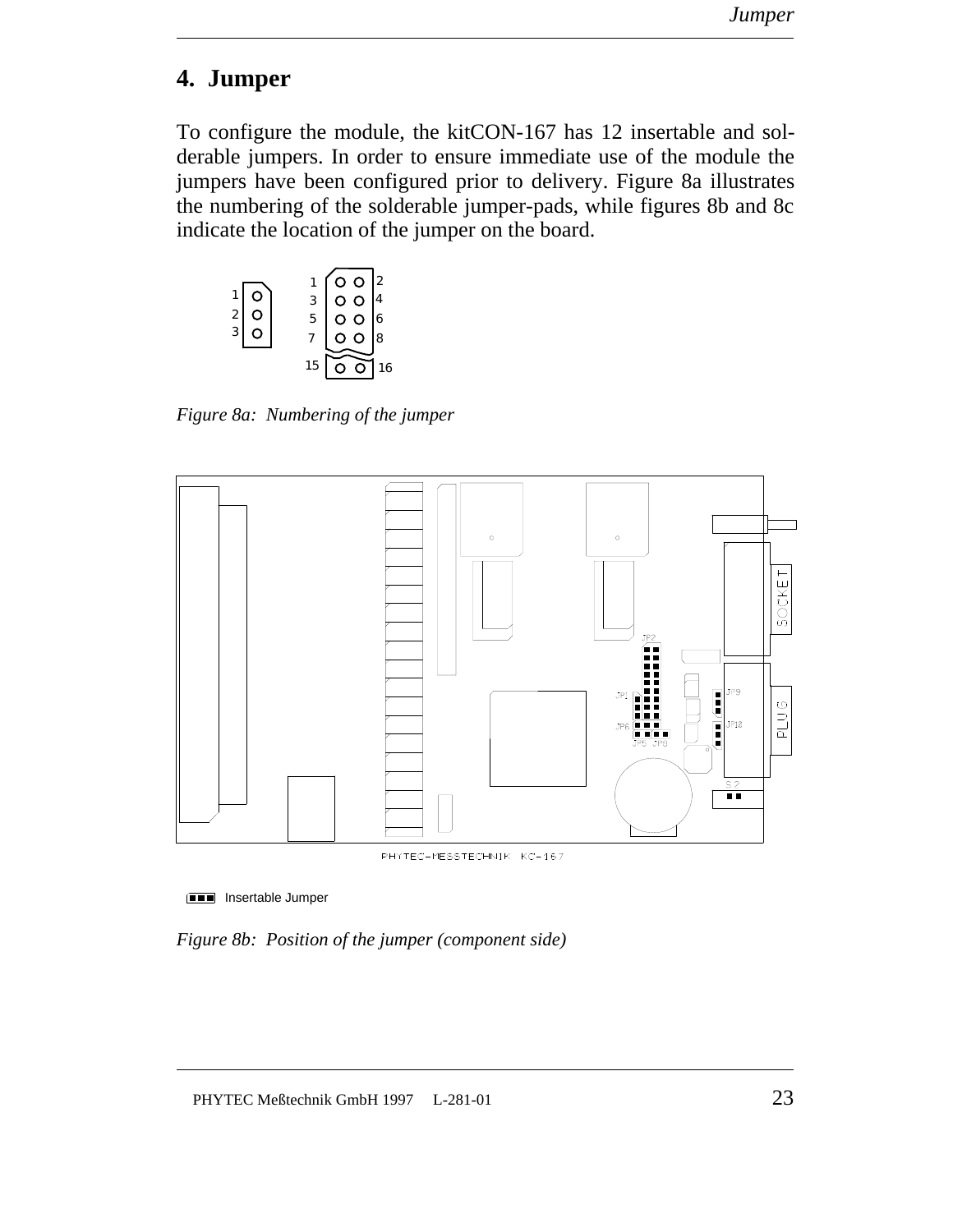![](_page_27_Figure_1.jpeg)

**solderable Jumper** 

*Figure 8c: Position of the jumper (soldering side)*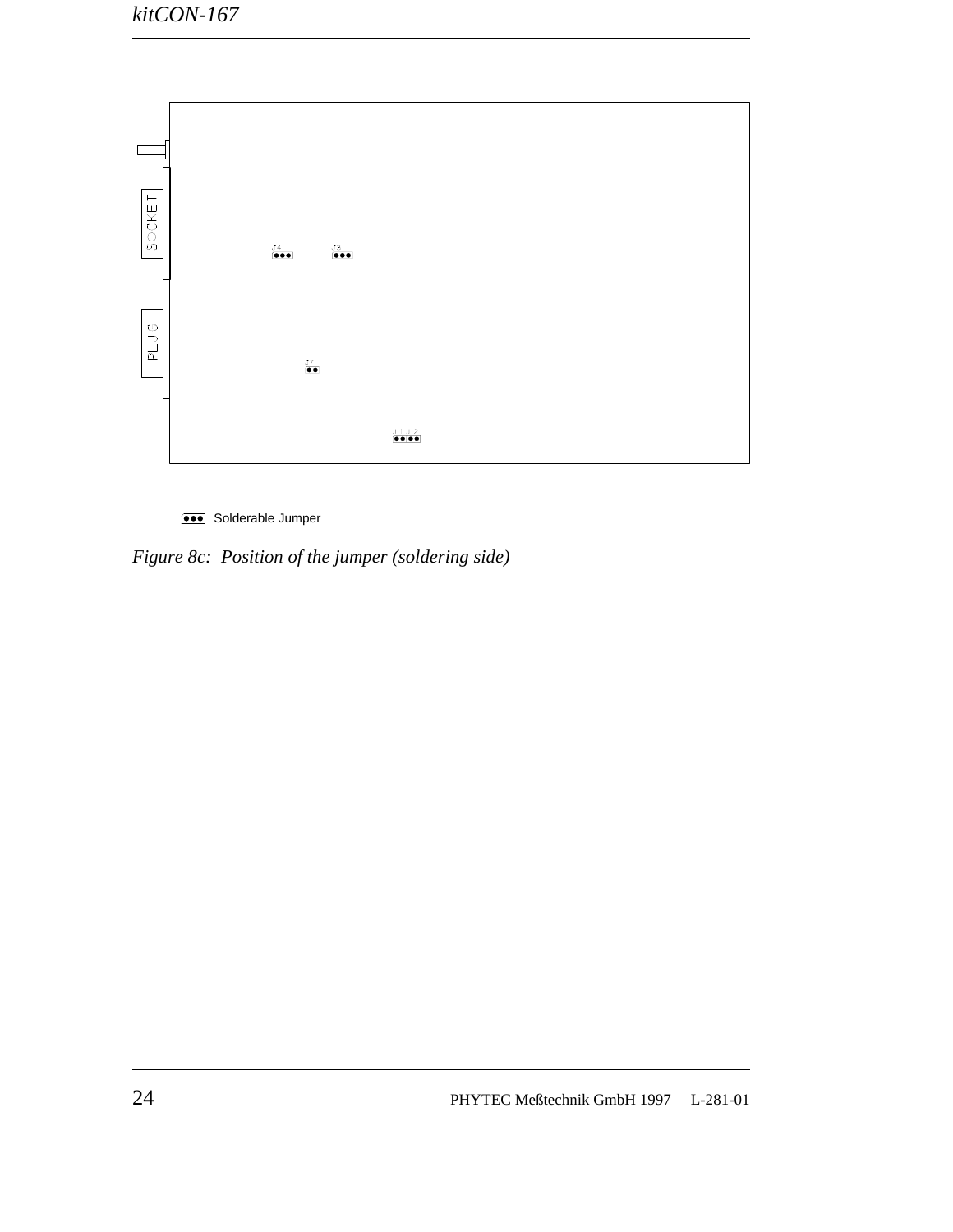| TOITO WIITZ TUITUUTIS.<br><b>Default Setting</b> |          |                          |         | <b>Alternate Setting</b>                |
|--------------------------------------------------|----------|--------------------------|---------|-----------------------------------------|
| JP1                                              | $(1+2)$  | external ROM/            | $(2+3)$ | internal ROM/Flash                      |
|                                                  |          | Flash active             |         | active                                  |
| JP2                                              |          |                          |         |                                         |
|                                                  |          | <b>Boostrap Mode</b>     |         | normal Program                          |
| $(1+2)$                                          | (closed) |                          | (open)  | <b>Execution Mode</b>                   |
| JP2                                              |          | five /CS-Signals         |         | Number of /CS-Signals                   |
| $(3+4,$                                          | (open)   | available at port        |         | at port P6 $(0, 2 \text{ or } 3)$       |
| $5+6$                                            | (open)   | P <sub>6</sub>           |         | (refer to $4.1.3$ )                     |
| JP <sub>2</sub>                                  |          | two Segment Ad           |         | Number of Segment                       |
|                                                  |          | <b>Address Lines</b>     |         | Address Lines at port P4                |
| $(7+8,$                                          | (open)   | $(A17, A16)$ at port     |         | $(0, 4 \text{ or } 8)$ (refer to 4.1.4) |
| $9+10$                                           | (open)   | P4 available             |         |                                         |
| JP <sub>2</sub>                                  |          | <b>System Clock</b>      |         | Prescaler to generat the                |
| $(11+12,$                                        | (open)   | $Speed = XT1 * 4$        |         | <b>System Clock Speed</b>               |
| $13+14,$                                         | (open)   |                          |         | from XT1 $(*1, *2, *3$ or               |
| $15+16$                                          | (open)   |                          |         | $*5$ ) (refer to 4.1.5)                 |
| J3                                               | $(2+3)$  | RAM-memory at            | $(1+2)$ | RAM-memory at U10/11                    |
|                                                  |          | $U10/11$ less or         |         | more than 256KByte                      |
|                                                  |          | equal 256KByte           |         |                                         |
| J <sub>4</sub>                                   | $(2+3)$  | RAM-memory at            | $(1+2)$ | RAM-memory at U14/15                    |
|                                                  |          | $U14/15$ less or         |         | more than 256KByte                      |
|                                                  |          | equal 256KByte           |         |                                         |
| JP5,                                             | $(2+3)$  | CAN-VCC derived          | $(1+2)$ | CAN-VCC derived from                    |
| JP <sub>6</sub>                                  | (closed) | from supply voltage      | (open)  | CAN-network via                         |
|                                                  |          |                          |         | DB9-plug P2                             |
| J7                                               |          | (closed) C167 Controller | (open)  | Pin 84 connected to Pin                 |
|                                                  |          | Pin 84 connected to      |         | 67 of the kitCON-Con-                   |
|                                                  |          | VCC (normal              |         | nector (for programming                 |
|                                                  |          | mode)                    |         | of On-Chip Flash)                       |
| JP8                                              | (open)   | P3.2 freely              |         | (closed) P3.2 as RS232 Debug-           |
|                                                  |          | available                |         | Interface                               |
| JP9,                                             | $(1+2)$  | DB9-plug P2              | $(2+3)$ | DB9-plug P2                             |
| JP10                                             | $(1+2)$  | for CAN                  | $(2+3)$ | for Debug-Interface                     |
| J11                                              | (closed) | VAGND derived            | (open)  | <b>VAGND</b> from external              |
|                                                  |          | from digital ground      |         | ground via kitCON-                      |
|                                                  |          | <b>GND</b>               |         | Connector X3                            |
| J12                                              | (closed) | VAREF derived            | (open)  | <b>VAREF</b> from external              |
|                                                  |          | from supply voltage      |         | voltage source via                      |
|                                                  |          | <b>VCC</b>               |         | kitCON-Connector X3                     |

The jumpers  $(JP =$  insertable jumper,  $J =$  solderable jumper) have the following functions:

*Table 4: Jumper Setting*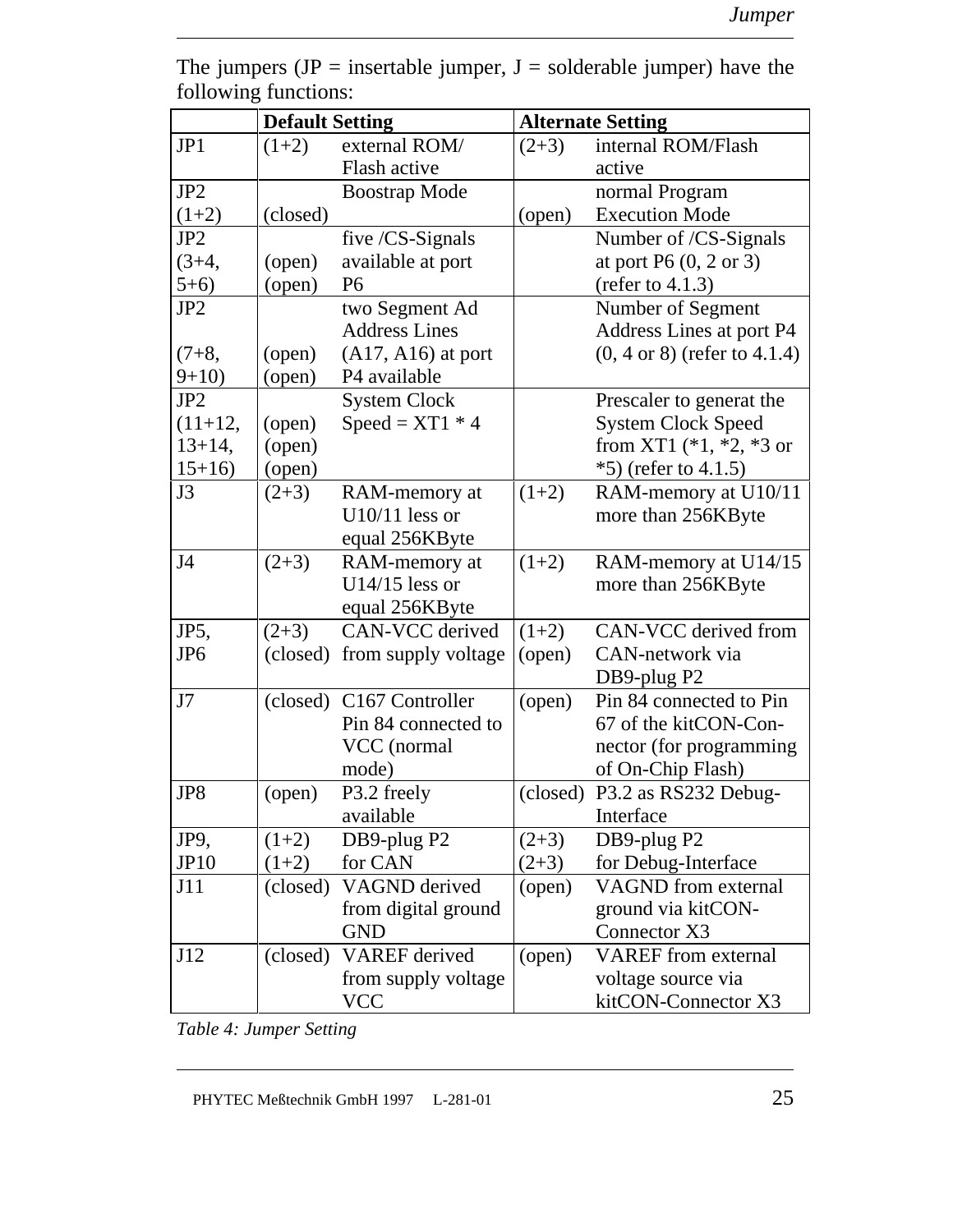## **4.1 Program Storage JP1**

At the time of delivery, Jumper JP1 is pre-connected between pads 1+2. This default configuration means that the program stored in the external program memory is executed after Reset. In order to allow the execution of a specific controller's internal program memory, the preconnections must be opened and the pads 2+3 of jumper JP1 must be connected.

| Code-Access              | IP I |
|--------------------------|------|
| external Program Storage |      |
| internal Program Storage | フェス  |

 $*$  = Default-Setting

## **4.2 Configuration during System Reset JP2**

Although most of the programmable features of the C167 are either selected during the initialization phase or repeatedly during program execution, there are some features that must be selected earlier, because they are used for the first access of the program execution. These selections are made during reset via the pins of Port P0, which are read at the end of the internal reset sequence. During reset internal pullup devices are active at Port P0 meaning that high input levels are the default configuration on Port P0. To change the configuration external pulldown devices have to be connected to the respective port pin. This can be done with the help of jumper JP2 meaning that jumper JP2 allows the configuration of the board during system reset (*for more information about the configuration during system reset refer also to the C167 User's manual, chapter "System Reset")*. Some configurations which are usually done only once can be changed by installing optional resistors.

Some of the configurations are fix and can't be changed with jumper JP2. The following figure shows Port P0, the function of the pins during reset and how they can be changed (either with jumper JP2 or with optional resistors). The shaded pins are fix and can't be changed with jumper JP2.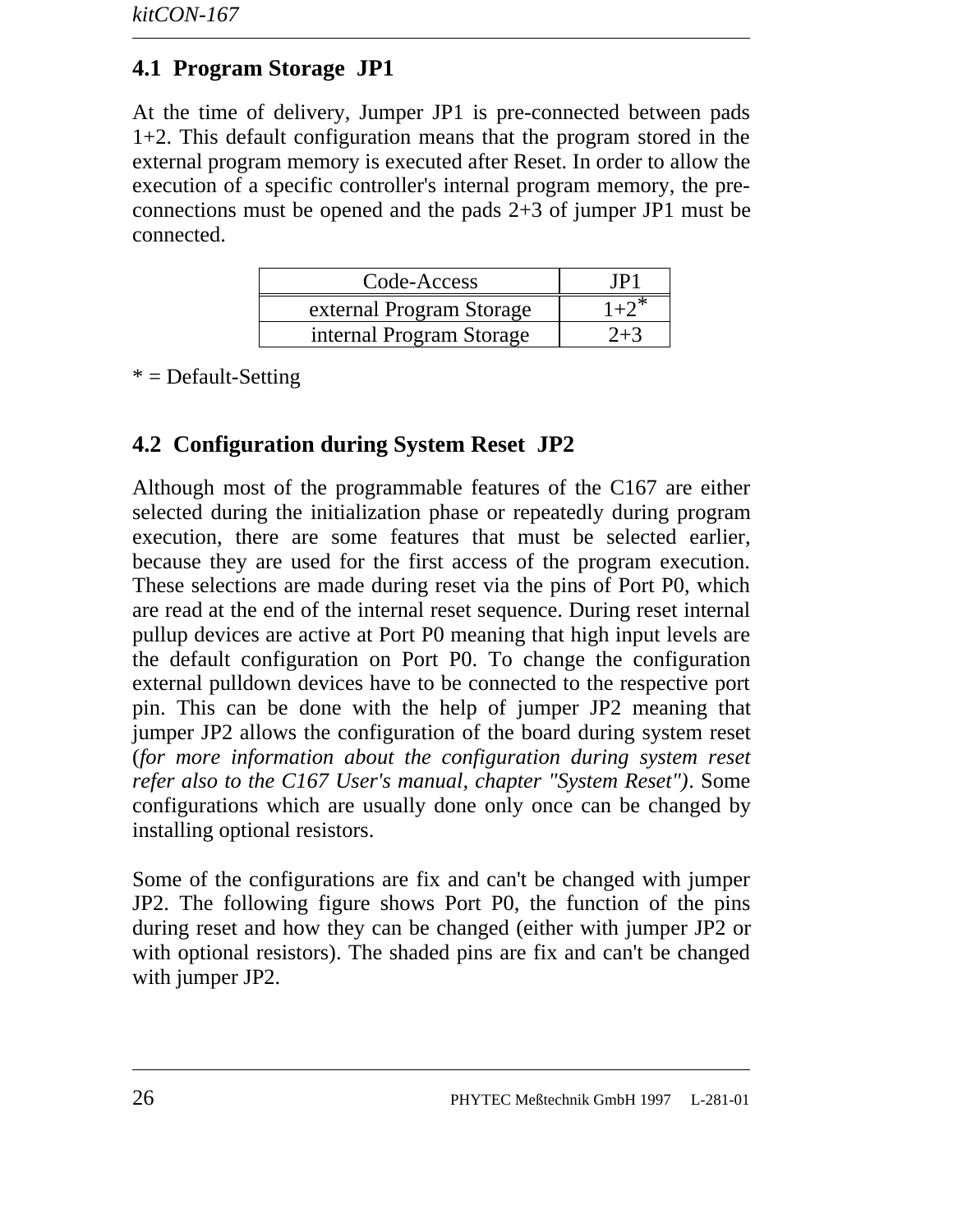| Function of Port P0 during System Reset (High-Byte) |    |                |                                 |                |                                 |            |                    |
|-----------------------------------------------------|----|----------------|---------------------------------|----------------|---------------------------------|------------|--------------------|
| Bit H7                                              | H6 | H <sub>5</sub> | H4                              | H <sup>3</sup> | H2                              | H1         | Bit H <sub>0</sub> |
| <b>CLKCFG</b><br>$JP2 15+16$ , $13+14$ , $11+12$    |    |                | <b>SALSEL</b><br>$JP29+10, 7+8$ |                | <b>CSSEL</b><br>$JP2\,5+6, 3+4$ | <b>WRC</b> |                    |

| Function of Port P0 during System Reset (Low-Byte) |                |                        |    |    |                              |                    |
|----------------------------------------------------|----------------|------------------------|----|----|------------------------------|--------------------|
| Bit L7 $L6$                                        | L <sub>5</sub> | L4                     | L3 | L2 |                              | Bit L <sub>0</sub> |
| <b>BUSTYP</b>                                      | ĸ              | <b>BSL</b><br>$JP21+2$ | R  | R  | <b>ADP</b><br>R <sub>3</sub> | <b>EMU</b><br>R4   |

Reserved pins must remain high in order to ensure proper operation The configuration of these pins must not be changed

The following sections contain a more detailed description of the configuration done with Jumper JP2.

#### **4.2.1 Bootjumper JP2 (Pins 1+2)**

The C167 houses an On-Chip Bootstrap-Loader which can be activated with **red** jumper JP2. The Bootstrap-Loader is started if pin 4 of port P0 is low during reset which can be accomplished by closing **red** jumper JP2 at pins 1+2.

| <b>Bootjumper</b>        | $JP2(1+2)$ |
|--------------------------|------------|
| <b>Bootstrap Mode</b>    | $closed^*$ |
| normal Program Execution | open       |

 $* =$  Default-Setting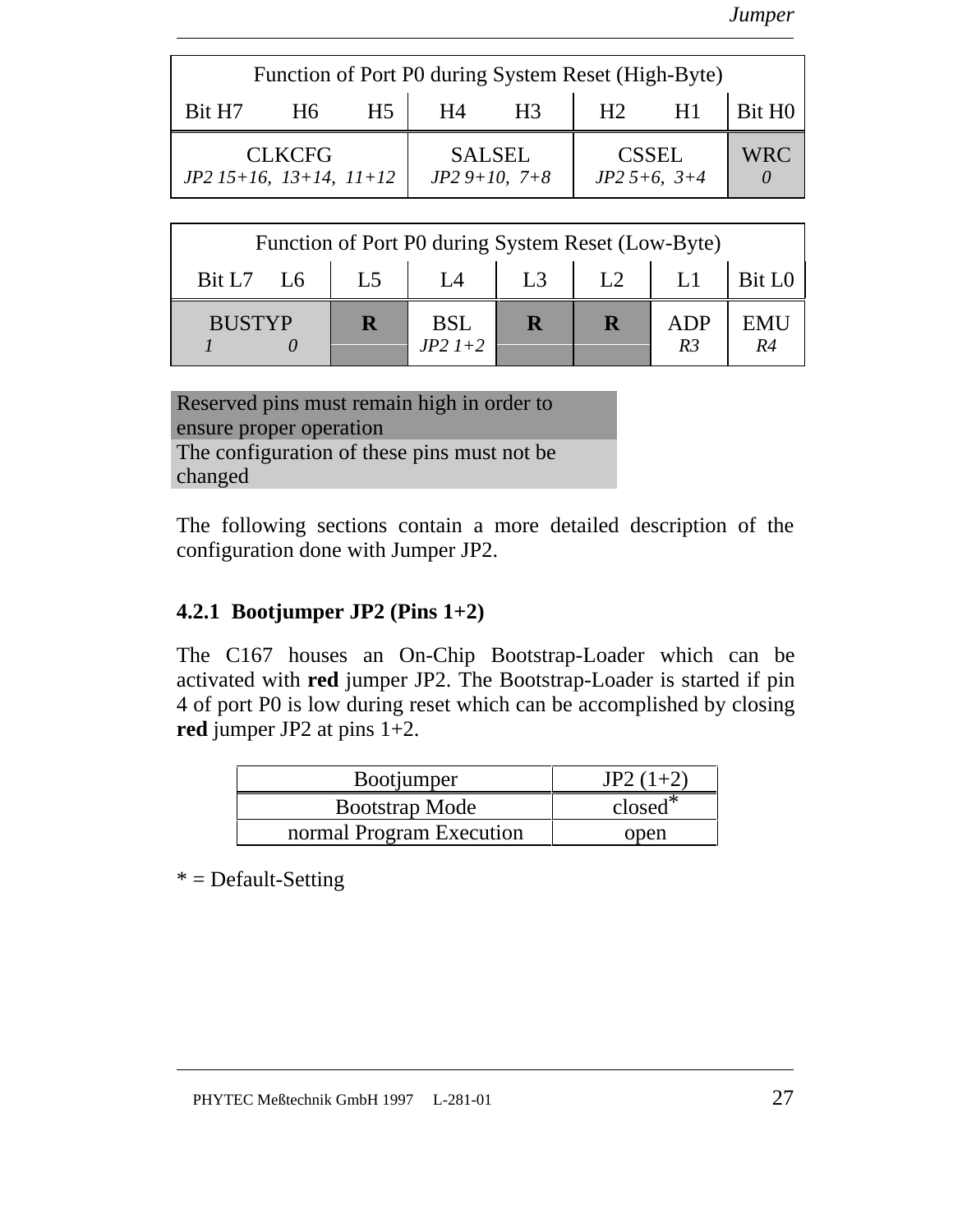## **4.2.2 Chip-Select Signale JP2 (Pin 3+4 and 5+6)**

The C167 Controller provides up to five Chip-Select Signals at Port P6. The number of Chip-Select Signals active can be defined during system reset through configuring P0.9 and P0.10. This configuration can be done with jumper JP2 (pins 3+4 and 5+6). These pins are open in the default configuration meaning that all Chip-Select Signals are active. Please note that /CS0 is used to control the Flash devices on U8 and U9 whereas /CS1 is used to control the RAM on U10 and U11. Hence 3 Chip-Select Signals are available for other purposes. Only one Chip-Select Signal is freely available if additional Flashdevices on U12/U13 and RAM onU14/U15 is installed.

| Chip-Select Signals  | JP2 Pin $3+4$ | JP2 Pin $5+6$ |
|----------------------|---------------|---------------|
| five $(CSO-CS4)$     | open          | open          |
| three $/(CS0-(CS2))$ | closed        | closed        |
| two $(CSO-CS1)$      | open          | closed        |
| none                 | closed        | open          |

 $* =$  Default-Einstellung

#### **4.2.3 Segment Address Lines JP2 (Pin 7+8 and 9+10)**

The C161 controller family allows user configuration of the number of address-lines available for segment addressing at port P4. By means of configuring port P0.11 and P0.12 during system reset the number of active address lines is specified.

| <b>Segment Adress Lines</b> | $IP2$ Pin $7+8$ | $\vert$ JP2 Pin 9+10 |
|-----------------------------|-----------------|----------------------|
| only A16 and A17 are active | $open^*$        | $open^*$             |
| four $A16 - A19$ are active | closed          | closed               |
| all $A16 - A23$ are active  | closed          | open                 |
| none are active             | open            | closed               |

 $* =$  Default-Einstellung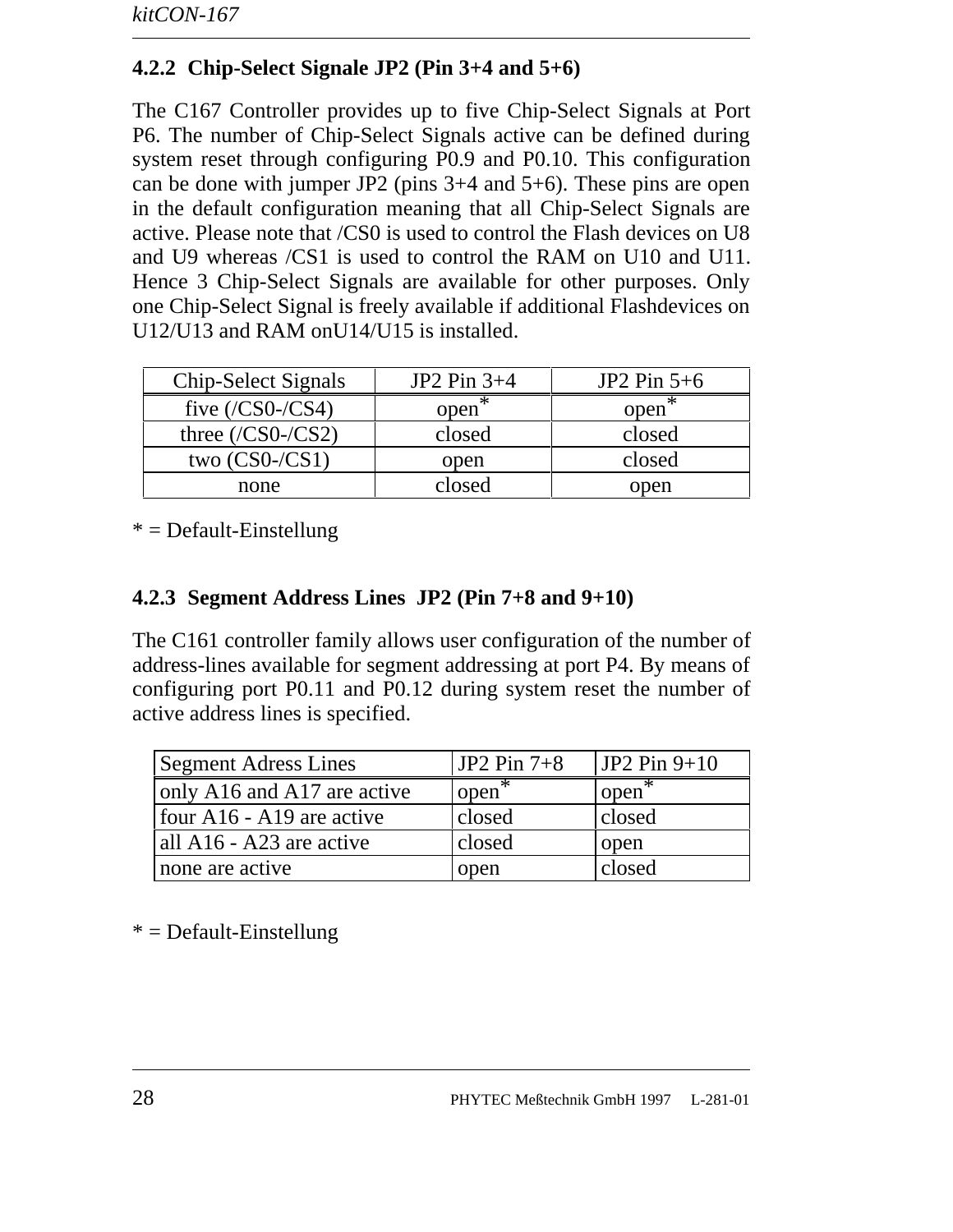#### **4.2.4 Clock MODE JP2 (Pin 11+12,13+14 and 15+16)**

The CPU-clock can be derived either directly from the oscillator clock or from the on-chip PLL which allows definition of a prescaler. To determin the clock source and the prescaler port P0.13 -P0.15 have to be configured with jumper JP2 (pins 11+12, 13+14 and 15+16) during system reset.The standard version of the kitCON-167 is equipped with a 5MHz quartz meaning that the frequency of the CPU clock is 20MHz with the default jumper setting.

| Clock - Mode         | $JP2 Pin 11+12$ | JP2 Pin 13+14 | JP2 Pin 15+16 |
|----------------------|-----------------|---------------|---------------|
| $XT1 \times 4(2,5-)$ | $open^*$        | $open^*$      | $open^*$      |
| $6,25$ MHz)          |                 |               |               |
| $XT1 x 3 (3,3-$      | closed          | open          | open          |
| 8,3 MHz)             |                 |               |               |
| $XT1 x 2(5-$         | open            | closed        | open          |
| $12,5 \text{ MHz}$   |                 |               |               |
| $XT1 x5(2-$          | closed          | closed        | open          |
| 5MHz)                |                 |               |               |
| $OSC1 \times 1(1-$   | closed /        | closed /      | closed        |
| 25MHz) direct        | open            | open          |               |
| drive                |                 |               |               |

 $* =$  Default-Einstellung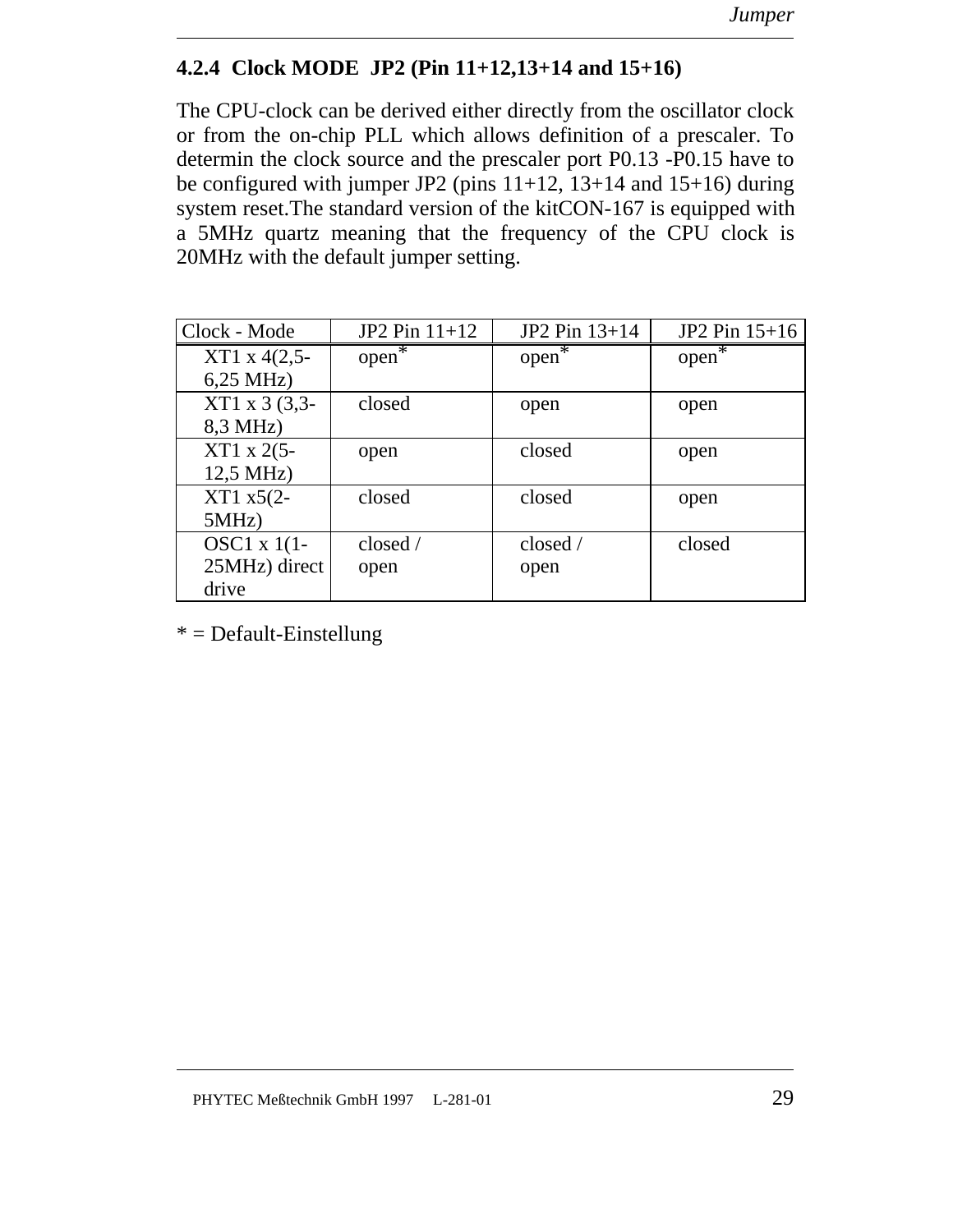## **4.3 Memory Size J3**

Jumper J3 and J4 configures the memory size, which is dependent upon the specific memory devices mounted on U10/U11 and U14/U15 on the board. The standard memory of the kitCON-167 offers 64 KB RAM<sup>1</sup> mounted on U10 and U11. No devices are equipped on U14 and U15.

| Memory Size of U10/U11 | J3      |
|------------------------|---------|
| 1 MB RAM               | $1+2$   |
| 256 or 64 kByte        | $2 + 3$ |
|                        |         |
| Memory Size of U14/U15 | J3      |
| 1 MB RAM               | $1 + 2$ |
| 256 or 64 kByte        | $2 + 3$ |

 $* =$  Default-Setting

#### **4.4 Supply voltage of the CAN-Interface JP5, JP6**

The CAN-driver on the kitCON-167C can be insulated electrically using the optocouplers on U3 and U4. In order to achieve a complete insulation of the CAN-bus the CAN-circuitry should be supplied through the CAN-interface - DB9-plug P2 (12V on pin 9, GND on pin 3 and 6). For that jumper JP6 has to be open and jumper JP5 must be connected between pads  $1+2$ . If jumper JP6 is closed and JP5 is connected between 2+3 the CAN-circuitry is supplied from the kitCON-167C's supply voltage.

| Supply voltage of the CAN-<br>circuitry | JP <sub>6</sub> | JP <sub>5</sub>    |
|-----------------------------------------|-----------------|--------------------|
|                                         |                 |                    |
| derived from CAN-network via            | open            | $1+2$              |
| DB9-plug P2                             |                 |                    |
| derived from the supply voltage         | $closed^*$      | $2+3$ <sup>*</sup> |
| of the kitCON-167C                      |                 |                    |

 $*$  = Default-Setting

<sup>1</sup> <sup>1</sup> More information about additional configurations can be found in the PHYTEC product catalog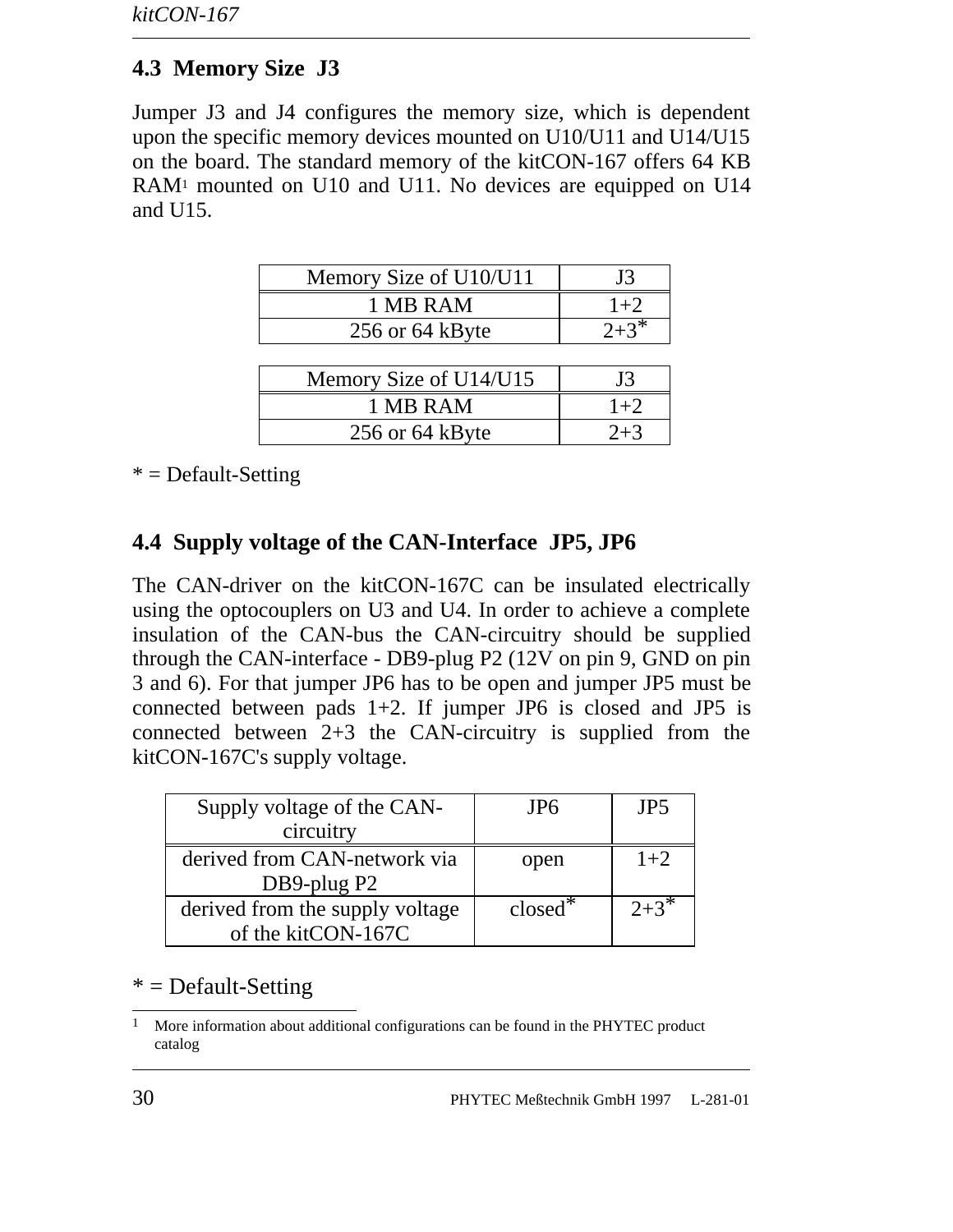## **4.5 On Chip Flash J7**

Some derivatives of the C167-Controller provide on-chip Flash memory. To program this memory a programming voltage of 12V is necessary. This has to be connected to pin 84 on the controller when the Flash is programmed. During normal operation this pin must be connected to VCC which can be done by closing jumper JP7. Leaving jumper J7 open connects pin 84 to pin 67 on the kitCON-Connector X3 where the 12V programming voltage can be fed.

| Pin 84 (VPP) of the Controller |           |
|--------------------------------|-----------|
| connected to VCC               | $closed*$ |
| connected to pin 67 of the     | open      |
| kitCON-Connector X3            |           |

 $*$  = Default-Setting

## **4.6 Debug-Interface JP8**

The DB9-plug P2 is used from several monitor programs as an additional interface. Use of the Debug-Interface requires port P3.2 to be connected to the RS232-driver, which can be done with jumper JP8. For data transmission according to RS232 special software drivers are required which are part of the monitor programs.

| Debug-Interface                          | IP8    |
|------------------------------------------|--------|
| P3.2 freely available                    | open   |
| Debug-Interface enabled (P3.2 at RS-232) | closed |

 $* =$  Default-Setting

**Please note, DB9-plug P2 can only be used as RS232 interface with special software drivers. Usually these are part of several monitor programs**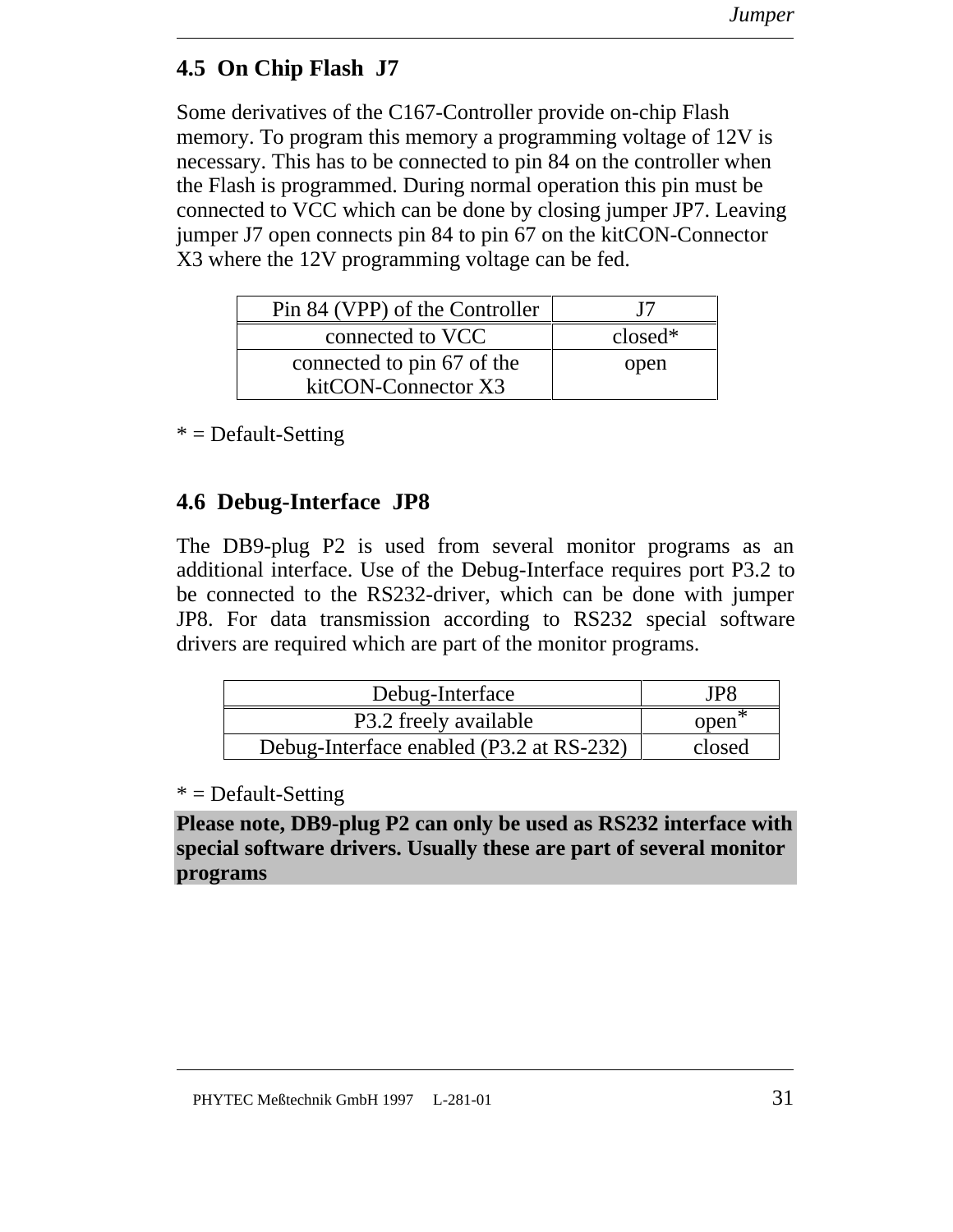## **4.7 Serial Interface P2 JP9, JP10**

If the kitCON-167 houses a C167Cx Controller the DB9-plug P2 carries either the CAN-Signals or the signals of the Debug-Interface. Jumper JP9 and JP10 determin which signals are available at DB9 plug P2.

| Signals at DB9-plug P2 | TP9                         | JP10    |
|------------------------|-----------------------------|---------|
| (`AN                   | 1⊥ ?*                       | י בר⊥ ו |
| Debug-Interface        | $\mathcal{D} + \mathcal{D}$ |         |

 $* =$  Default-Setting

#### **4.8 Reference voltage of the A/D Converter J11, J12**

The A/D converter requires a reference voltage ( $V_{AREF}$ ,  $V_{AGND}$ ) applied at pins 37 and 38 of the controller. This reference voltage can be derived either from an external source connected to the kitCON-Connector pins 61/65 and 62/66 or from the supply voltage of the kitCON-167. The source of the reference voltage can be choosen with the jumper J11 and J12.

| Reference voltage of the A/D    | J11        | J12        |
|---------------------------------|------------|------------|
| converter                       | (VAGND)    | /AREF)     |
| external reference voltage      | open       | open       |
| connected to kitCON-Connector   |            |            |
| pins $61/65$ and $62/66$        |            |            |
| derived from the supply voltage | $closed^*$ | $closed^*$ |
| of the kitCON-167               |            |            |

 $* =$  Default-Setting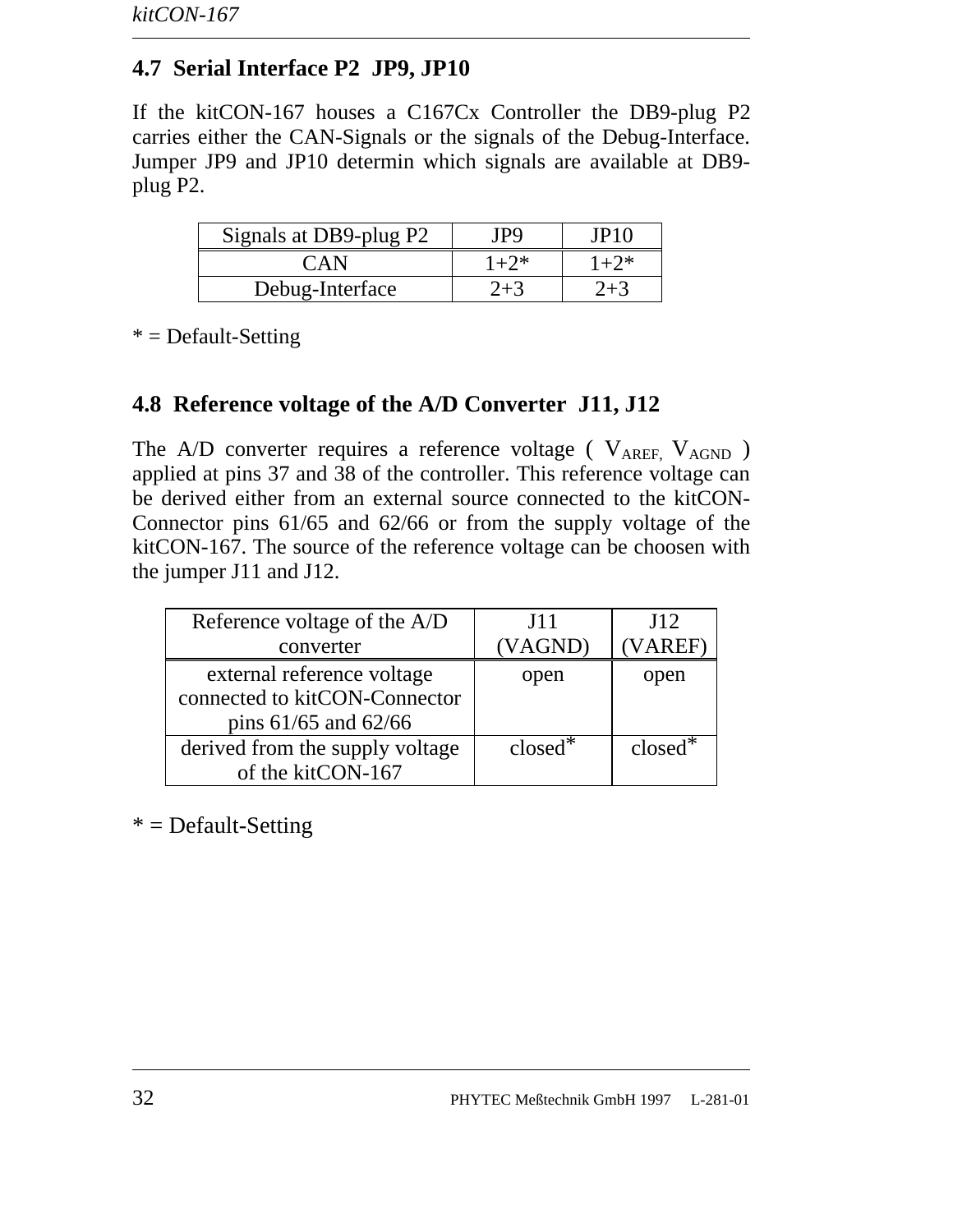## **5. Memory Models**

The C167 Controller provides up to five Chip-Select Signals at port P6 for easy selection of external peripherals or memory banks. Depending of the number of memory devices installed on the kitCON-167 up to four Chip-Select Signals are used internally. /CS0 (P6.0) selects the Flash memory installed on U8/U9 (Flash bank 1). /CS3 (P6.3) selects Flash bank 2 on U12/U13 which can be equipped with either 256Kx8 or 4096Kx8 memory devices optionally. The external memory consists of the two RAM banks on U10/U11 and U14/I15. Both can house memory devices of type 32Kx8, 256Kx8 or 4096Kx8 within a SO28-32 package. /CS1 (P6.1) selects RAM bank 1on U10/U11 whereas /CS2 (P6.2) selects RAM bank 2 on U14/U15.

In order to use the Chip-Select Signals they have to be enabled during reset (*refer to section 4.2.2*). The assignment of the Chip-Select Signals to specific address areas is done with the corresponding ADDRESELx and BUSCONx register. Note that ADDRESELx has to be configured prior activating of the Chip-Select Signal with BUSCONx. Take care that the memory areas do not conflict.

Prior definition of the ADDRESELx and the BUSCONx register only /CS0 is active in the entire address space and remains active for all areas not assigned to an other Chip-Select Signal.

By configuring the memory cycle wait state  $(Tc = 50 \text{ns})$  and the R/W-Delay it is possible to use memory devices with access times up to 100ns at a bus cycle time of 150ns. To run the controller without wait state memory devices with 55ns access time have to be installed. The bus cycle time then is 100ns. The R/W-Delay should be always active (*refer to the C167-User' manual for mor information*).

In the following are important timing characteristics. All information refers to a C167CR Controller with a 16-bit bus, non-multiplexed, at 20MHz CPU-clock time  $(F_{.057})$ :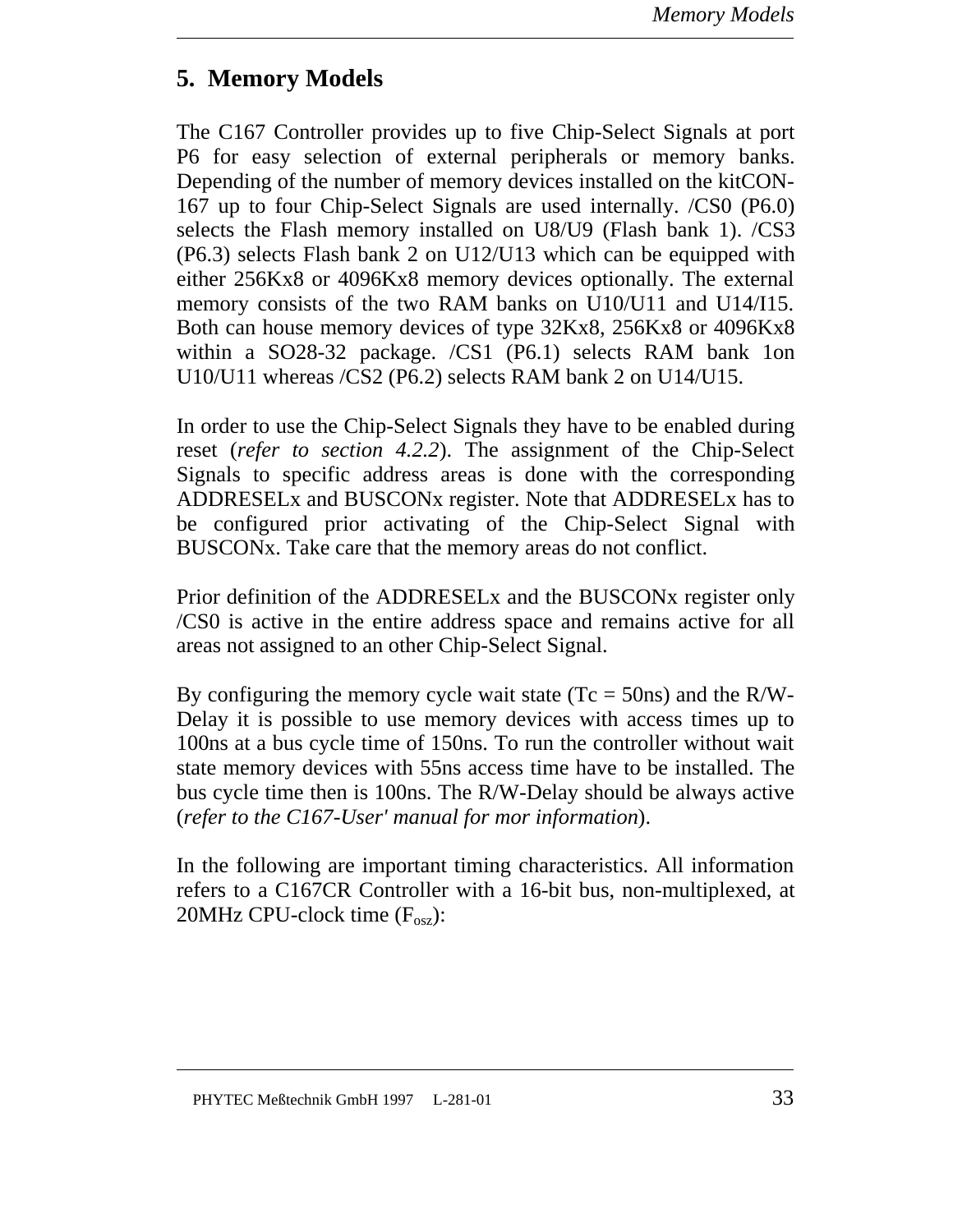Tc = 50ns \* Waitstates-Control (MCTC in BUSCON)

Tf = 50ns \* Tri-State-Control (MTTC in BUSCON).

| Addresses stabil until data valid:     | $max. 70ns + Tc$ | SR <sup>1</sup> |
|----------------------------------------|------------------|-----------------|
| /RD low until data valid:              | max. $55ns + Tc$ | SR <sup>1</sup> |
| /RD low until data valid (RW-Delay):   | max. $30ns + Tc$ | SR <sup>1</sup> |
| /RD high until databus high-Z:         | max. $15ns + Tf$ | SR <sup>1</sup> |
| /RD high until data high-Z (RW-Delay): | max. $35ns + Tf$ | SR <sup>1</sup> |
| /CSx until data valid:                 | max. $55ns + Tc$ | SR <sup>1</sup> |
| /RD and /WR low:                       | min. $65ns + Tc$ | CC <sup>2</sup> |
| /RD and /WR low (RW-Delay):            | $min. 40ns + Tc$ | CC <sup>2</sup> |
| Data valid until /WR high:             | $min. 25ns + Tc$ | CC <sup>2</sup> |
| /WR high until data valid:             | min. $15ns + Tf$ | CC <sup>2</sup> |
|                                        |                  |                 |

1)  $SR = System Time$  (Time has to be kept from external circuitry),

2) CC = Controller Characteristic (The Controller ensures this time for external peripheral circuitry)

Below you will find two examples for configuring the memory area. These examples match the needs of most standard applications.

#### Example a)

|                 | ADDRESEL1: $0404h$ = Memory area $04:0000h$ - $04:$ FFFFh (64KByte     |
|-----------------|------------------------------------------------------------------------|
|                 | RAM Bank 1 on U10/11)                                                  |
|                 | ADDRESEL2: $0806h$ = Memory area $08:0000h$ - $0B:$ FFFFh (256KByte    |
|                 | RAM Bank $2$ on U14/15)                                                |
|                 | ADDRESEL3: $0C06h$ = Memory area $0C:0000h$ - $0F:$ FFFFh (256KByte    |
|                 | FLASH Bank 2 on U12/13)                                                |
|                 | ADDRESEL4: $1000h$ = Memory area $10:0000h$ - $10:0$ FFFh (4KByte free |
|                 | $I/O$ area)                                                            |
| <b>BUSCON0:</b> | 04AFh:<br>Bus active for /CS0 (FLASH Bank 1 U8/9)                      |
| BUSCON1:        | 04AFh : Bus active for /CS1 (RAM Bank 1 U10/11)                        |
| BUSCON2:        | 04AFh : Bus active for /CS2 (RAM Bank 2 U14/15)                        |
| <b>BUSCON3:</b> | 04AFh : Bus active for /CS3 (FLASH Bank 2 U12/13)                      |
| <b>BUSCON4:</b> | Bus active for /CS4 (FREE I/O)<br>068Ch:                               |
|                 | BUSCON0 - 3: for all 55ns memory devices (0 Waitstate, RW-Delay, no    |
|                 | Tri-state, short ALE, 16-Bit Demultiplexed)                            |
| <b>BUSCON4:</b> | for free I/O area (3 Waitstate, RW-Delay, Tri-state Wait               |
|                 | 300ns, long ALE, 16-Bit Demultiplexed)                                 |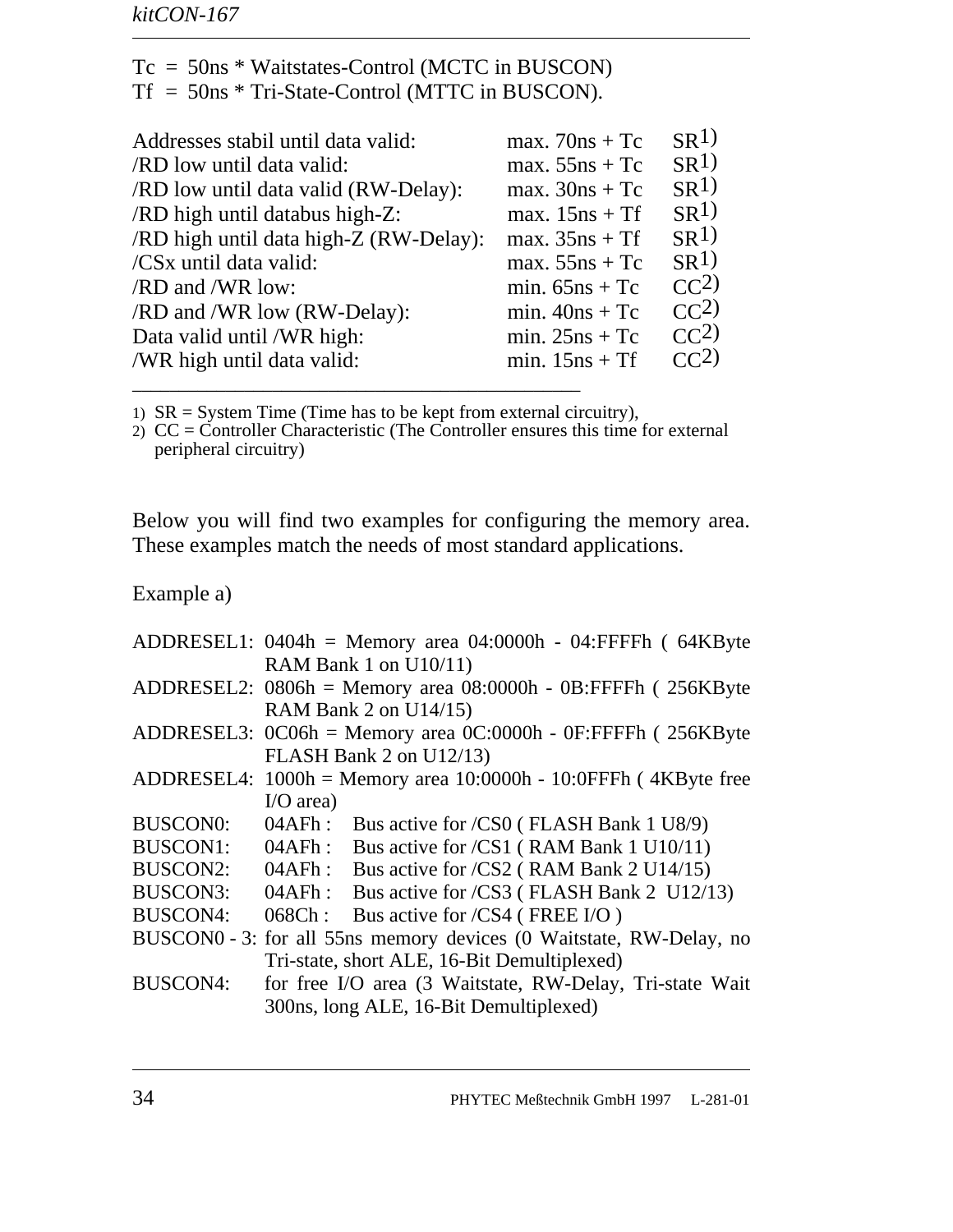Example b)

- ADDRESEL1: 0006h = Memory area 00:0000h 03:FFFFh ( 256KByte RAM Bank1 on U10/11)
- ADDRESEL2: 0806h = Memory area 08:0000h 0B:FFFFh ( 256KByte RAM Bank2 on U14/15)
- ADDRESEL3: 0C06h = Memory area 0C:0000h 0F:FFFFh ( 256KByte FLASH Bank2 on U12/13)
- ADDRESEL4: 1006h = Memory area 10:0000h 13:FFFFh ( 256KByte free  $I/O$ )
- BUSCON0: 04AFh : Bus active for /CS0 ( FLASH Bank1 U8/9)
- BUSCON1: 04AFh : Bus active for /CS1 ( RAM Bank1 U10/11)
- BUSCON2: 04AFh : Bus active for /CS2 ( RAM Bank 2U14/15)
- BUSCON3: 04AFh : Bus active for /CS3 ( FLASH Bank2 U12/13)
- BUSCON4: 068Ch : Bus active for /CS4 ( FREE I/O)
- BUSCON0-3: for all 55ns memory devices active (0 Waitstate, RW-Delay, no Tri-state, short ALE, 16-Bit Demultiplexed)
- BUSCON4: for free I/O area (3 Waitstate, RW-Delay, Tri-state, long ALE, 16-Bit Demultiplexed)

|                      | Example a)                                  |          | Example b)                        |
|----------------------|---------------------------------------------|----------|-----------------------------------|
| FF:FFFFhl            | P6.0 (/CS0) Memory image                    |          | FF:FFFFh P6.0 (/CS0) Memory image |
| 10:1000h             | of FLASH Bank 1                             | 14:0000h | of FLASH Bank 1                   |
| 10:0FFFh             | 4 KByte 1/O                                 | 13:FFFFh | 256 KByte 1/0                     |
| 10:0000h             | P6.4 (/CS4)                                 | 10:0000h | P6.4 (/CS4)                       |
|                      | 256 KByte                                   |          | 256 KByte                         |
|                      | opt. FLASH Bank2 U12/U13                    |          | opt. FLASH Bank2 U12/U13          |
| 0C:0000h             | P6.3 (/CS3)                                 | 0C:0000h | P6.3 (/CS3)                       |
|                      | 256 KByte                                   |          | 256 KByte                         |
|                      | opt. RAM Bank2 U14/U15<br>P6.2 (/CS2)       |          | opt. RAM Bank2 U14/U15            |
| 08:0000h             |                                             | 08:0000h | P6.2 (/CS2)                       |
|                      | P6.0 (/CS0) Memory image<br>of FLASH Bank 1 |          | 256 KByte                         |
| 05:0000h<br>04:FFFFh | 64 KByte                                    |          | FLASH Bank1 U8/U9                 |
| 04:0000h             | RAM Bank1 U10/U11<br>P6.1 (/CS1)            | 04:0000h | P6.0 (/CS0)                       |
|                      | 256 KByte                                   |          | 256 KByte                         |
|                      | FLASH Bank1 U8/U9                           |          | RAM Bank1 U10/U11                 |
| 00:0000h             | P6.0 (/CS0)                                 | 00:0000h | P6.1 (/CS1)                       |

*Figure 9: Memory Model Examples*

PHYTEC Meßtechnik GmbH 1997 L-281-01 35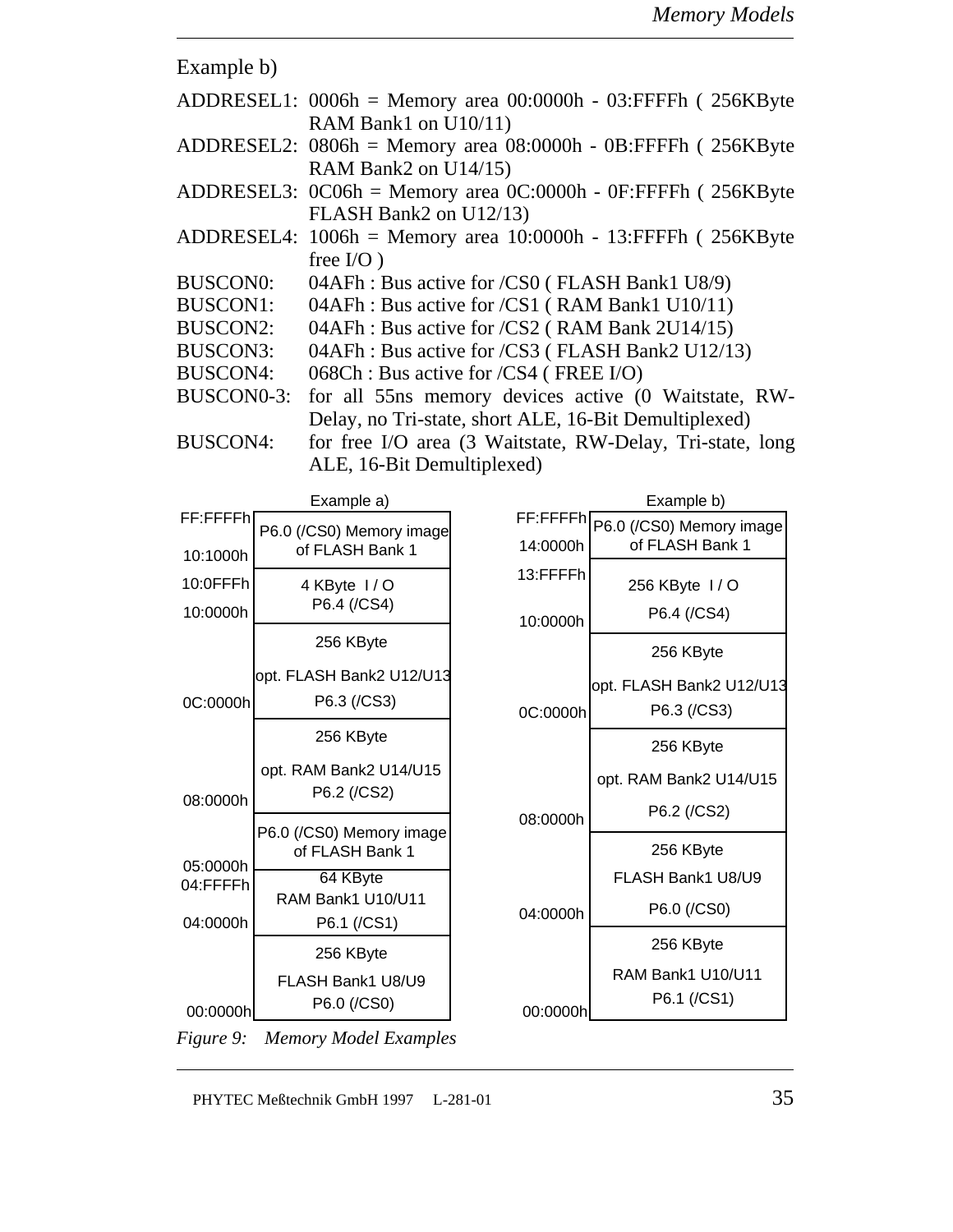## **6. Flash-Memory**

Flash is a highly functional means of storing non-volatile data. With the kitCON-167 equipped with Flash-devices this modern technique is at your disposal. The kitCON-167 can house Flash-devices of type 29F010 (128KByte memory) or of type 29F040 (512KByte memory) as Flash memory. Either two or four Flash devices can be mounted on U8, U9, U12 and U13. This gives a minimum memory of 256KByte (two 29F010) and a maximum of 2MByte (four 29F040). These Flashdevices are programmable with 5-V. Consequently, no special programming voltage is required.

On Board programming is done with an utility program developed by PHYTEC, so called "FlashTools" (*refer to chapter 13. "Flash-Tools"*). Prior using of the FlashTools they have to be loaded with the Bootstrap-Loader.

Use of a Flash device as the only code memory results in no or only a limited usability of the Flash memory as non-volatile memory for data. This is due to the internal structure of the Flash device, as during the Flash-internal programming process the reading of data from Flash is not possible. Hence, for Flash programming, program execution must be transferred out of Flash (such as into von-Neumann RAM). This usually equals the interruption of a "normal" program execution.

As of the printing of this manual, Flash devices generally have a life expectancy of at least 100,000 Erase-/Program-cycles.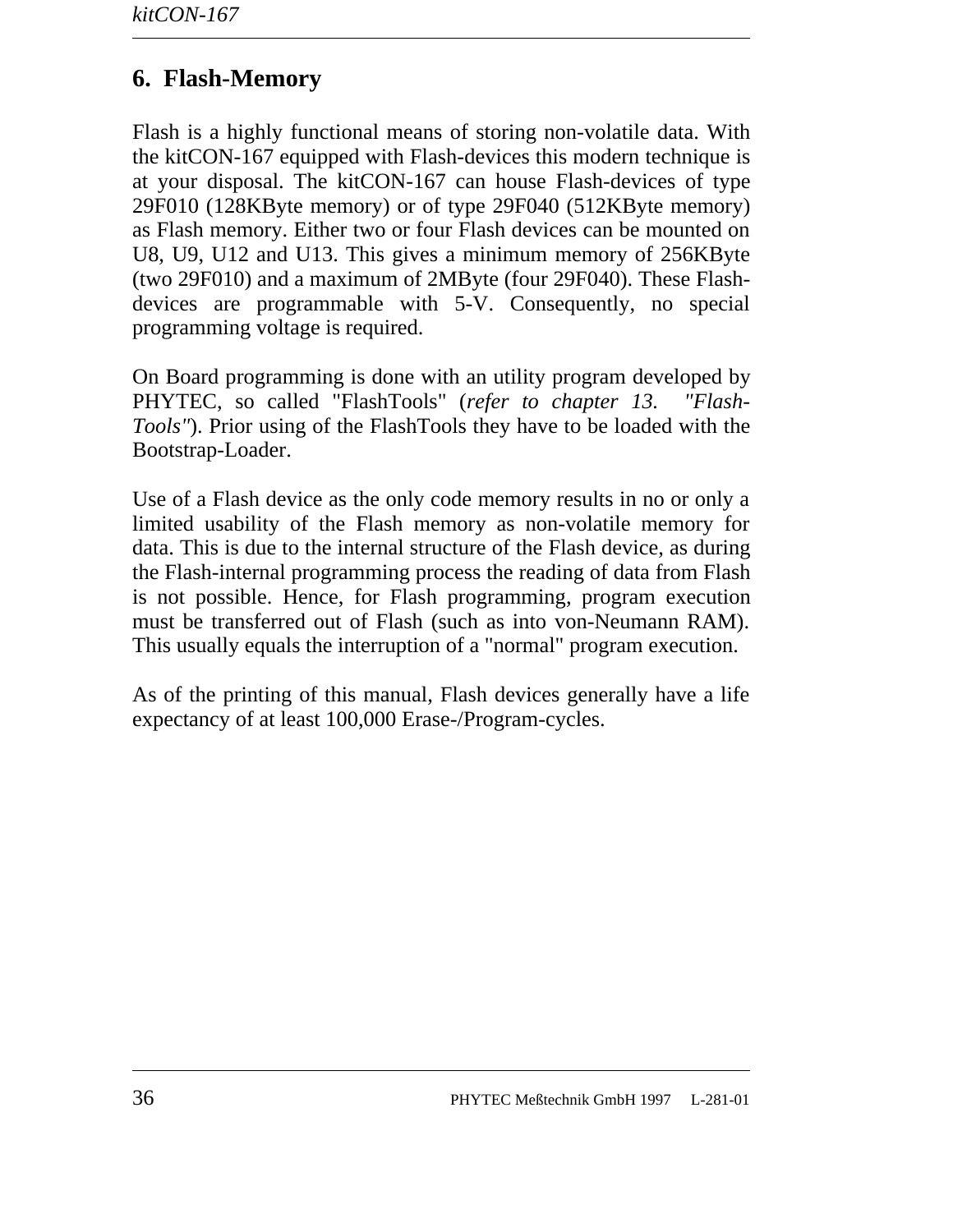## **7. The CAN-Interface**

The kitCON-167 can be equipped with a C167C controller. One of the special features of this controller is the On-Chip Full-CAN-Controller which enables the kitCON-167 to be run within a CAN-network. Running the C167 controller with 20mhz CPU clock, a bit rate of up to 1MBaud can be achieved.

When utilising the CAN-interface the portpins P4.5 (RXDC) and P4.6 (TXDC) shouldn't be connected to any other circuitry. The CAN-bus can be connected directly to DB9-plug P2. The pinout of the DB9 plug P2 is shown in figure 10. The CAN-signals from the controller are also present on pin 40 and pin 43 of the kitCON-connector.

The DB9-plug P2 can also be used for the additional debug-interface. Hence make sure that jumper JP9 and JP10 are both closed at pins  $1+2$ in order to have the CAN-signals available at DB9-plug P2.

The programming of the CAN-controller is done by means of controlregisters, which are mapped into segment 0 of the normal memory area at the addresses 00:EF00h through 00:EFFFh.

The exact meaning of the registers and how to program the controller can be read in the corresponding controller manual of the C167C.

DB9-plug P2

| Pin 2:   | CAN L   |
|----------|---------|
| Pin 7:   | CAN H   |
| Pin 3,6: | CAN GND |
| Pin 9:   | CAN VCC |

*Figure 10: Pinout of the DB9-plug P2 (CAN-interface)(view on the face)*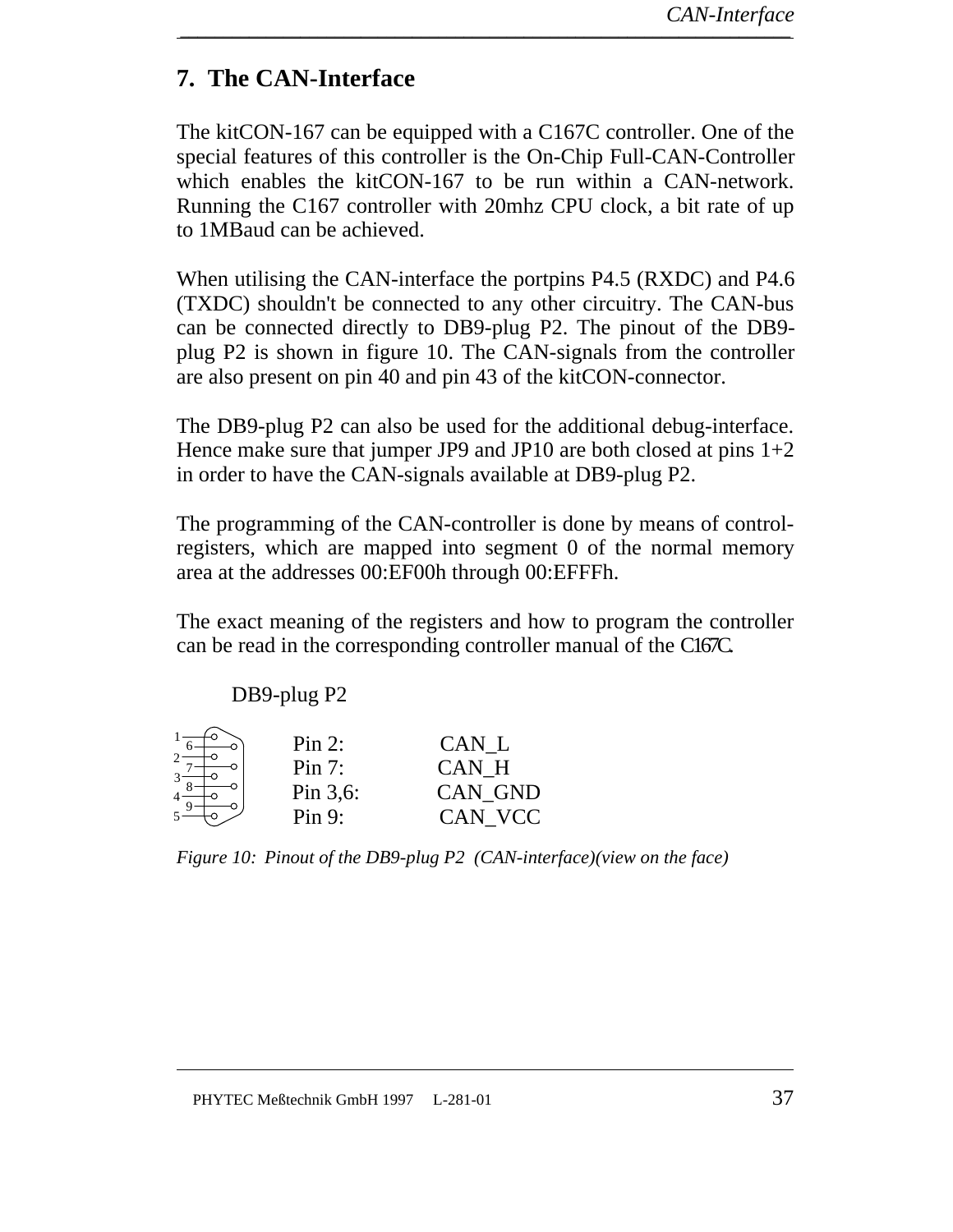## **8. The LEDs**

#### **8.1 The Status LEDs D4 and D5**

The kitCON-167 is fitted with two LEDs D4 and D5 to indicate to the status of the board.

The red LED D4 simply indicates a correct connection to the power source.

The green LED D5 gives the status of the initialisation of the controller done by software. At the end of the basic initialisation in any program a 'EINIT' command should be executed. Following execution of this command the SYSCON-register is protected and can not be changed accidentally. The green LED is switched on after this command is executed to indicate the end of the basic initialisation (see the 'Instruction Set Manual' for further information about 'EINIT').

These LEDs are controlled by hardware automatically.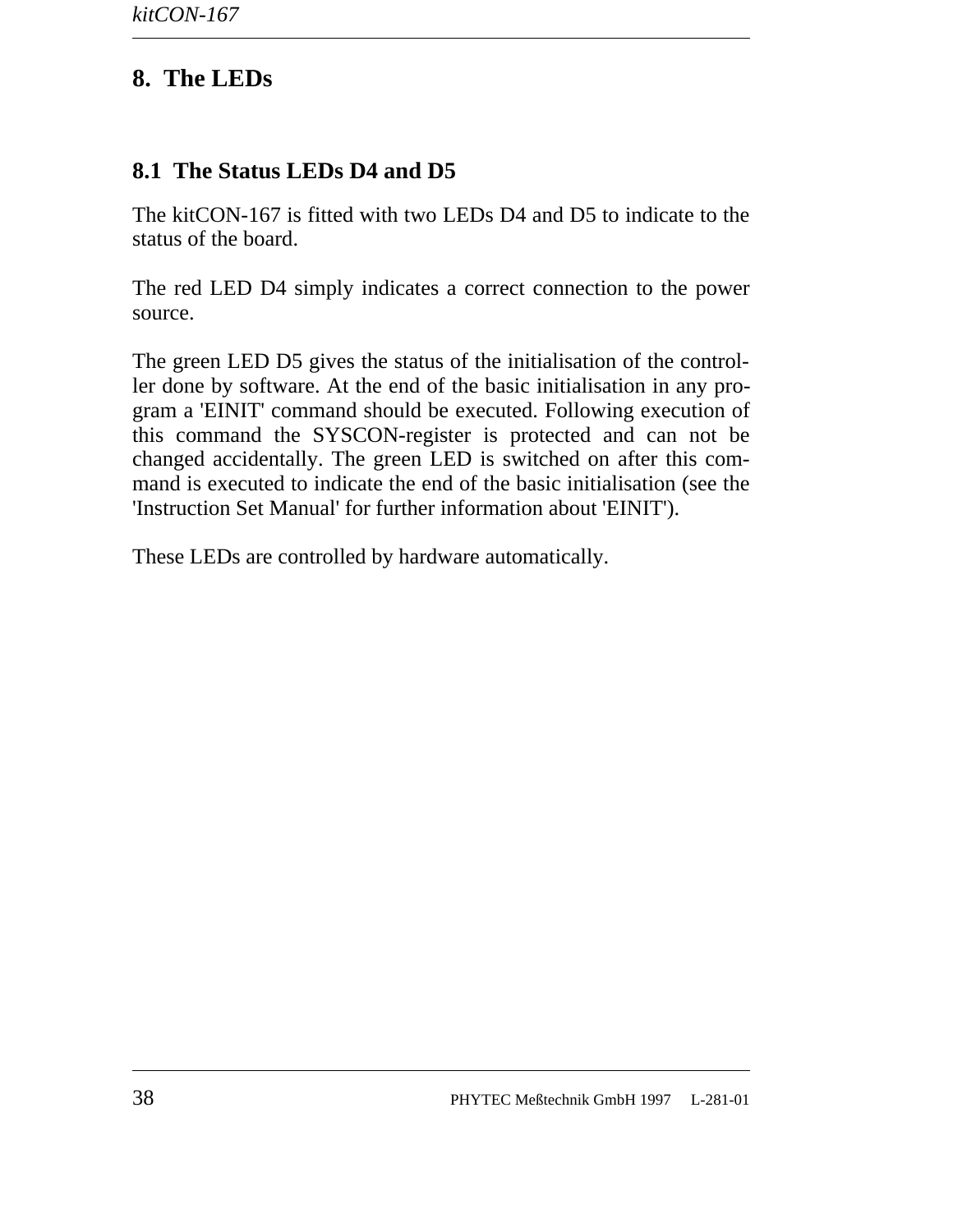## **9. The Battery Buffer**

To prevent loss of data in case of sudden power failure the kitCON-167 can be equipped with a battery. This battery buffers the memory devices on U10, U11, U14 and U15, as well as the real-time clock. However, this battery-buffer is not otherwise essential to the functioning of the kitCON-167.

Position BT1 on the component side of the module is provided for mounting a battery type CR2032. As of the pressing of this manual, a lithium battery is recommended as it offers relatively high capacity at low self-discharge. In the event of a power failure at VCC, the RAM memory blocks and the real-time clock will be buffered by a connected battery via VBAT.

The current consumption depends on the components used and memory size. For the standard devices used on the board the draw is typically 1  $\mu$ A (max. 100  $\mu$ A) per RAM-device. The power consumption of the real-time cock is 50µA.

Regarding data and code integrity, please be advised that despite the battery buffer, changes in the data content within the RAM can occur given disturbances. The battery-buffer does not completely remove the danger of data destruction.

**Please note that utilizing the battery buffer for the RAMs and the real-time clock the storage temperature is only 0**°**C to +70**°**C.**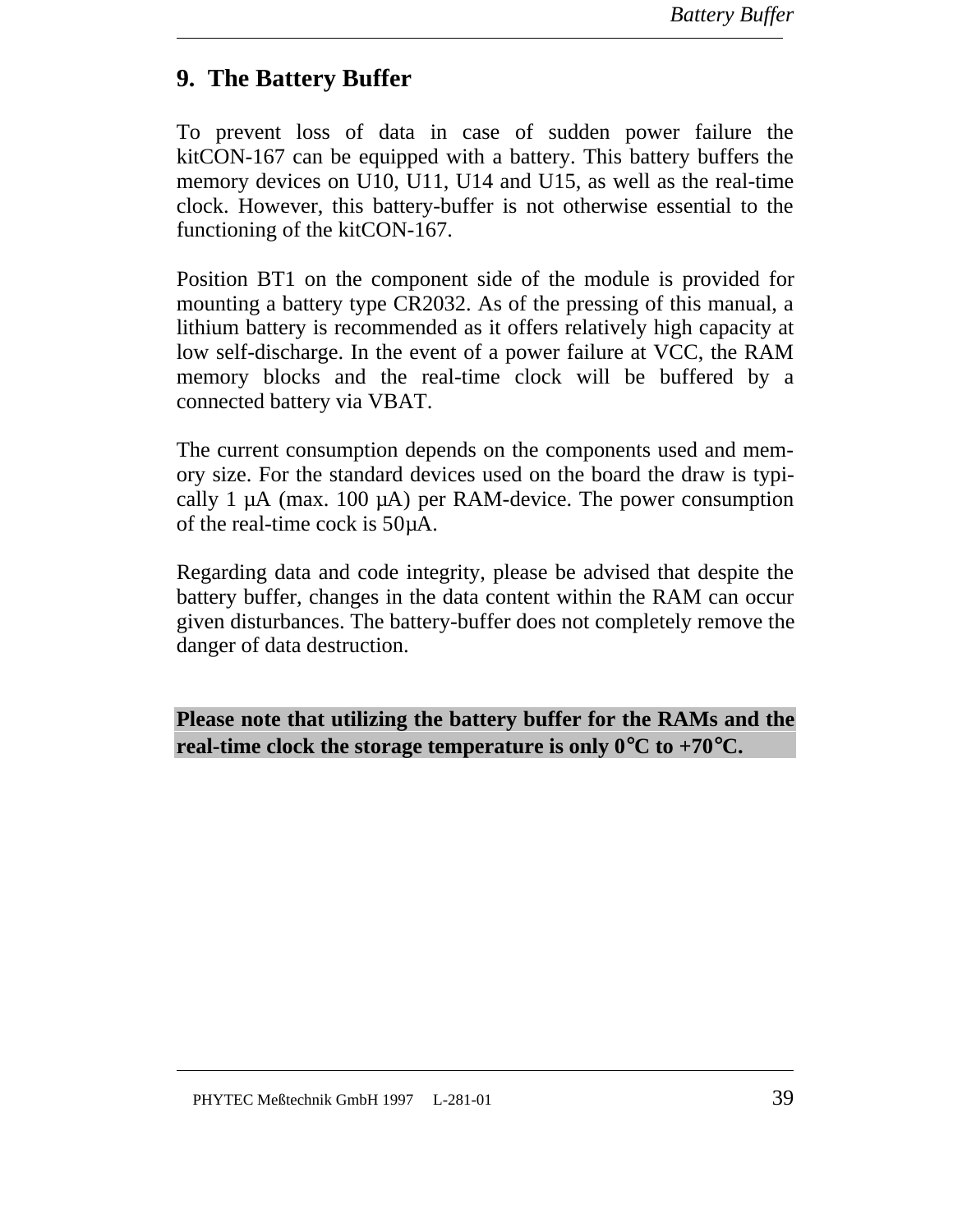## **10. The Real-Time Clock RTC-85831**

For real-time applikations the kitCON-167 the board houses a realtime clock of type RTC\_8583. This real-time clock device provides the following features:

- Serial input/output bus  $(I^2C)$
- operating current  $(f = 0Hz)$  max.  $50\mu A$  (important for battery buffer)
- Clock function with four year calendar
- Universal timer with alarm and overflow indication
- 24- and 12-hour format
- automatic word address incrementing
- Programmable alarm, timer and interrupt function

If the kitCON-167 is equipped with a battery the real-time clock runs independently of the board.

Programming the real-time clock is done via the  $I<sup>2</sup>C$ -bus which is connected to port P2.1 (SCL) and port P2.2 (SDA). The real-time clock also provides an interrupt output which is connected to port P2.0. An interrupt occurs in case of a clock alarm, timer alarm timer overflow and event counter alarm. It has to be cleared by software. With the interrupt function the real-time clock can be utilized in various applications. The software going with the kitCON-167 includes a library with functions to program the real-time clock via the I 2 C-bus as well as example programs (*for more information about the registers of the real-time clock refer to the data-sheet)*

l

<sup>1</sup> <sup>1</sup> The real-time clock is only available on Moduls purchased from PHYTEC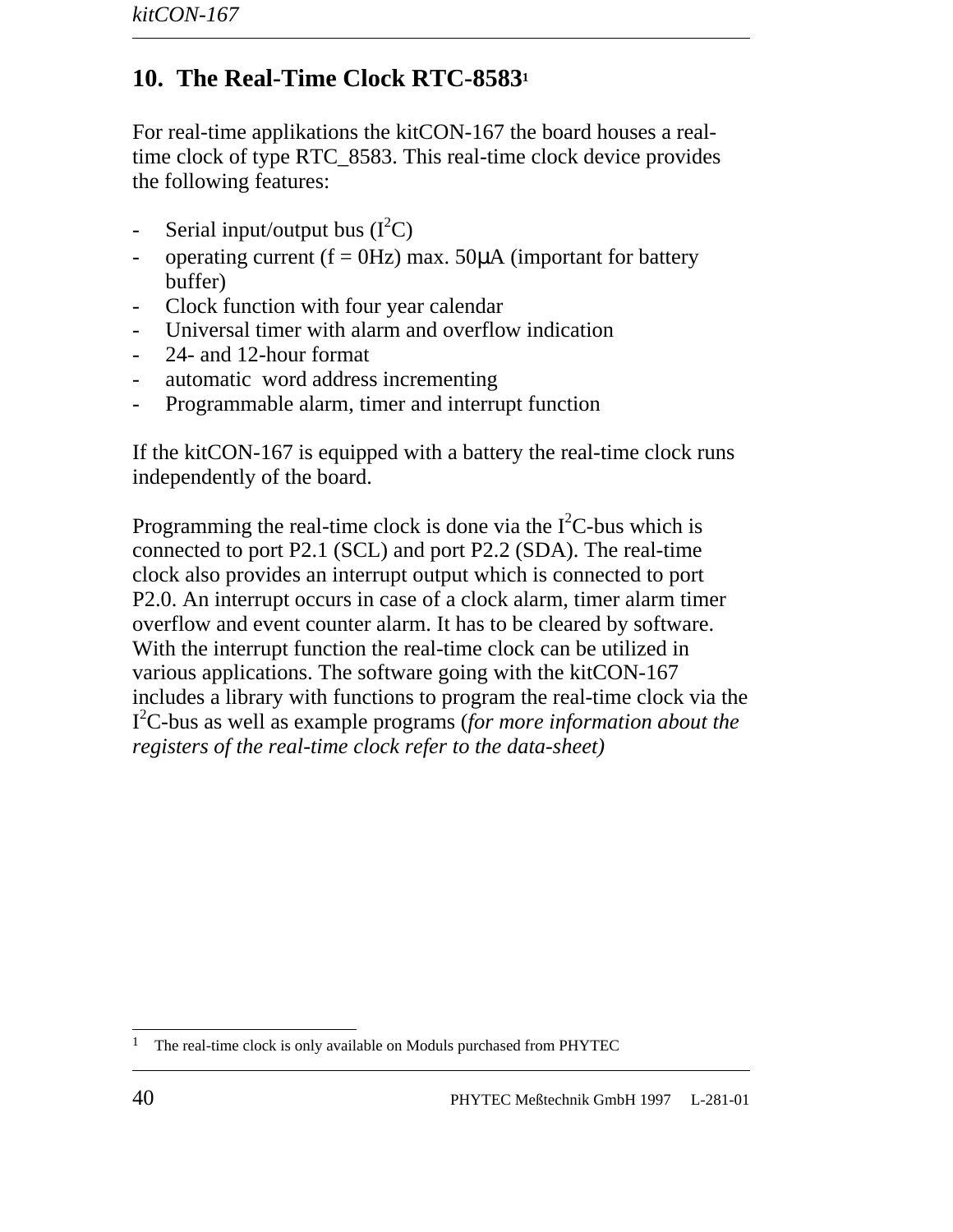## **11. Technical Specifications**

The physical dimensions of the kitCON-167 are represented in figure 11. The board's profile is ca. 17 mm. thick, including the DB9 socket. The components on the soldering side have a maximum height of 3.5 mm and approximately 12 mm on the component side. The board itself is approximately 1.5 mm thick.

![](_page_44_Figure_3.jpeg)

*Figure 11: Physical Dimensions*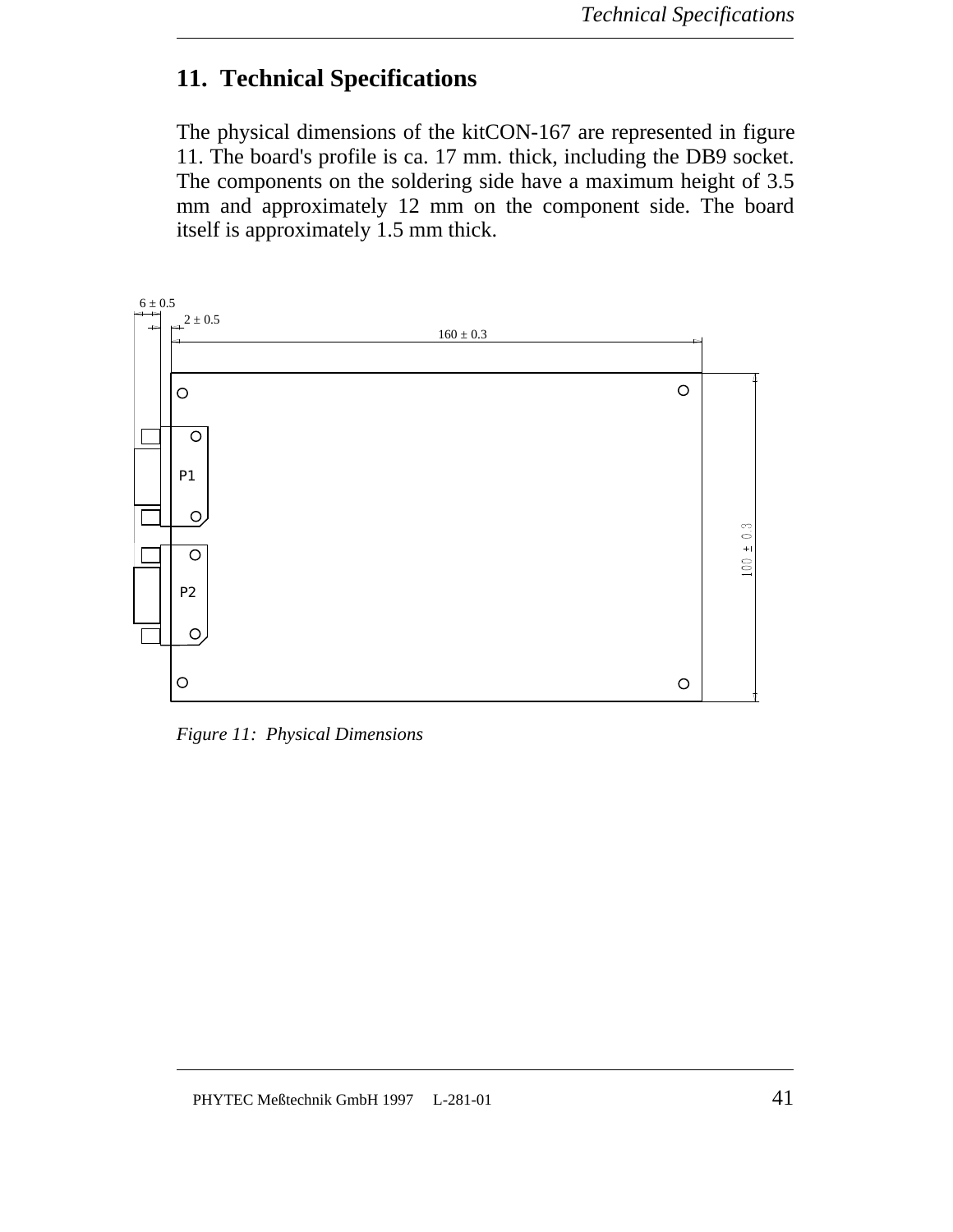Additional specifications:

- Dimensions:  $160 \times 100$  mm.,  $\pm 0.03$  mm.
- Weight: approximately 125g., if fitted with 2MB RAM device and 2MB Flash
- Storage temperature:  $-40^{\circ}\text{C}$  to  $+90^{\circ}\text{C}$ , using the battery buffer  $0^{\circ}\text{C}$ to  $+70^{\circ}$ C
- Standard operating temperature:  $0^{\circ}$ C to +70 $^{\circ}$ C, extended -40 $^{\circ}$ C to  $+85^{\circ}C$
- Maximum ambient humidity: 90% r.F. not condensed
- Operating voltage:  $5V \pm 10\%$
- Supply voltage: 8V to 12V/500mA, VBAT 3V ±20%
- Maximum power consumption: 300 mA. at 20 MHz oscillator frequency.

These specifications describe the standard configuration of the kitCON-167 as of the pressing of this Manual.

Typically the current consumption is less than 150mA with 64kByte SRAM memory and 256kByte Flash memory at 20°C.

**Please note that utilizing the battery buffer for the RAMs and the real-time clock the storage temperature is only 0**°**C to +70**°**C.**

 $\overline{\phantom{a}}$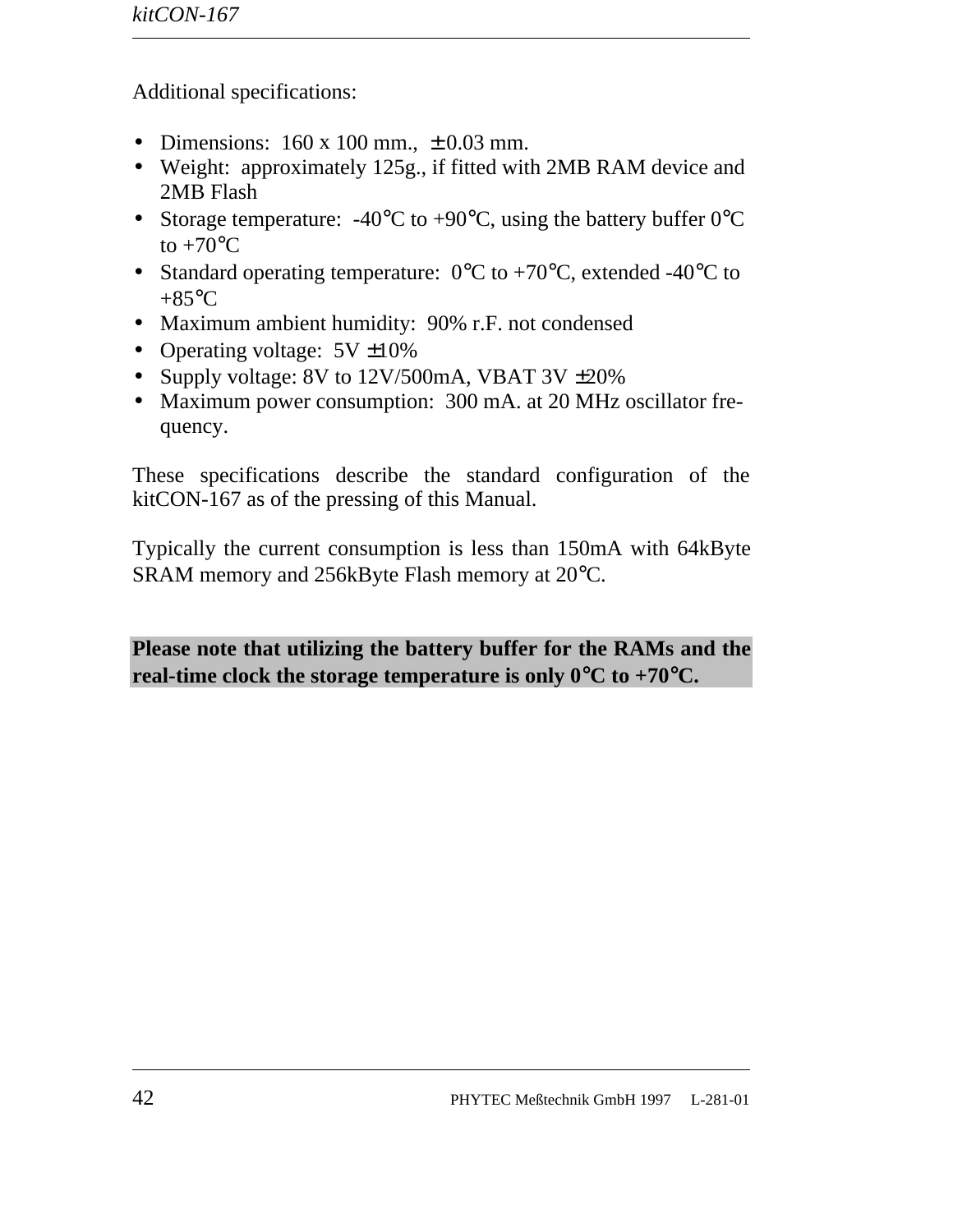## **12. Hints for Handling the kitCON-167**

Removal or exchange of components on the kitCON-167 (controller, memory, quartz etc.) is not advisable given the compact nature of the kitCON-167. Should this nonetheless be necessary, please ensure that the board, as well as surrounding components and sockets, remain undamaged during removal. Overheating the board can cause the solder pads to loosen, rendering the module inoperable. Carefully heat neighbouring connections in pairs. After a few alternations, components can be removed with the solder-iron tip. Alternatively, a hot air gun can be used to heat and loosen the bonds.

When changing the controller it has to be taken care that the controller to be used is pin-compatible to the C167 Controller and that special hardware features are compatible with the layout of the board.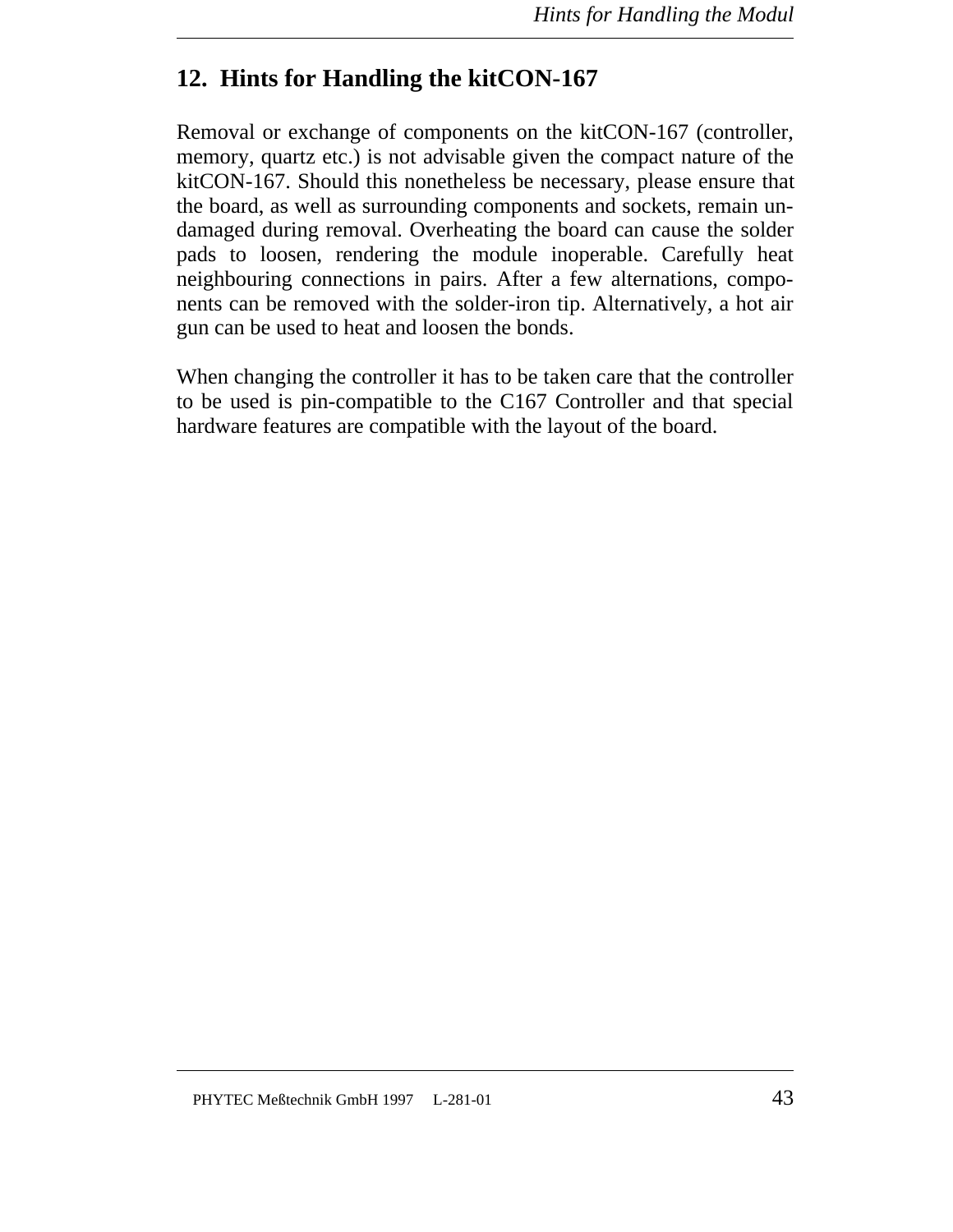l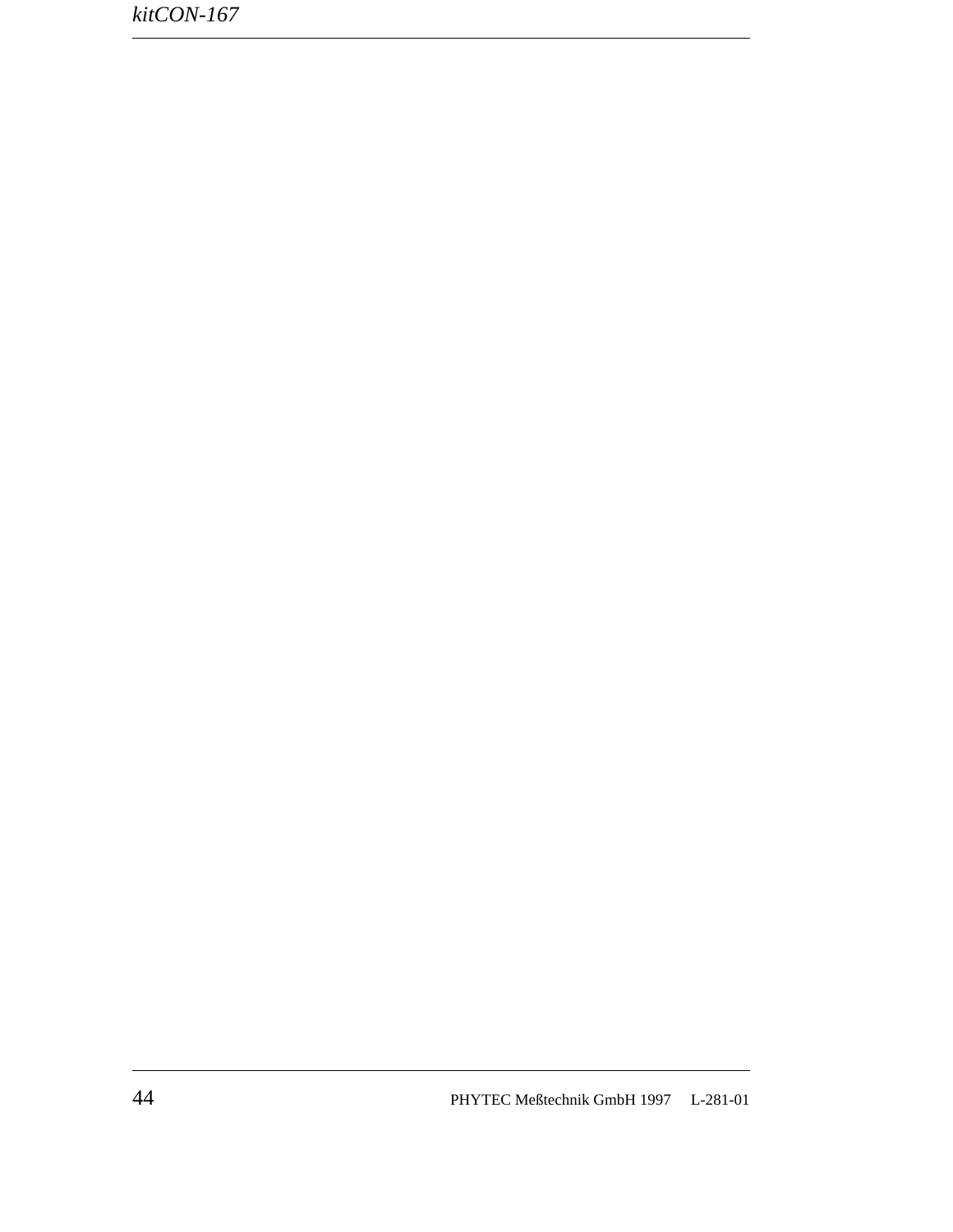## **13. FlashTools**

Flash is a highly functional means of storing non-volatile data. With the kitCON-167 equipped with at least two Flash-devices this modern technique is at your disposal. One of the main advantages of using Flash devices is the on-board programming capability. On Board programming can be easily done with a special utility program, the 'FlashTools', described in this chapter.

The FlashTools do not resist permanently on the board. They have to be loaded with the Bootstrap-Loader prior programming of the Flash.

The following section describes the use of the Bootstrap-Loader as well as of the FlashTools. These description are valid only for the use of the enclosed FlashTools and is not intended as guidelines for use with any other Flash utility program.

#### **13.1 Starting FlashTools**

To load the FlashTools the Bootstrap-Loader has to be started first after Reset. Once activated, the Bootstrap Loader awaits the start of a terminal program on the Host-PC to which the kitCON-167 is connected. Depending on the terminal-program started, a specific program will be downloaded into the external RAM and executed. To use the FlashTools the terminal program FLASHT.EXE has to be invoked.

Programming the Flash devices with the help of the FlashTools can be done as described below.

Connect the **red** Boot-Jumper JP2 Pin 1+2

Connect the kitCON-167 to a Host- PC (using either the COM1 or COM2 serial communication port) with a serial cable as shown below:

| Host-PC (COM1 or 2) |     | kitCON-167 DB9 socket P1 |
|---------------------|-----|--------------------------|
| $RxD$ Pin 2         | tΩ. | $TxD$ Pin 2              |
| $TxD$ Pin 3         | tΩ  | $RxD$ Pin 3              |
| GND Pin 5           | tΩ  | GND Pin 5                |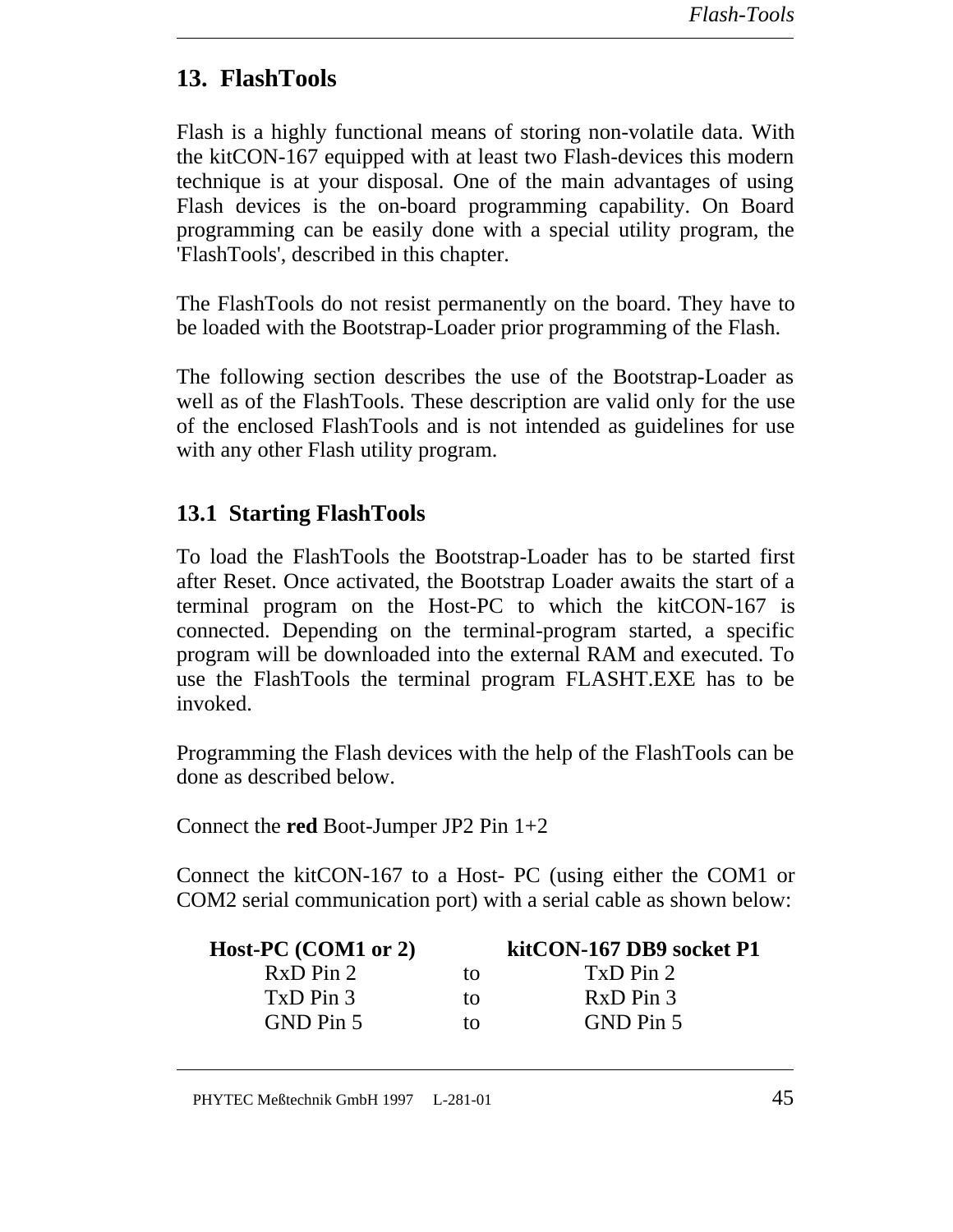Attach a power supply to the power-connector X5. An unregulated 8V to 12V/500mA power source can be used to supply the board. Use only a fixed voltage power supply and no power supply with variable voltage. Double check the correct polarity of the plug as shown in figure 4. If the power supply is attached correctly the red LED D4 will shine.

Push switch S1 to perform a Reset. and to start the Bootstrap-Loader on the kitCON-167.

Invoke the included terminal program using the following syntax:

#### flasht [BR(*Baudrate*)] [*COM parameter*]

**Ensure that the directory from where flasht is started, contains the two files 'boot167' and 'flash167'.**

**The Bootstrap-Loader determines the baudrate automatically. Hence, only after starting the Bootstrap-loader on the kitCON-167, the terminal program can be started with a baudrate of your choice. Thereafter, the Bootstrap-loader will automatically configure the serial port for this baudrate.**

**Please note that some controllers are only able to generate specific baudrates. Hence, it is possible that a baudrate specified by the invocation of the terminal program can not be generated by the controller and transmission fails. In this case the terminal program should be invoked again specifying a lower baudrate.**

Once FLASHT.EXE has been successfully invoked, loading of the FlashTools starts and the green LED D5 shines. The downloading can be viewed on the Host-PC monitor screen. FlashTools start immediately following loading and the main menu appears on the screen. You can leave the FlashTools at any time except during a download by pressing 'F1'.

 $\overline{\phantom{a}}$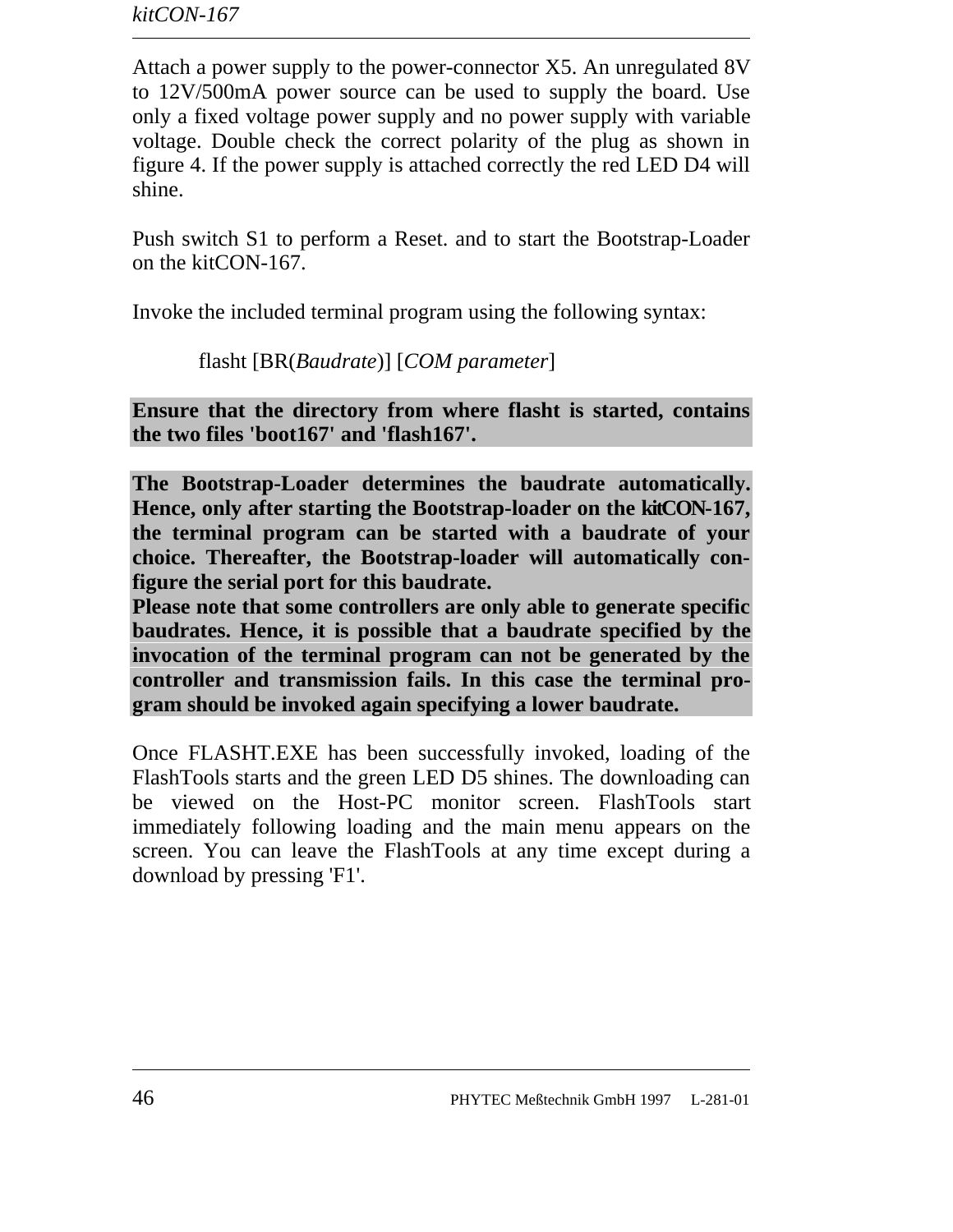## **13.2 Downloading into Flash**

The main menu gives access to the different functions of the FlashTools. The tools enable the partial or total erasure of the Flash device, as well as programming of the device. They also allow device status information to be read from the Flash. All menu options are intuitive. Only Intel hexfiles can be used for programming purposes.

After user code has been downloaded into the Flash, it can be executed following a software reset. Alternatively, **red** jumper JP2 can be opend at pins 1+2 in order to switch the kitCON-167 into execution mode following a hardware reset.

FLASHT.EXE can always be exited, except during downloading of user code, with the special-function key 'F1'.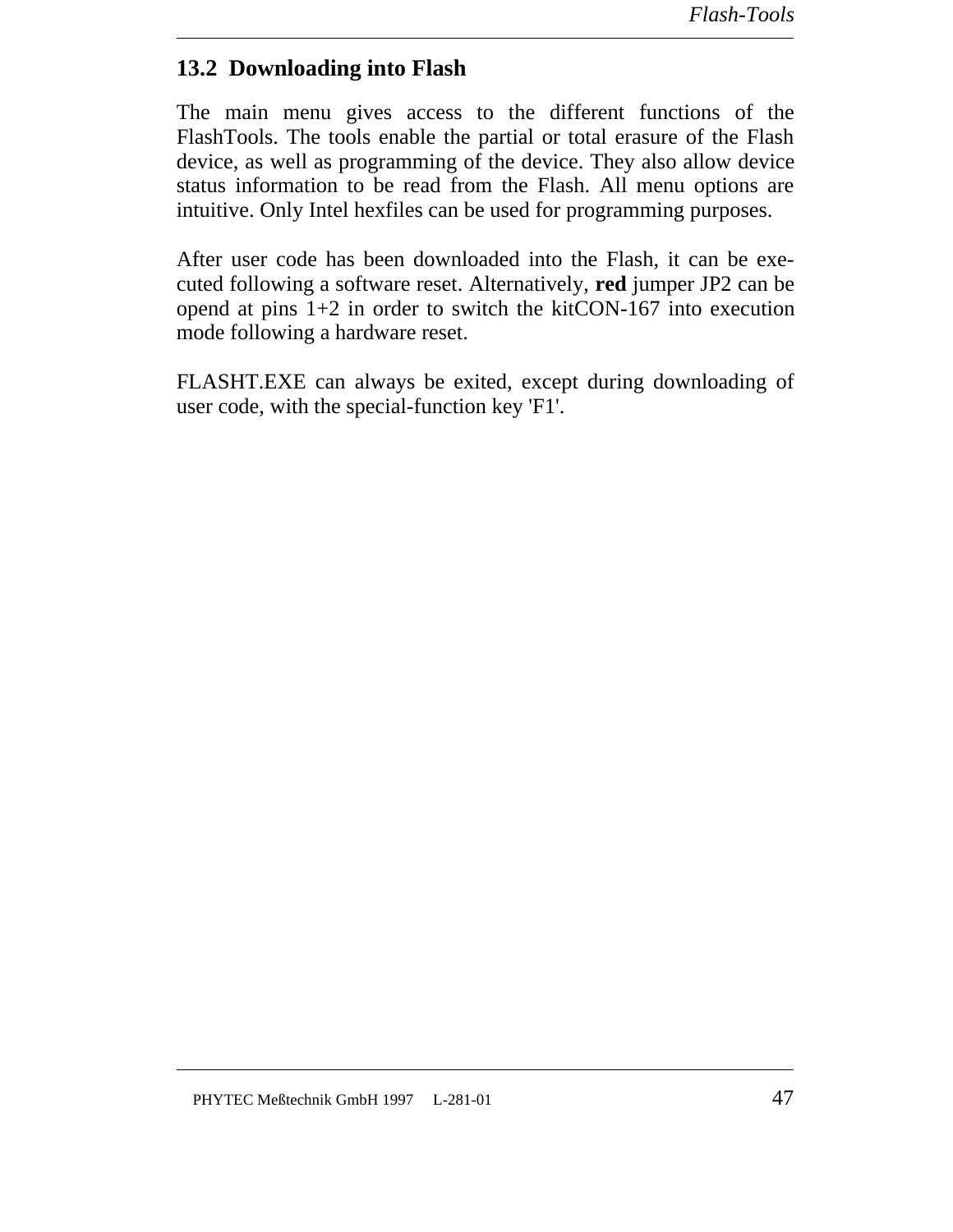$\overline{\phantom{a}}$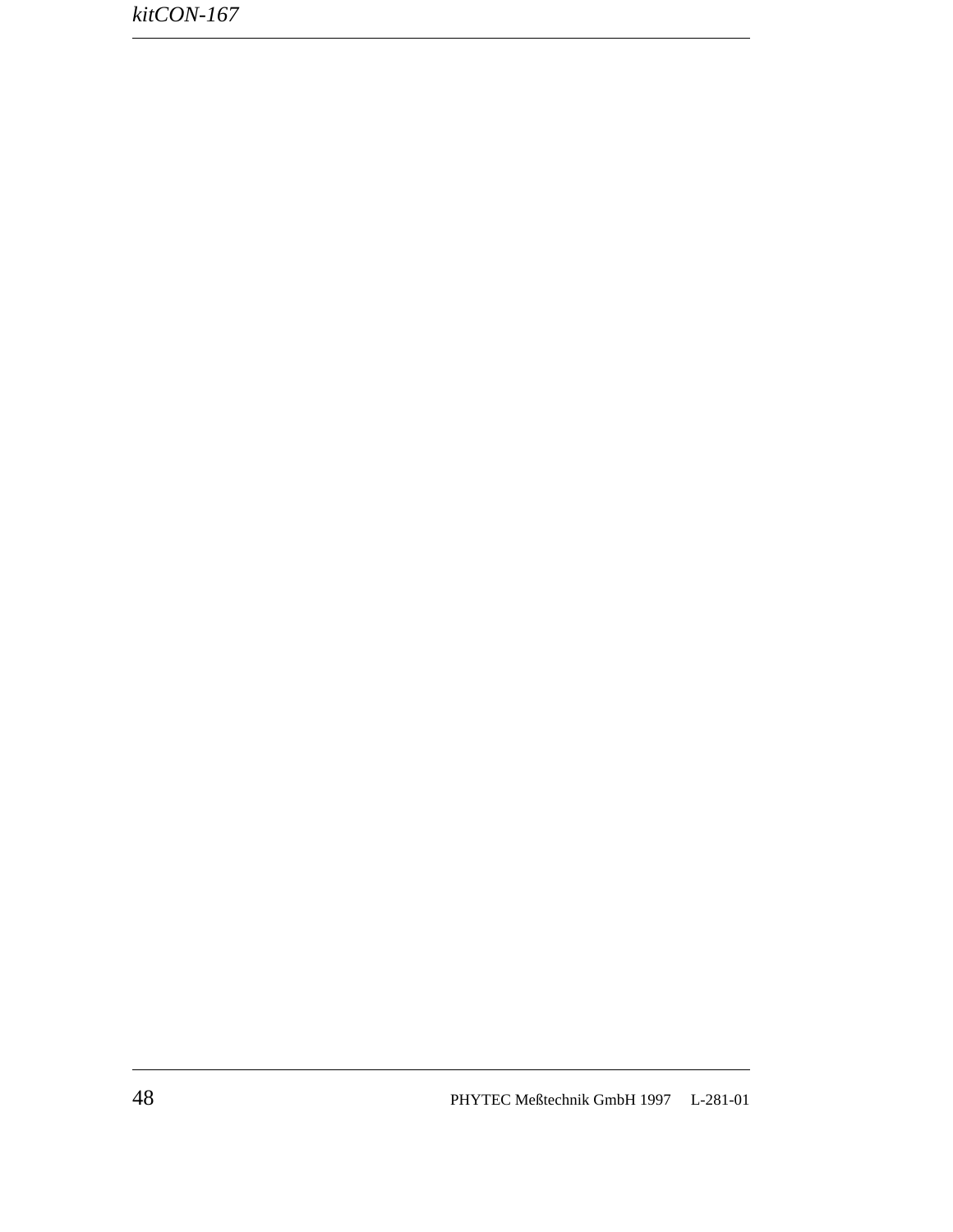| B             |  |
|---------------|--|
|               |  |
| $\mathcal{C}$ |  |
|               |  |
| D             |  |
|               |  |
| $\mathbf{F}$  |  |
|               |  |
| H             |  |
|               |  |
| I             |  |
|               |  |
|               |  |
| $\mathbf{J}$  |  |
| $\rm K$<br>M  |  |
| $\Omega$      |  |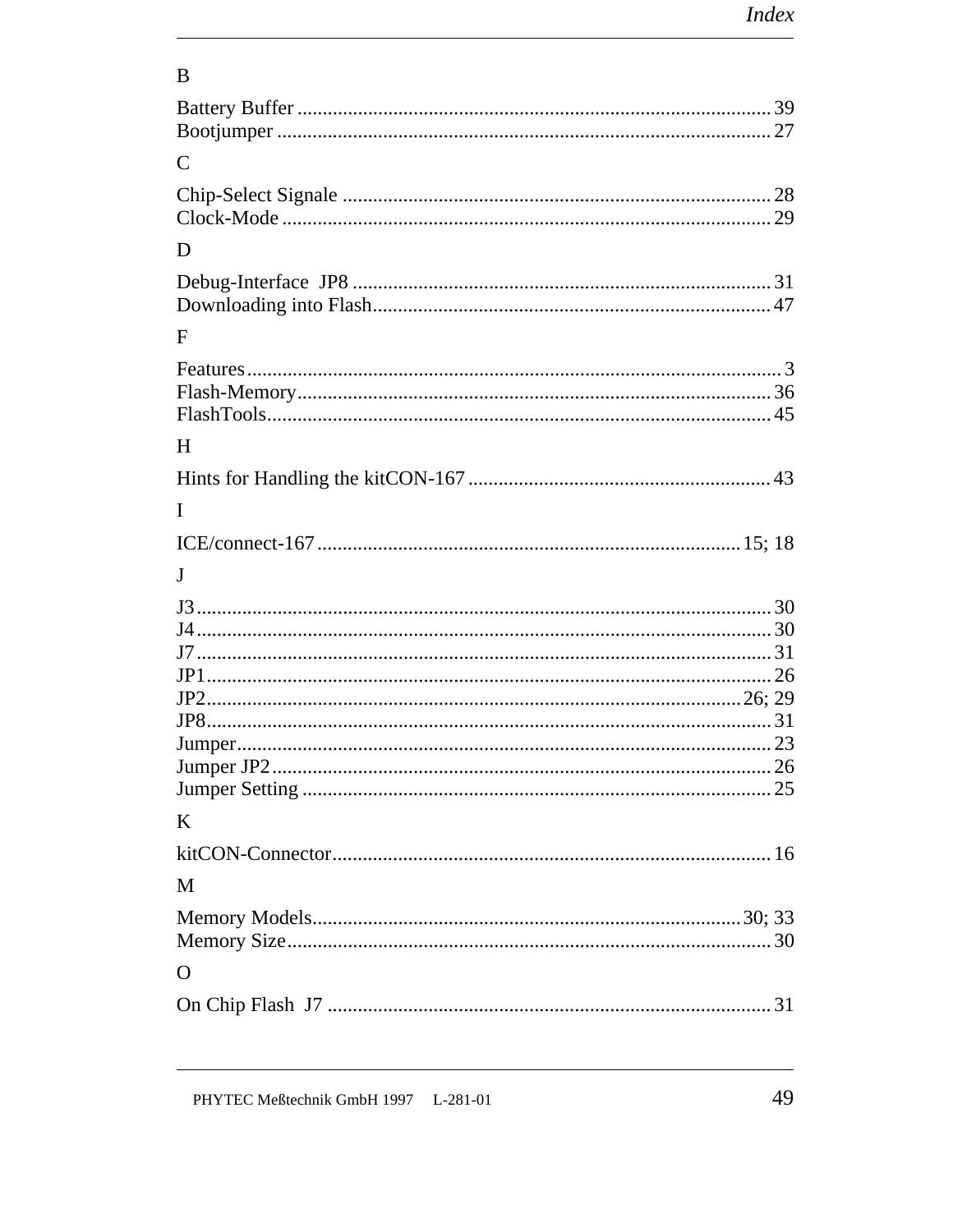| $\mathbf{P}$                                                                                                                     |
|----------------------------------------------------------------------------------------------------------------------------------|
|                                                                                                                                  |
| Q                                                                                                                                |
|                                                                                                                                  |
| Quickstart Instructions for Flash programming - summary  14<br>Quickstart Instructions for using a Monitor program - summary  11 |
| R                                                                                                                                |
|                                                                                                                                  |
| S                                                                                                                                |
|                                                                                                                                  |
|                                                                                                                                  |
| T                                                                                                                                |
|                                                                                                                                  |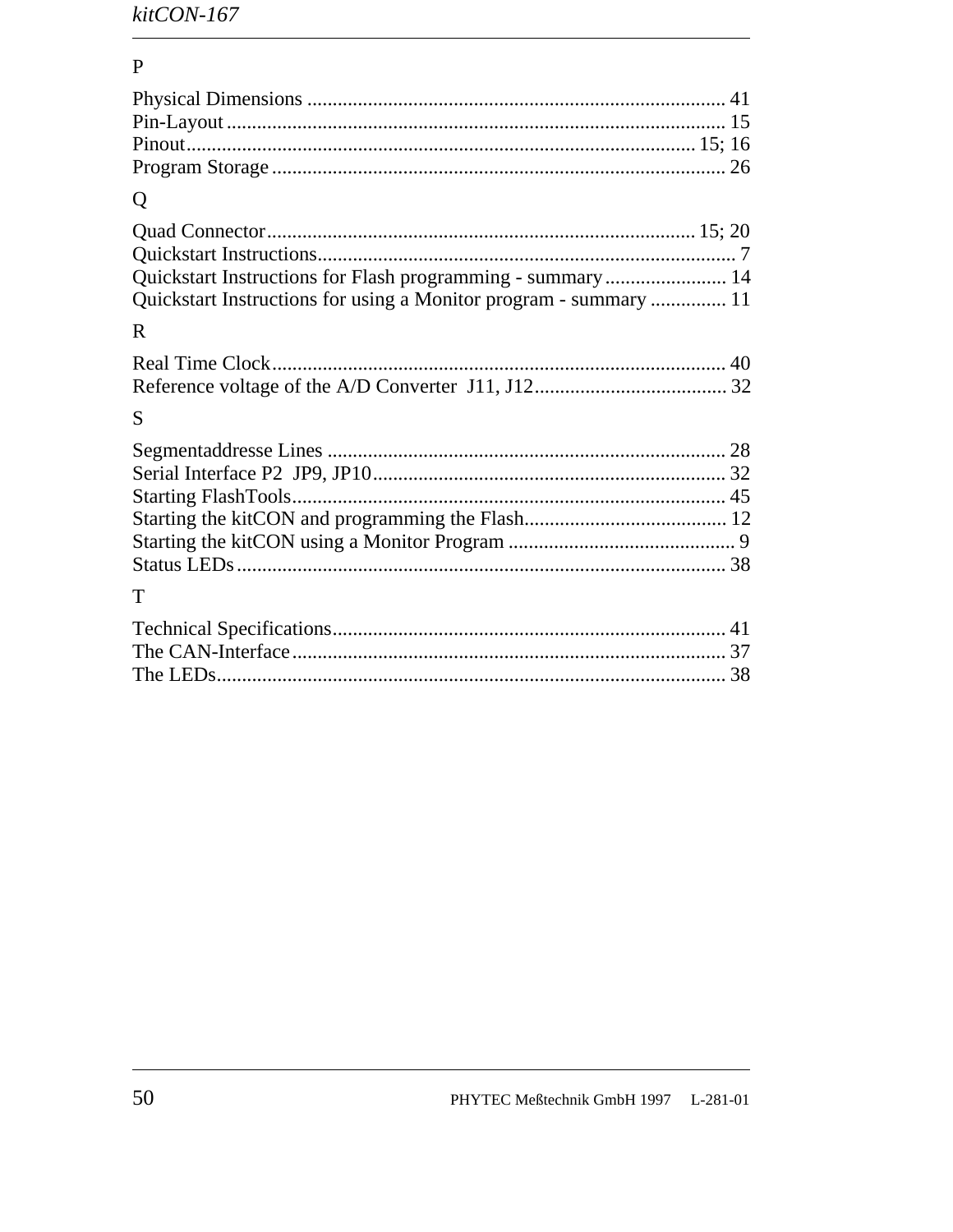| Document:<br>Document #:      | kitCON-167<br>L-281-01, June 1997                                                              |      |
|-------------------------------|------------------------------------------------------------------------------------------------|------|
|                               |                                                                                                |      |
|                               |                                                                                                |      |
|                               | Did you locate any errors in this Manual?                                                      | Page |
|                               |                                                                                                |      |
|                               |                                                                                                |      |
| <b>Submitted by:</b><br>Name: |                                                                                                |      |
| Company:<br>Address:          |                                                                                                |      |
| Invoice #:                    |                                                                                                |      |
| Return to:                    | <b>PHYTEC</b> Meßtechnik GmbH<br>Postfach 42 11 51 • D-55069 Mainz<br>Fax: $+49(06131)9221-33$ |      |